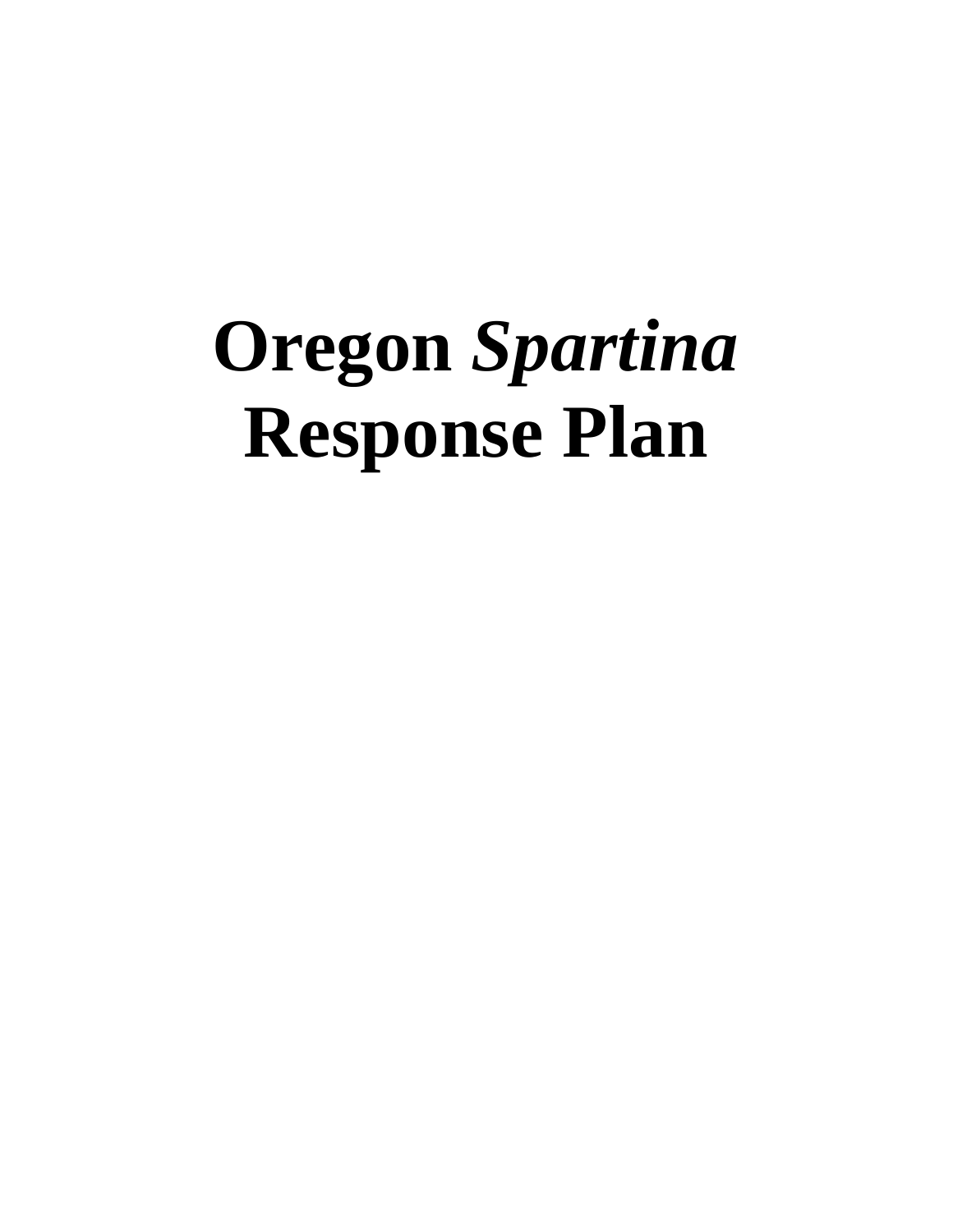# **Oregon** *Spartina* **Response Plan**

*Prepared for*  Oregon Department of Agriculture

*By* Mary Pfauth, Mark Sytsma, and Dennis Isaacson Center for Lakes and Reservoirs Portland State University

March 2003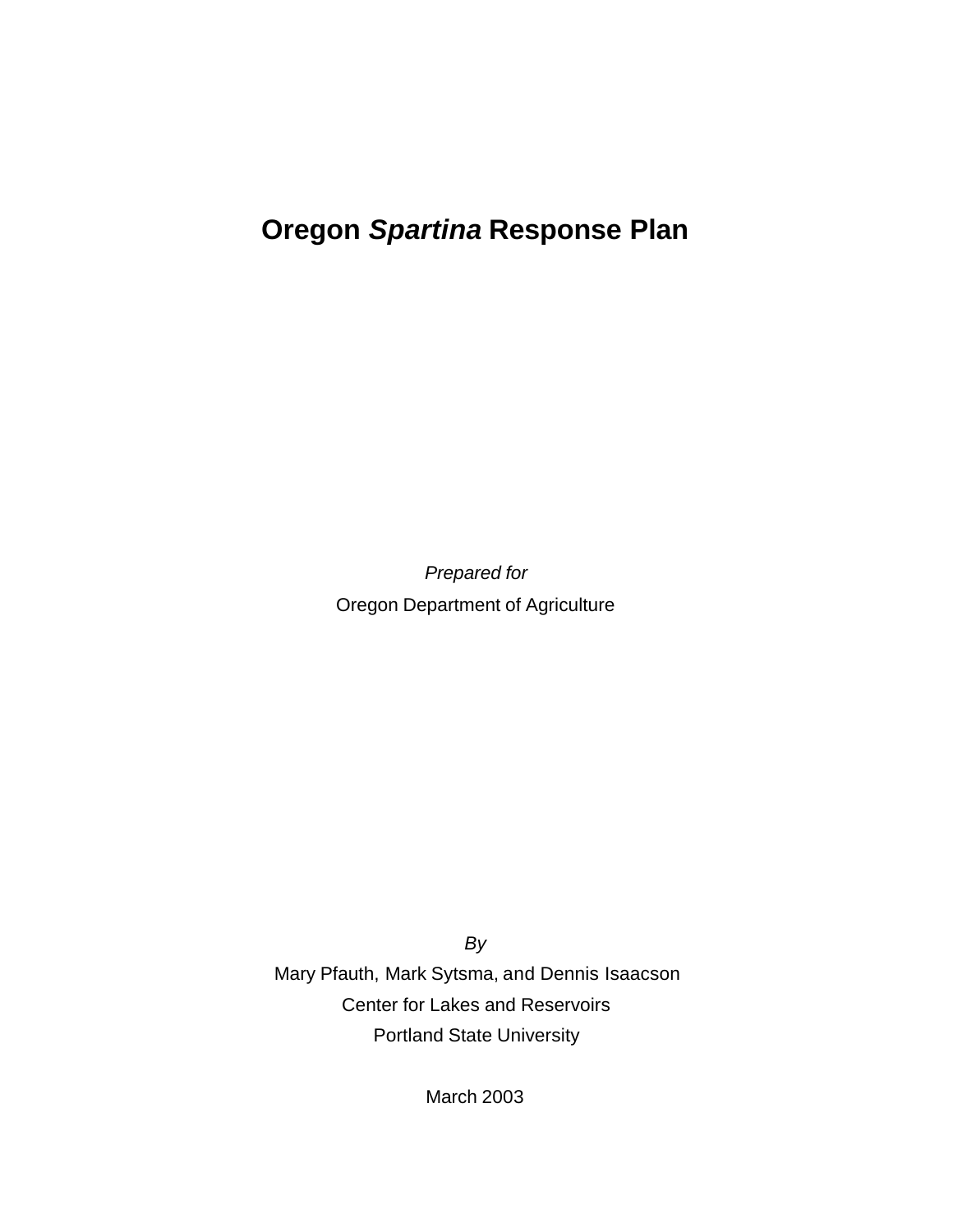#### **EXECUTIVE SUMMARY**

Four introduced, invasive species of *Spartina* (cordgrass) have been present in estuarine areas of the U.S. west coast for over a century. These *Spartina* species are ecological engineers – they cause severe alterations in the hydrology and food webs of invaded estuaries that are detrimental to native wildlife and commercial and recreational uses. Oregon has been relatively free of these weeds, with only two known infestations. One infestation was eradicated by the Oregon Department of Agriculture, and the other is currently under eradication by The Nature Conservancy.

Large infestations of these noxious weeds exist in estuaries inWashington and California. Known vectors for transport of *Spartina* seeds between estuaries include ocean currents, waterfowl, dredging and shipping operations, and intentional and unintentional introductions. The exponential growth rates and huge seed set of these populations in recent years, combined with multiple mechanisms of seed transport to Oregon, mean that Oregon estuaries will likely be infested with one or more species of cordgrass in the near future.

Experience with *Spartina* control elsewhere has demonstrated that the most costeffective way to eradicate this pest is to detect and eradicate pioneer infestations. Rapid, coordinated response is critical to effective eradication efforts.

This Oregon *Spartina* Response Plan reviews the biology and historical and current information of *Spartina* on the west coast and outlines a strategy to prevent, detect, identify, and eradicate the weed in Oregon. The goal of *Spartina* management in Oregon is to prevent the establishment and spread of any *Spartina* species in Oregon estuaries and coastal wetlands. It identifies the Oregon Department of Agriculture as the lead agency in this effort, but describes a coordinated approach that requires the cooperation of preserve and refuge managers, mariculturists, state and federal agencies, and those who use Oregon's estuaries to protect them from *Spartina* damage.

Outreach and education about the threat and management of *Spartina* and measures to prevent introduction are important elements of the Plan. The many potential pathways of introduction, however, suggest that *Spartina* is highly likely to

i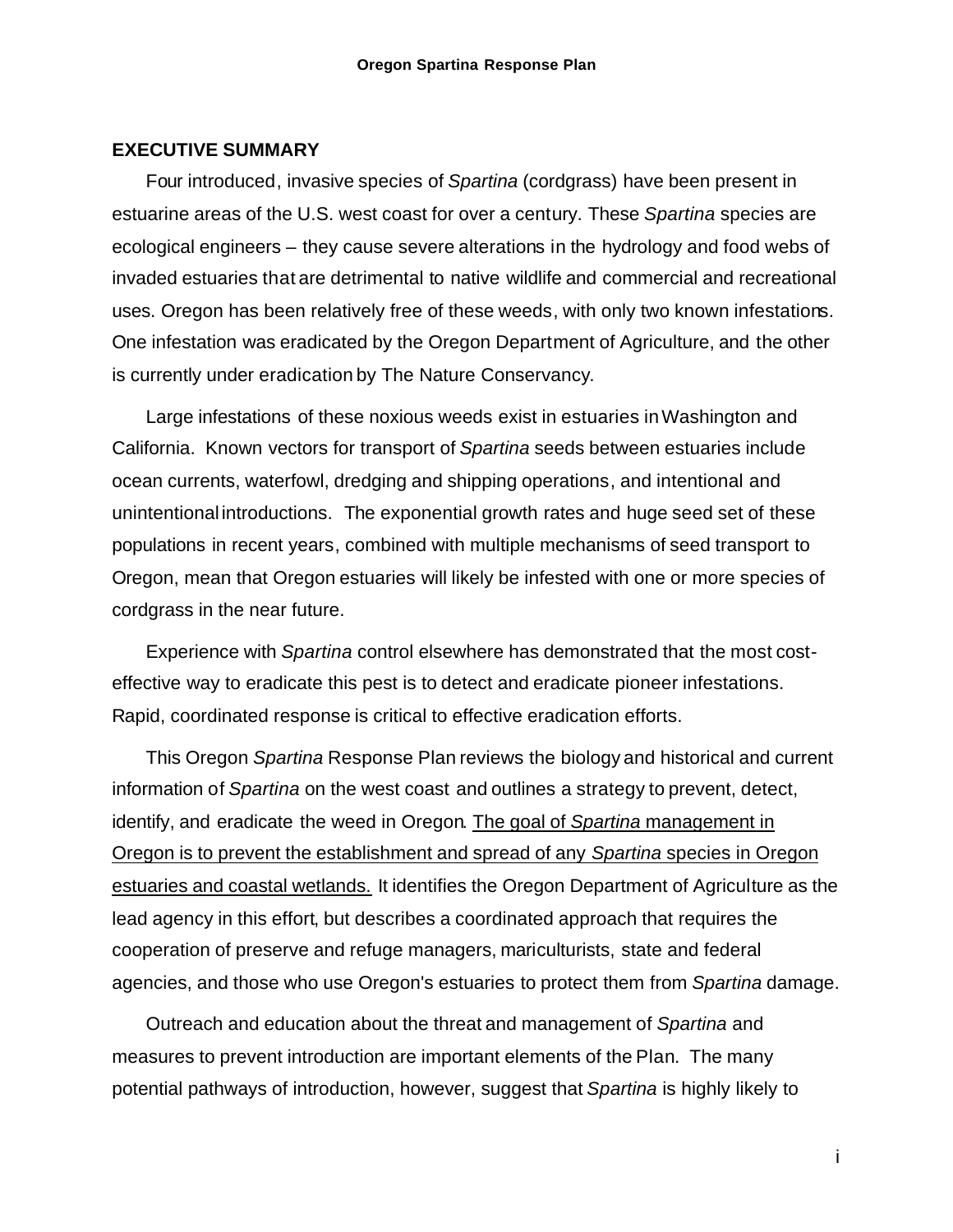invade Oregon estuaries. Therefore, early detection and rapid response are key components of the Plan.

Detection will be done using aerial, boat, and ground surveys. Taxonomic experts that are identified in the Plan will positively identify any suspect plants. The Plan provides a scaled response to the detection of *Spartina* in Oregon based on the species, size and stage of growth of the infestation, efficacy of various management techniques, and site characteristics. Management options include digging and covering, mowing, and chemical methods. An integrated strategy that includes a combination of management methods is likely to be required.

Several actions are required to ensure an effective *Spartina* control effort in Oregon. Recommended management actions include:

- Develop an Interagency Memorandum of Understanding that recognizes ODA as lead agency for *Spartina* management in Oregon and that facilitates sharing of equipment and personnel for implementation of detection and control measures
- Establish Oregon *Spartina* Work Group (OSWG)
- Hold a minimum of two annual meetings of the OSWG to review *Spartina* survey protocols and to review and update this Plan
- Develop opportunities for regional coordination of *Spartina* management
- Conduct annual surveys of Oregon estuaries using fixed-wing, ground, and boat methods as appropriate
- Develop permits for herbicide application
- Support ongoing efforts to control *S. patens* on Cox Island
- Develop required agreements with laboratories for genetic analysis of *Spartina*
- Review and clarify the ODFW Live Fish Transport Permit requirements (and their application) to minimize the risk of importing *Spartina* propagules into Oregon with live fish and shellfish.
- Move *Spartina* to the "T" list of noxious weeds (accomplished 2/14/03)
- Develop a floral and seed key for the five *Spartina* species found on the west coast of the U.S.
- Develop list of managed areas susceptible to *Spartina* invasion in Oregon and contact responsible management entity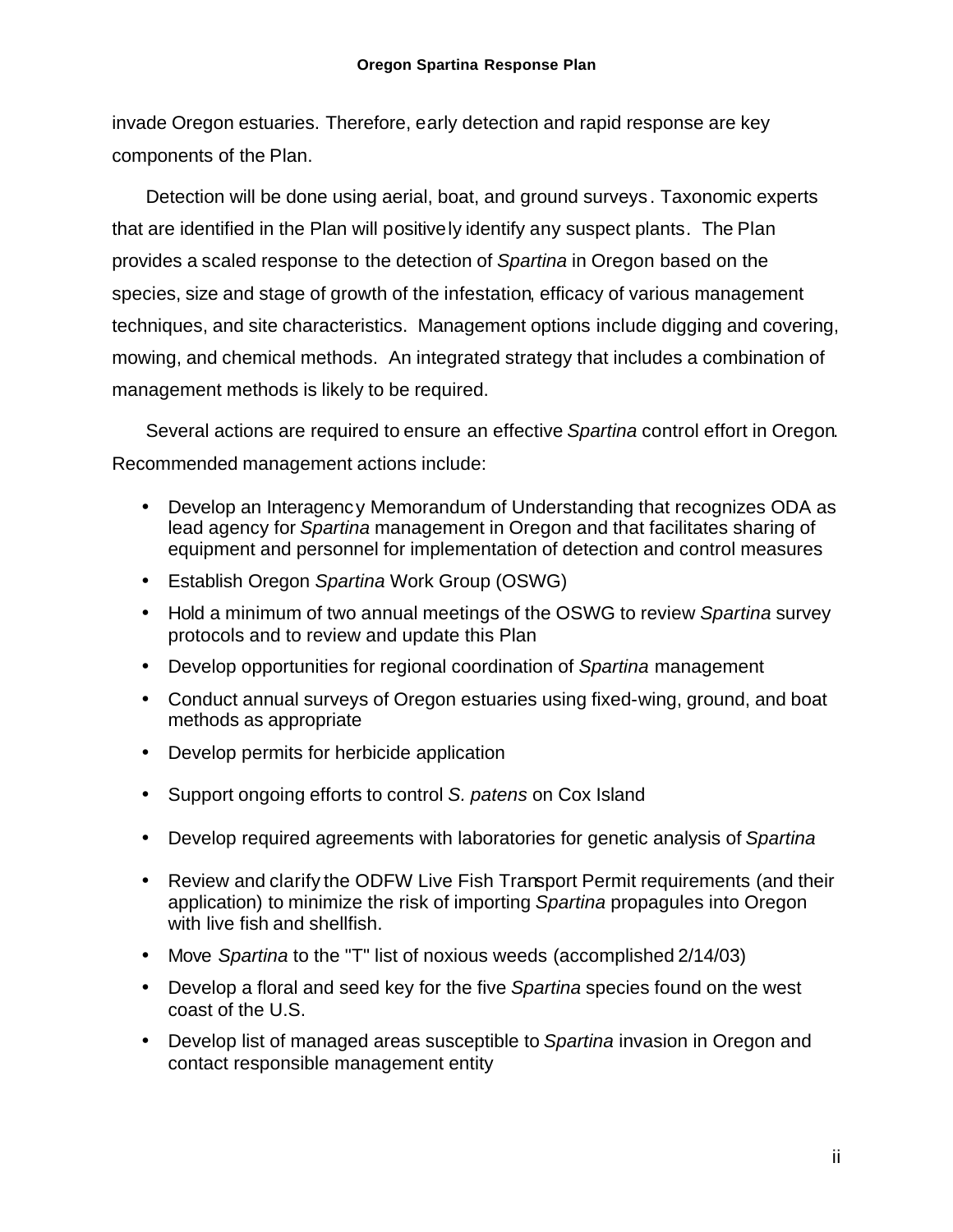- Update inventory of equipment currently available and acquire necessary equipment for rapid response
- Coordinate *Spartina* outreach and education with ongoing efforts by Sea Grant and Oregon Invasive Species Council
- Search for and train people that can conduct "passive" surveillance, e.g., commercial oyster growers, waterfowl hunters, fishing guides, etc.
- Develop best management practices for solid ballast in dredges to prevent spread of *Spartina* (see research items below)
- Support ongoing control efforts in California and Washington develop strategies to minimize export of seeds and vegetative propagules
- Acquire base maps of all Oregon estuaries for GIS mapping of potential new infestations
- Use GIS to map substrate type, tidal height, and wave action to focus surveys on areas most likely to support *Spartina*
- Investigate migratory bird use of core *Spartina* infestations and focus surveys in Oregon on areas that those birds visit
- Identify source of funds to implement this plan

Recommended research activities include:

- Evaluate and prioritize dispersal and introduction pathways
- Evaluate ability of root, rhizome, and stem fragments to resprout
- Determine optimal timing of control efforts and species-specific, patch-size limitations on the effectiveness of various management techniques
- Examine transport and establishment of plant fragments, i.e., survival time in ocean water and success of reestablishment
- Investigate the role of shellfish transport in the dispersal of *Spartina*
- Investigate role of solid ballast in dispersal of *Spartina* by dredges
- Investigate use of remote sensing techniques for detection of *Spartina*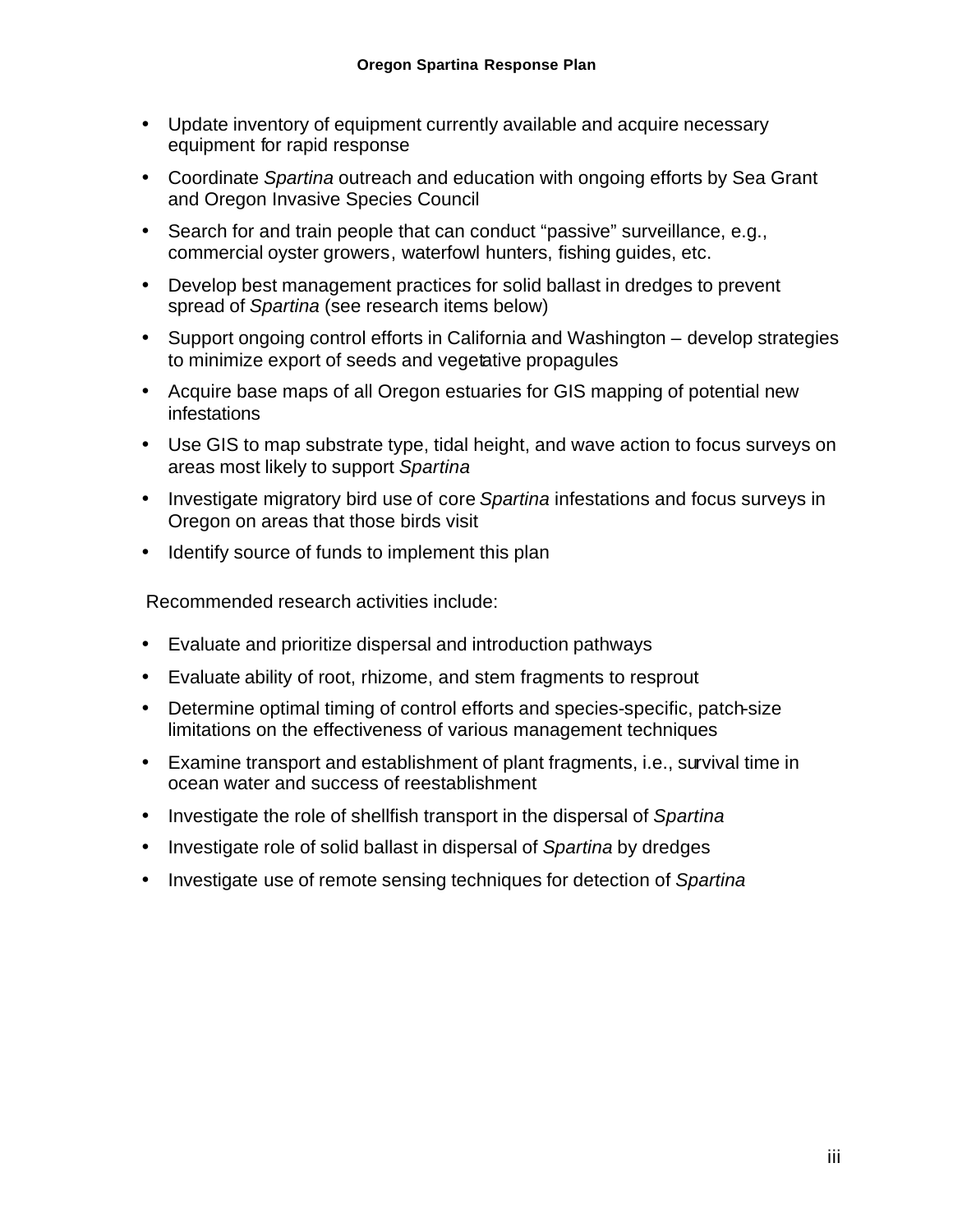## **Table of Contents**

| Non-native Spartina in California, Washington, and Oregon  15 |  |
|---------------------------------------------------------------|--|
|                                                               |  |
|                                                               |  |
|                                                               |  |
|                                                               |  |
|                                                               |  |
|                                                               |  |
|                                                               |  |
|                                                               |  |
|                                                               |  |
|                                                               |  |
|                                                               |  |
|                                                               |  |
|                                                               |  |
|                                                               |  |
|                                                               |  |
|                                                               |  |
|                                                               |  |
|                                                               |  |
|                                                               |  |
|                                                               |  |
|                                                               |  |
|                                                               |  |
|                                                               |  |
|                                                               |  |
|                                                               |  |
|                                                               |  |
|                                                               |  |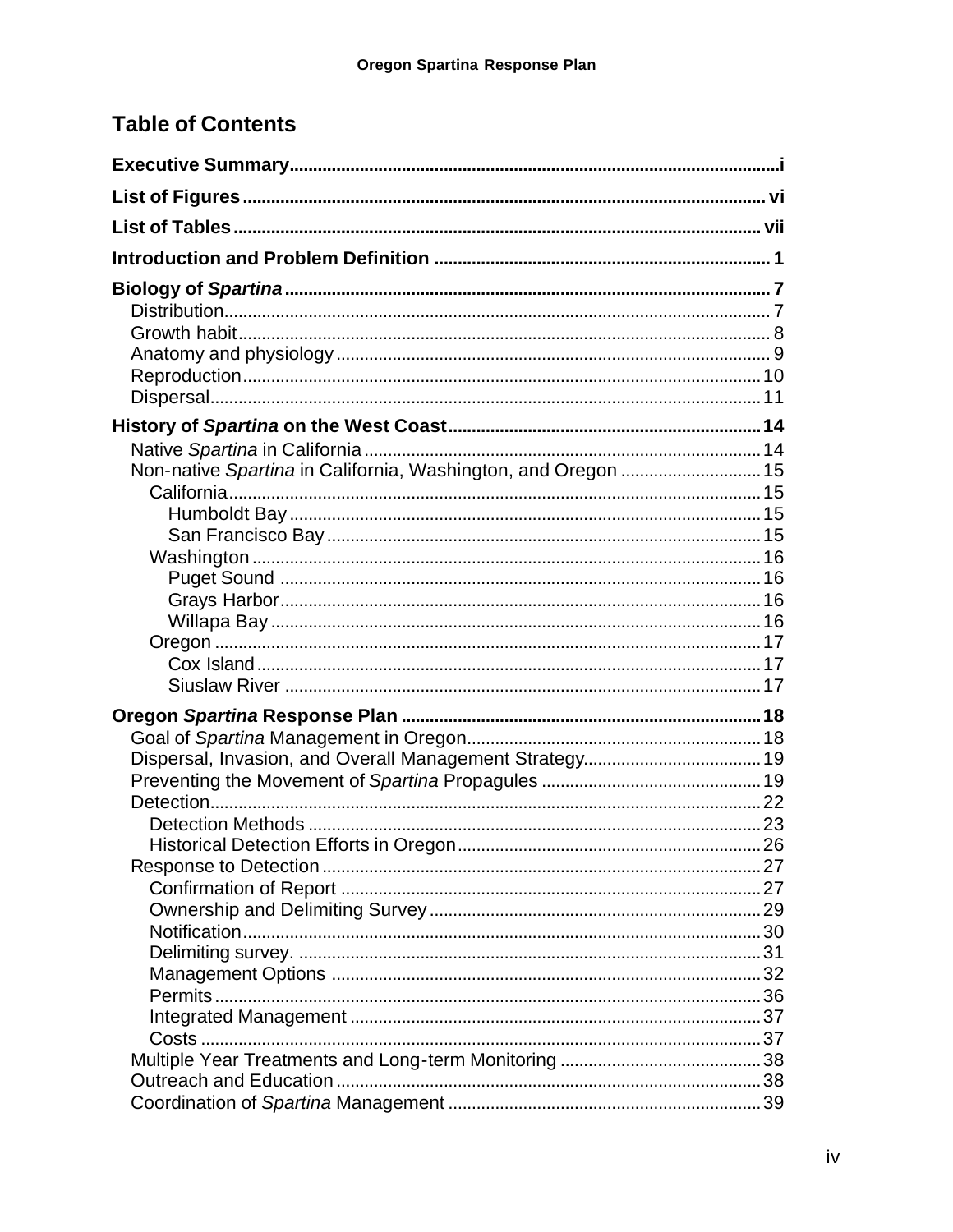| Funding.                                                         | 41  |
|------------------------------------------------------------------|-----|
|                                                                  |     |
|                                                                  |     |
|                                                                  |     |
|                                                                  | .43 |
|                                                                  | .48 |
| Appendices                                                       | 50  |
| Appendix A. Stream outlets surveyed for Spartina in 1998 & 1999  |     |
|                                                                  |     |
|                                                                  |     |
|                                                                  |     |
|                                                                  |     |
|                                                                  |     |
|                                                                  |     |
| Appendix G. Summary of Proposed Treatment Methods                |     |
|                                                                  |     |
| Appendix G. Summary of Proposed Treatment Methods (continued)60  |     |
| Appendix G. Summary of Proposed Treatment Methods (continued) 61 |     |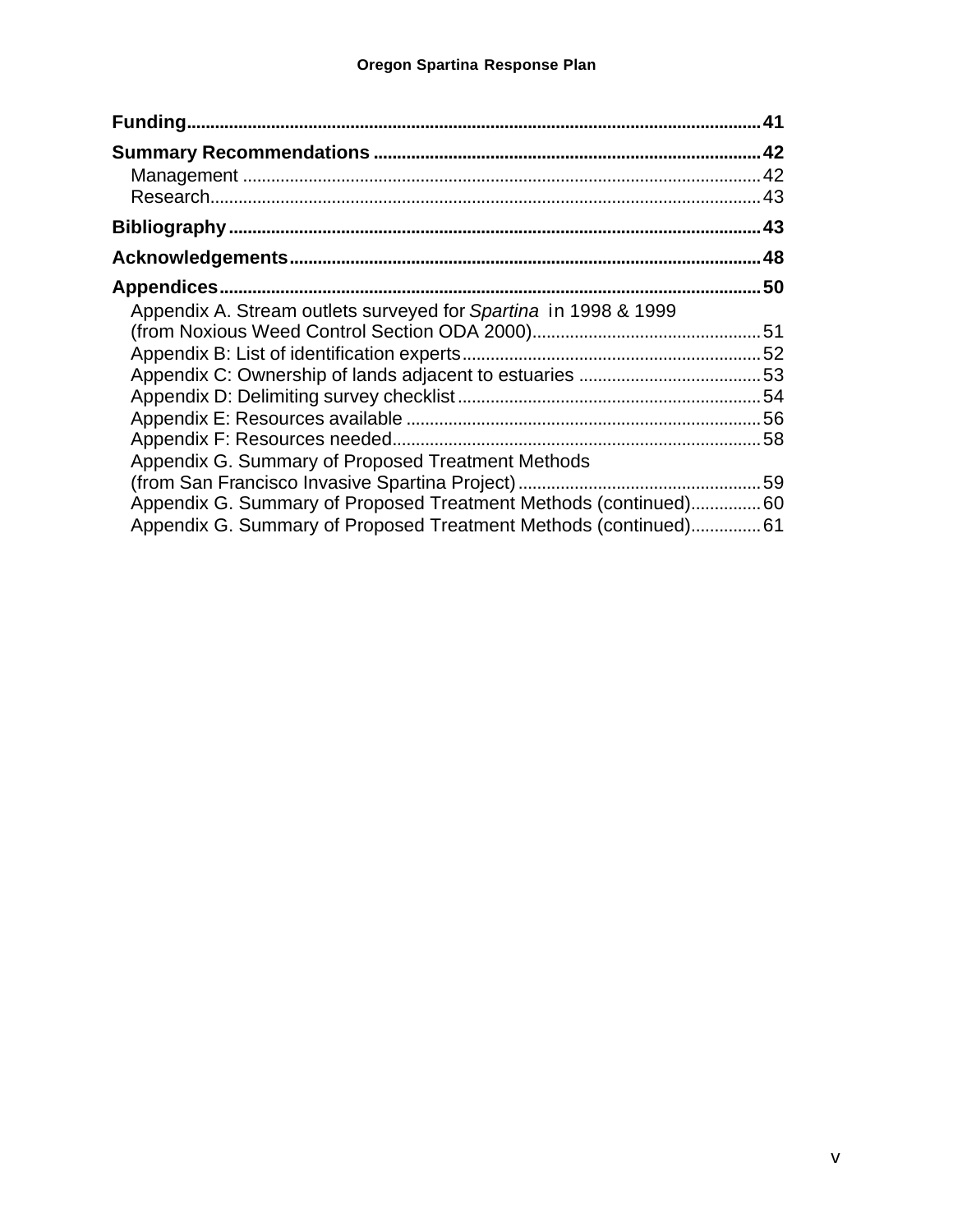## **LIST OF FIGURES**

| Figure 1. Areal increase of S. alterniflora in Willapa Bay, Washington.  4              |  |
|-----------------------------------------------------------------------------------------|--|
|                                                                                         |  |
| Figure 3. Expansion of cover of S. patens on Cox Island, Oregon (data from Frenkel      |  |
| Figure 4. Dependence of eradication success and mean effort on initial infestation size |  |
| Figure 5. Distribution of exotic Spartina species in west coast estuaries. Dominant,    |  |
|                                                                                         |  |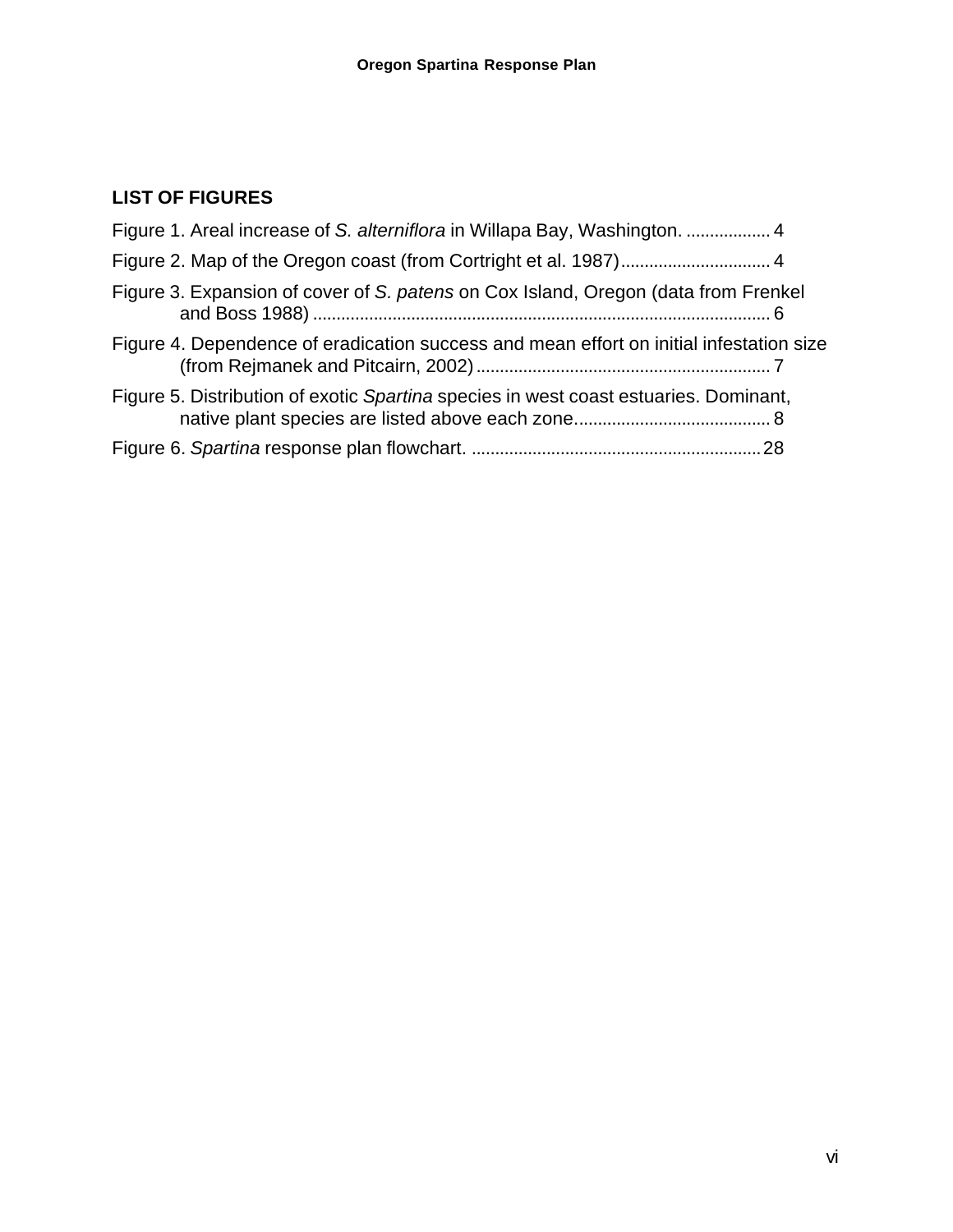## **LIST OF TABLES**

| Table 1. Numbers of dunlin at south Willapa Bay, Washington (C. Stenvall, U.S. Fish                                                                                             |  |
|---------------------------------------------------------------------------------------------------------------------------------------------------------------------------------|--|
| Table 2. Areas of intertidal flats and intertidal aquatic beds in 14 Oregon estuaries<br>(Acres). Data compiled from GIS source data by M. Mintz, Portland State                |  |
| Table 3. Adjusted relative cost effectiveness of detection methods . (Adjusted relative<br>cost effectiveness = Relative reliability X Relative cost effectiveness; $0 =$ least |  |
|                                                                                                                                                                                 |  |
| Table 5. Control strategy/method based on size of initial infestation and cost                                                                                                  |  |
|                                                                                                                                                                                 |  |
| Table 7. Governmental agencies with resource management responsibilities that will be                                                                                           |  |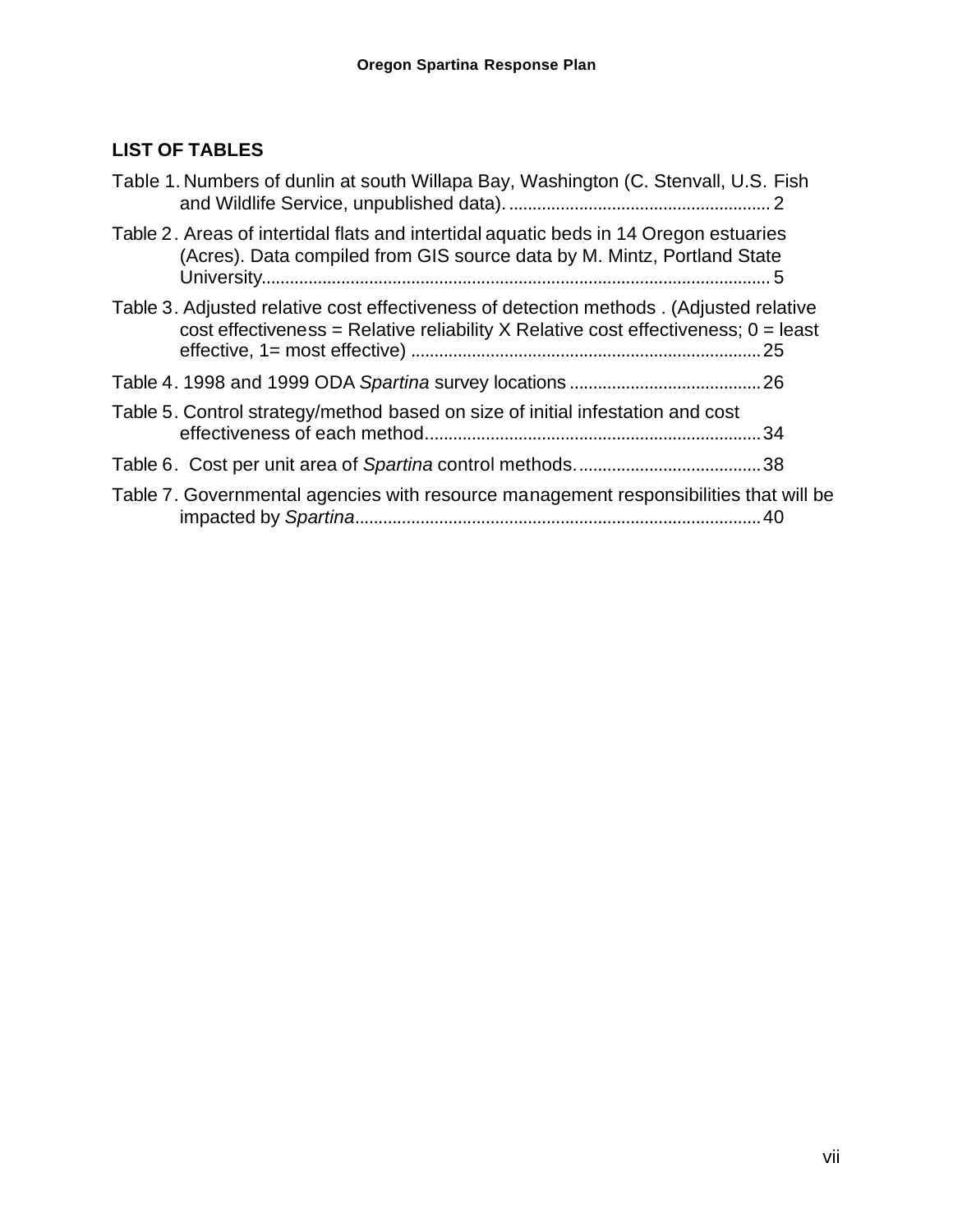## **Oregon** *Spartina* **Response Plan**

Mary Pfauth, Mark Sytsma, and Dennis Isaacson Center for Lakes and Reservoirs Portland State University

#### **INTRODUCTION AND PROBLEM DEFINITION**

Several species of cordgrass (*Spartina alterniflora*, *Spartina anglica*, *Spartina densiflora*, and *Spartina patens*) are exotic, invasive plant species in estuaries of the west coast of North America. *Spartina* species are ecological engineers – they spread rapidly by both seeds and rhizomes and form dense monocultures that can severely disrupt the hydrology and ecology of infested estuaries*.*

The dense stems and thick mat of roots and rhizomes of *Spartina* are very effective at filtering and trapping sediment particles brought in by river and tidal currents*.* Because of this effect, *Spartina* species have been introduced into coastal wetlands for erosion control. Sediment trapping by *Spartina* increases elevation of intertidal lands*. Spartina* marsh elevations in southern England, for example, rose at a rate of 2 to 6 cm ( $\sim$  1 to 3 in.) per year over 50 years (Ranwell 1964). One year of sediment accumulation data at Willapa Bay, Washington showed an average elevation increase of 1 cm /yr (0.4 in/yr) (Sayce 1988). Increased elevation of intertidal lands alters the hydrology and tidal flow within estuaries and alters the oxygen balance within the sediments (Howes and Teal 1994). In addition to marked, intertidal elevation changes, the densely spaced stems of *Spartina* reduce the amount of light reaching the underlying sediments*.* The cumulative effect of these changes is major alteration of estuarine ecosystems that is detrimental to native species.

Resident and migratory shore birds forage on the unvegetated, intertidal mudflats typical of west coast estuaries. Foraging habitat for these birds is lost when *Spartina* invades and alters the ecosystem*.* For example, dunlin are common shorebirds of North America and Europe that feed on organisms living in the sediments of intertidal mudflats. A drastic decline in dunlin abundance in south Willapa Bay, Washington between 1995 and 2001 (Table 1) coincided with a precipitous increase in *Spartina*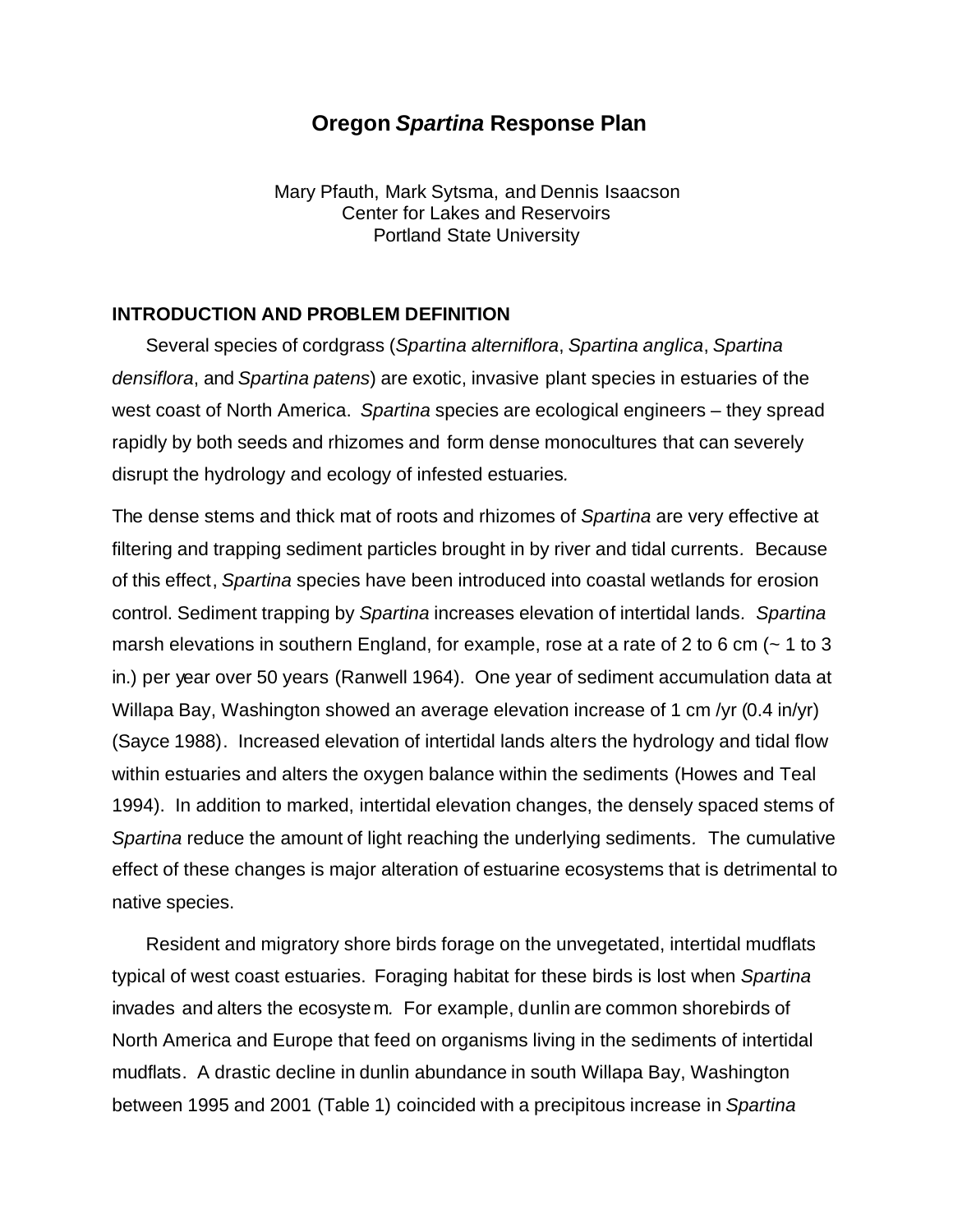coverage (Figure 1). Data from Britain show similar trends, with the greatest decline in shore bird numbers in estuaries with the greatest increase in *Spartina* coverage (Goss-Custard and Moser 1988)

Table 1. Numbers of dunlin at south Willapa Bay, Washington (C. Stenvall, U.S*.* Fish and Wildlife Service, unpublished data).

|             | 1995   | 2000   | 2001  |  |
|-------------|--------|--------|-------|--|
| Spring peak | 54,500 | 29,000 |       |  |
| Non - peak  | 27,300 |        | 8,500 |  |

*Spartina* growth is detrimental to eelgrass, a key species in the food chain of intertidal ecosystems*.* Eelgrass beds provide refuge from predation for large numbers of small invertebrates, such as juvenile Dungeness crab (McMillan et al. 1995). Eelgrass beds provide forage for American wigeon, northern pintail and brant. Brant, in particular, are heavily dependent on eelgrass, which is their preferred forage. As *Spartina* clumps increase in diameter, stem density within the clump also increases*.* Eelgrass may persist under open canopy conditions (widely spaced seedlings and within *Spartina* clones having very low shoot densities i.e., <10 stems/m<sup>2</sup>), but eelgrass is shaded out as clones mature into dense meadows (K. Sayce, pers*.* comm).

The sediment filtered and retained by *Spartina* ultimately has a channelization effect on the intertidal area. In developing *Spartina* infestations, the velocity of water running through channels within openings between patches increases. Current velocity has profound influence on the structure of eelgrass beds as well as the distribution of organisms inhabiting the beds*.* Eelgrass beds tolerate maximum currents of 2.7 to 3.3 m/hr. At higher current velocities sediments are subject to erosion and scouring (Fonseca et al. 1983). Ultimately, the increased elevation of the intertidal lands caused by *Spartina* will destroy eelgrass habitat and lead to subsequent decline in species that depend upon eelgrass, such as migratory waterfowl and invertebrates.

Because *Spartina* alters the habitat so drastically, it may facilitate invasion by other invasive species*.* The non-native green crab (*Carcinus maenas*), a recent invader of west coast estuaries, is an aggressive predator of oysters, clams and other shellfish as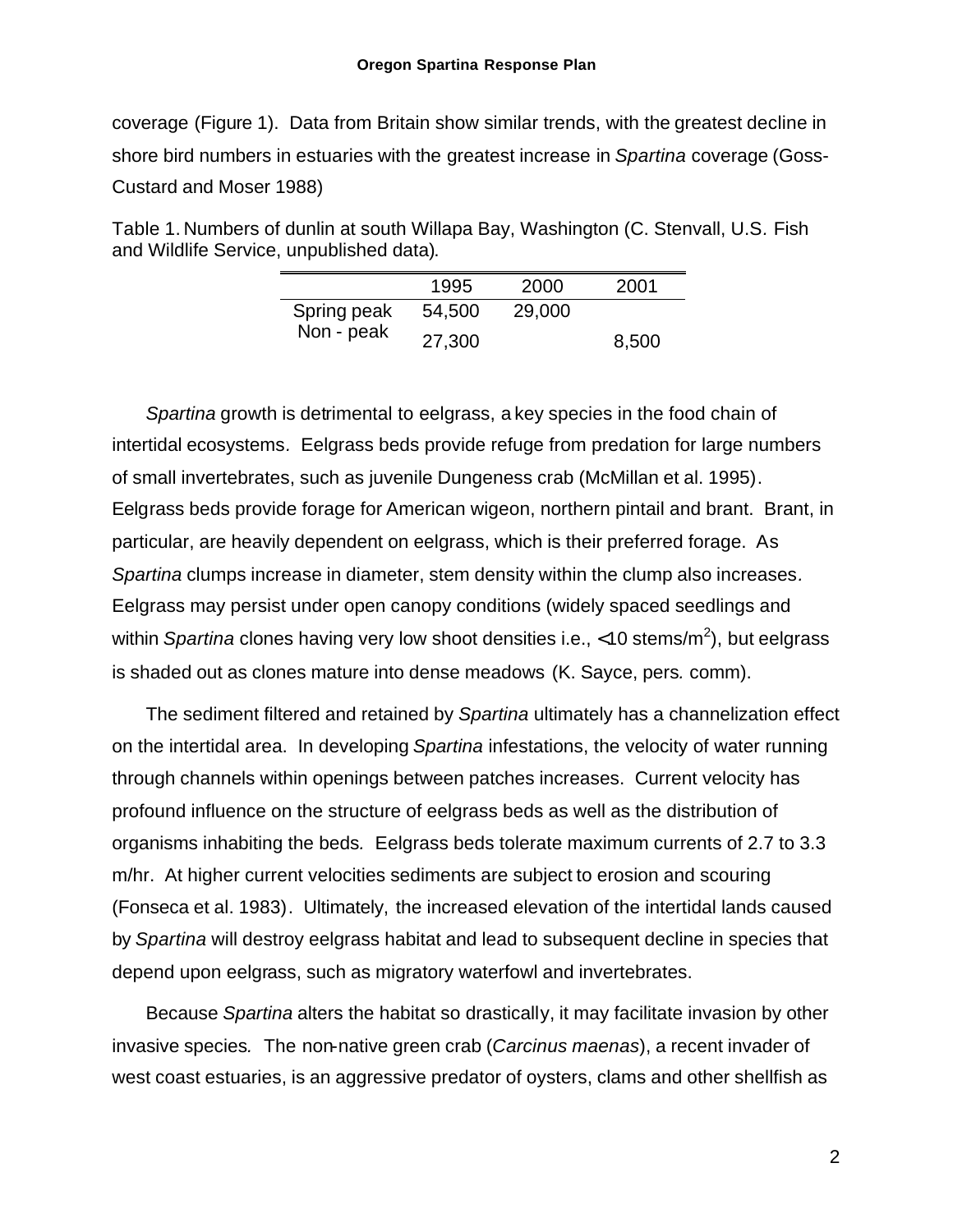well as native crab species*.* Green crabs have been collected on the edges of native salt marshes and in *Spartina* meadows in Washington estuaries, including Willapa Bay and Grays Harbor (WA Department of Fish and Wildlife electronic news release 1998). Studies suggest that green crab have more available habitat when *Spartina* is present (B. Dumbauld in prep).

Daehler and Strong (1996) evaluated Pacific coast estuaries for risk to *Spartina* invasion based on estuarine physical characteristics and species characteristics. They consider 13 Oregon estuaries north of the Coquille River to be at risk to *Spartina* invasion. River mouths south of the Coquille have steep gradients with little or no tidelands that are vulnerable to *Spartina* invasion (Figure 2) (Cortright et al. 1987). While the entire intertidal area within estuaries is potentially at risk for invasion by one or more species of *Spartina*, two estuarine habitat types – intertidal flats and intertidal aquatic beds – are particularly vulnerable. There are 33,660 acres of intertidal flats and intertidal aquatic beds that account for approximately 26 percent of the total area of the 14 estuaries vulnerable to *Spartina* invasion in Oregon (Table 2) (the authors have added the Salmon River to Daehler and Strong's list of 13).

Some areas within these habitat types are more susceptible to *Spartina* colonization than others. For example, intertidal mudflats are far more likely sites of invasion than are cobbled flats (Hacker et al. 2001). Individual estuaries vary in the proportions of different habitat types, therefore the estuaries will differ in their relative, potential at-risk area. Estuaries also differ in their spring tidal range, fetch, and latitude, all of which have been found to be significant factors in the spread of *Spartina* in the British Isles (Gray and Raybould 1997)*.* In the short term, it is unlikely that *Spartina* will colonize 100 percent of the potential at-risk area. If pioneer infestations are left untreated, however, it is likely that at least 10 percent of the available habitat could be invaded. In Willapa Bay, where control measures were not taken until after pioneer populations had been in existence for over 50 years, there are 5,000 infested acres out of 52,800 acres of intertidal habitat (areas at MHHW  $= 0.09$ ).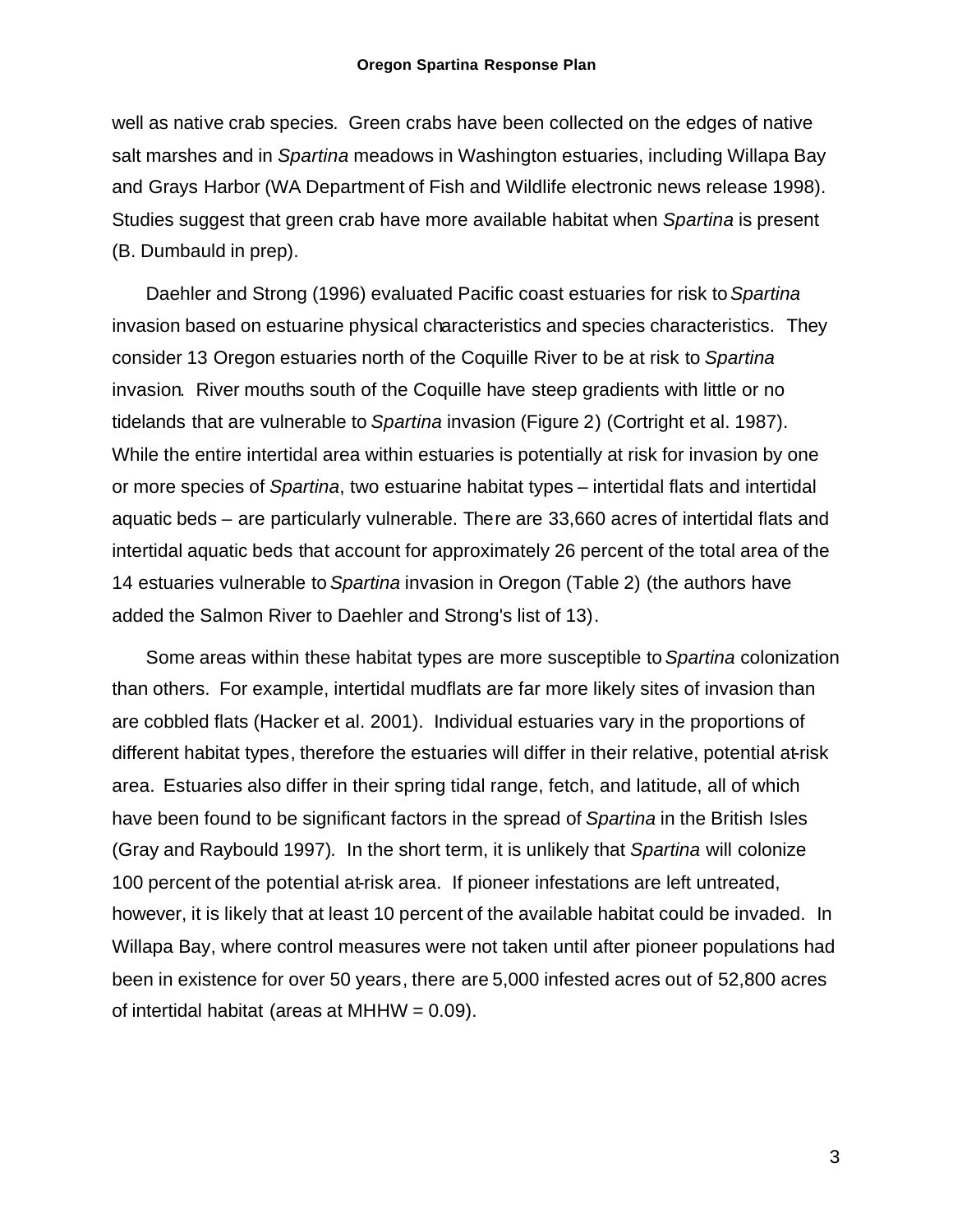

Figure 1. Areal increase of *S. alterniflora* in Willapa Bay, Washington.



Figure 2. Map of the Oregon coast (from Cortright et al. 1987)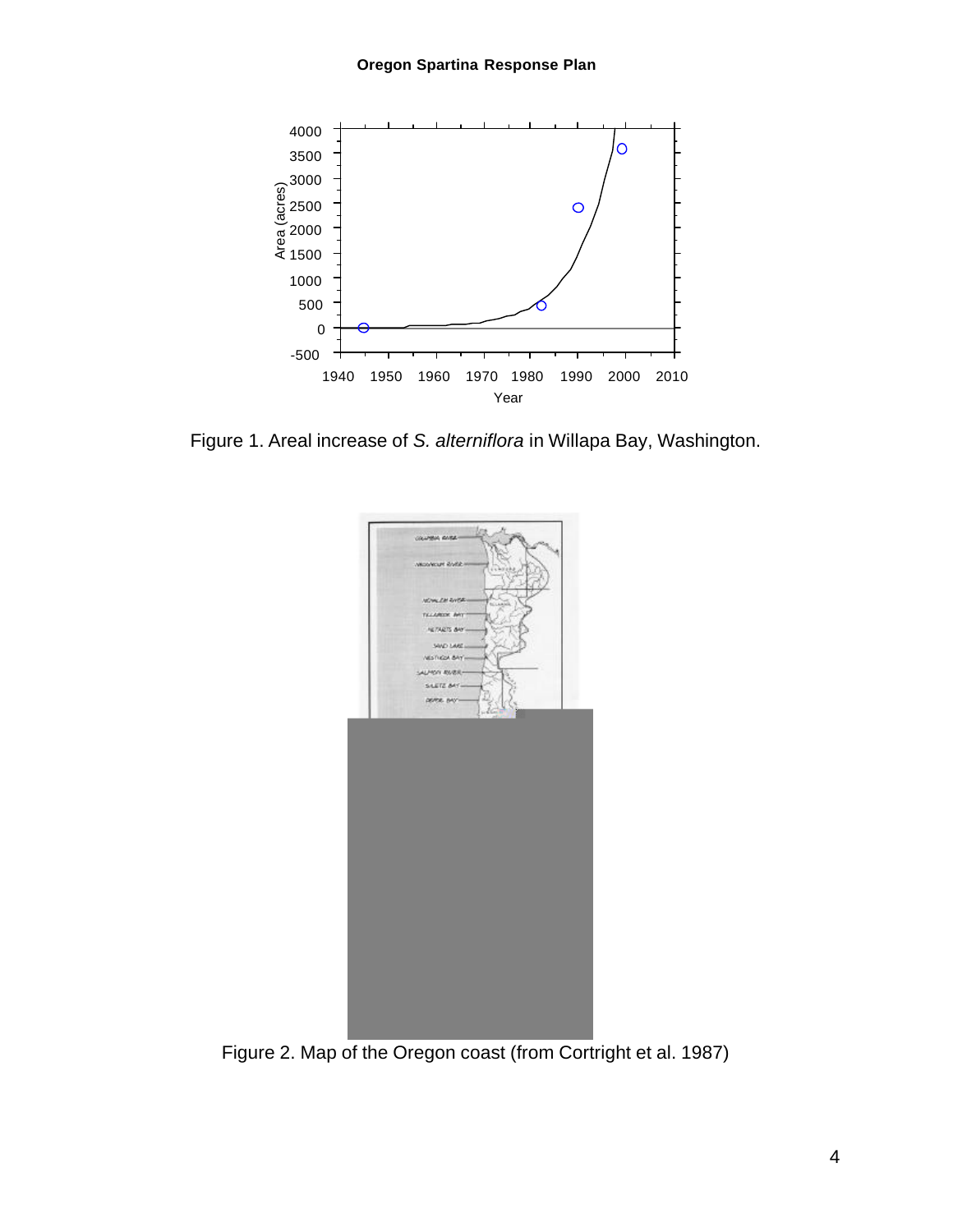| Estuary          | <b>Total Estuary</b> | <b>Mudflat &amp; Intertidal Aquatic</b> | $%$ of         |
|------------------|----------------------|-----------------------------------------|----------------|
|                  | Area (acres)         | Bed Area (acres)                        | Total          |
| Columbia         | 81,811               | 12,263                                  | 15             |
| Nehalem          | 2,749                | 1,046                                   | 38             |
| <b>Tillamook</b> | 9,216                | 6,115                                   | 66             |
| <b>Netarts</b>   | 2,743                | 2,052                                   | 75             |
| <b>Sand Lake</b> | 897                  | 294                                     | 33             |
| <b>Nestucca</b>  | 1,176                | 614                                     | 52             |
| Salmon           | 438                  | 94                                      | 21             |
| <b>Siletz</b>    | 1,461                | 861                                     | 59             |
| Yaquina          | 4,349                | 1,191                                   | 27             |
| Alsea            | 2,516                | 1,279                                   | 51             |
| <b>Siuslaw</b>   | 3,060                | 712                                     | 23             |
| Umpqua           | 6,544                | 1,425                                   | 22             |
| Coos             | 13,300               | 5,460                                   | 41             |
| Coquille         | 1,082                | 254                                     | $\frac{23}{2}$ |
| <b>Totals</b>    | 130,342              | 33,660                                  | 26             |

Table 2. Total areas and areas of intertidal mudflats and intertidal aquatic beds in 14 Oregon estuaries vulnerable to *Spartina* invasion.

Data compiled from the Oregon Estuary Plan Book digital map layers by M. Mintz, Portland State University. Projection data: http://ims.reo.gov/website/swop/html/data\_catalog/metadata/esthabcq\_cc.htm

Loss of wetland habitat that supports multiple beneficial uses to *Spartina* invasion would result in substantial economic impact. Some direct economic impacts can be estimated, but others that are indirect, such as the effect of the loss of eelgrass habitat on Dungeness crab production and survival of juvenile salmonids, are difficult to assess. Oysters are farmed in the lower intertidal and upper subtidal areas of estuaries in the Pacific Northwest, so increased elevation of these areas caused by *Spartina* renders them unfit for oyster cultivation. Commercial culture of oysters on state-owned lands in Oregon in 2001 produced harvests valued at \$1.4 million. The value of estimated production on both non-state and state-owned lands is \$5.2 million (data provided by John Faudskar, OSU Extension Service, Tillamook County). In addition to direct crop losses, coastal communities could also lose jobs associated directly and indirectly with oyster production. Recreational opportunities such as sport fishing (including shell fishing), boating, and beach access would also be reduced by the infilling of estuaries by *Spartina*. Not only are these quality of life issues, but their loss or reduction also pose significant threats to tourism in Oregon coastal communities. The value of wildlife viewing in Tillamook Bay was estimated at more than \$1,000/acre for intertidal habitat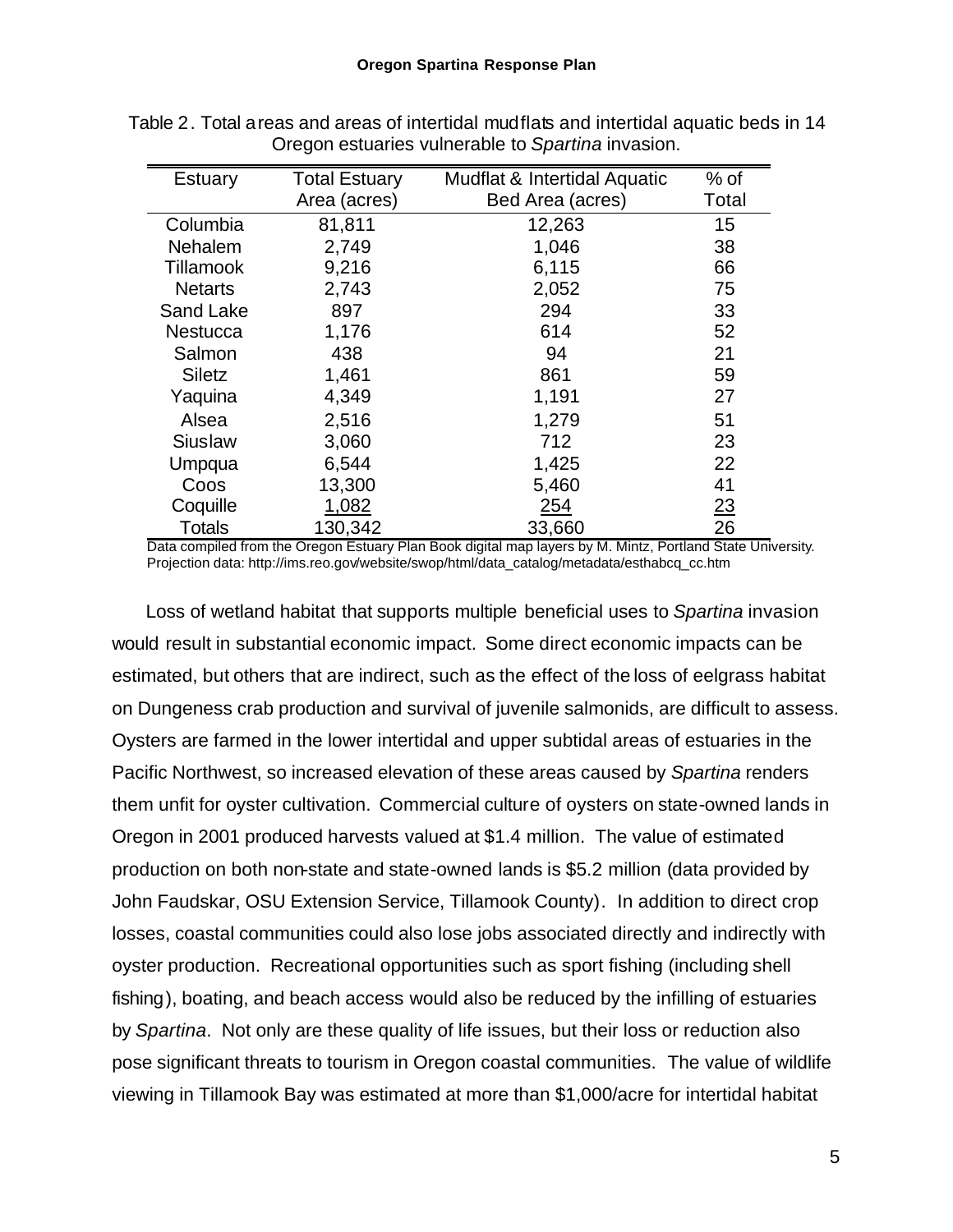(The Research Group, 1999). Radtke and Davis (2000) estimated economic losses to *Spartina* at \$666/acre. Thus, the potential economic loss to Oregon resulting from a *Spartina* invasion, assuming colonization of all available habitat, is roughly \$22.4 million per year.

Invasions by exotic weed species typically include a lag phase characterized by slow population growth, followed by a period of exponential increase in coverage. *S. alterniflora* in Willapa Bay, Washington displayed such a growth curve (Figure 1) as did *S. patens* on Cox Island, Oregon (Figure 3). It is in the early stage of infestation, when population sizes are relatively small, that control efforts can be most cost effective. This is clearly shown by analysis of data obtained from 28 years of exotic weed eradication efforts in California by Rejmanek and Pitcairn (2002) (Figure 4). Given the difficulty of working in estuarine environments and the high cost of all available management methods, early detection and control are critical to a successful effort to protect Oregon estuaries from infestation by *Spartina*.



Figure 3. Expansion of cover of *S. patens* on Cox Island, Oregon (data from Frenkel and Boss 1988)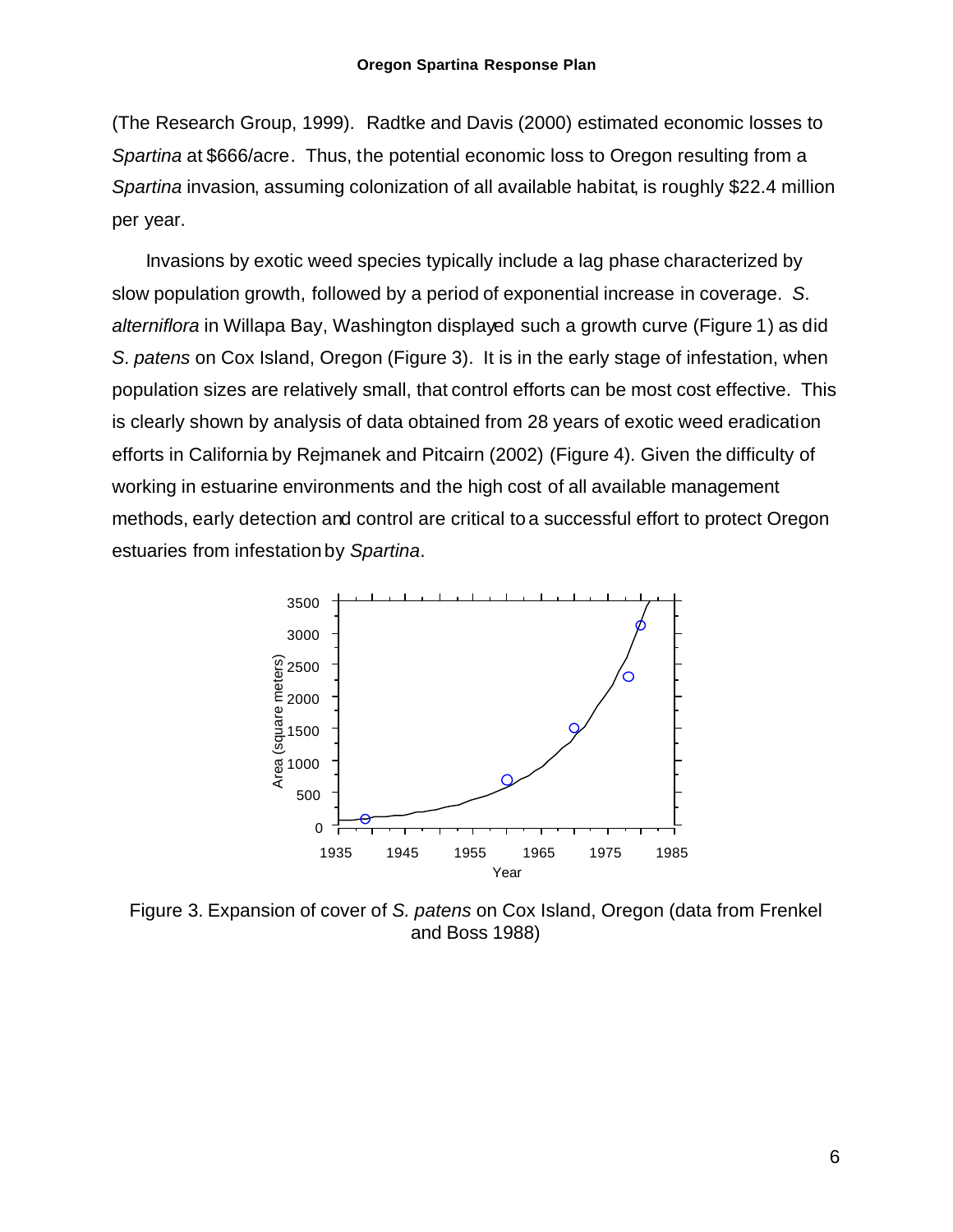

Figure 4. Dependence of eradication success and mean effort on initial infestation size (from Rejmanek and Pitcairn, 2002)

#### **BIOLOGY OF** *SPARTINA*

#### **Distribution**

The cordgrasses of the Poaceae family, so called because they were used to make cord (Greek sparte = cord or rope), are in the genus *Spartina* and include 17 species that are indigenous to North, Central, and South America, Europe, and North Africa (Mobberley 1956). Most species of *Spartina* are found growing in coastal, estuarine areas on saline substrates however, a few are native to inland areas and tolerate alkaline substrates (e.g., *S. gracilis, S. pectinata*).

The mixed semi-diurnal tidal patterns of the west coast of North America result in the presence of *Spartina* at lower and higher intertidal positions than are typical of infestations in other parts of the world. *S. alterniflora* has the broadest ecological amplitude and can inhabit the entire elevation gradient (Figure 5). *S. anglica* colonizes the lower intertidal while *S. densiflora* and *S. patens* are found in the mid to high salt marsh.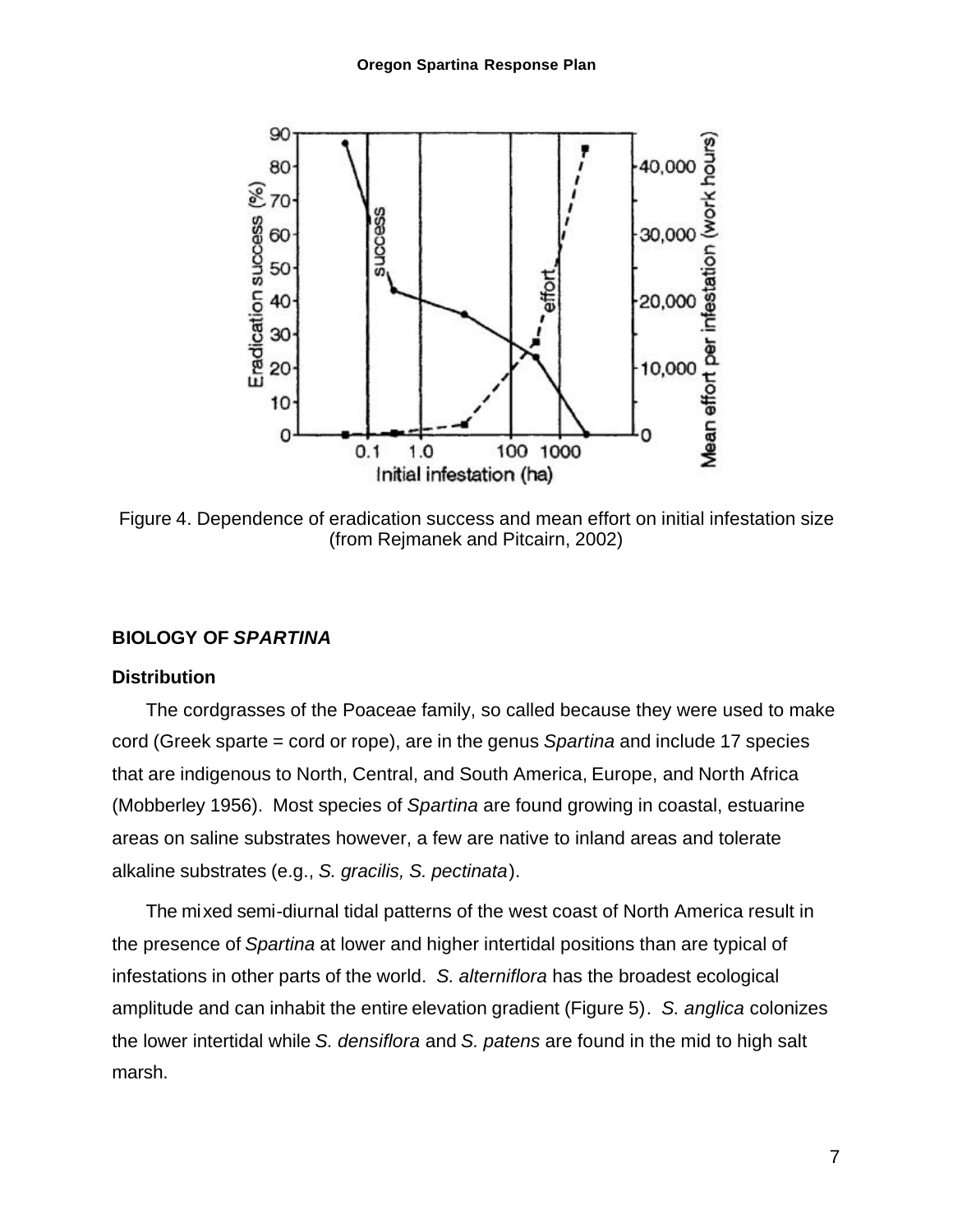

Figure 5. Distribution of exotic *Spartina* species in west coast estuaries. Dominant, native plant species are listed above each zone.

## **Growth habit**

*Spartina* species are robust, perennial grasses with stout, upright, densely spaced stems and thick mats of roots and rhizomes*.* Vegetative spread by rhizomes can rapidly expand the area covered by a clone. Clones typically form circular patches of vegetation; large clones of some species are easily seen from the air while others grow in mixed stands. *S. densiflora* can grow in the same habitat as tufted hairgrass, *Deschampsia cespitosa*, making detection from aircraft difficult at best. In some locations, *S. alterniflora* has formed monospecific swards that have transformed open tidal mudflats into high, salt marsh meadows*.*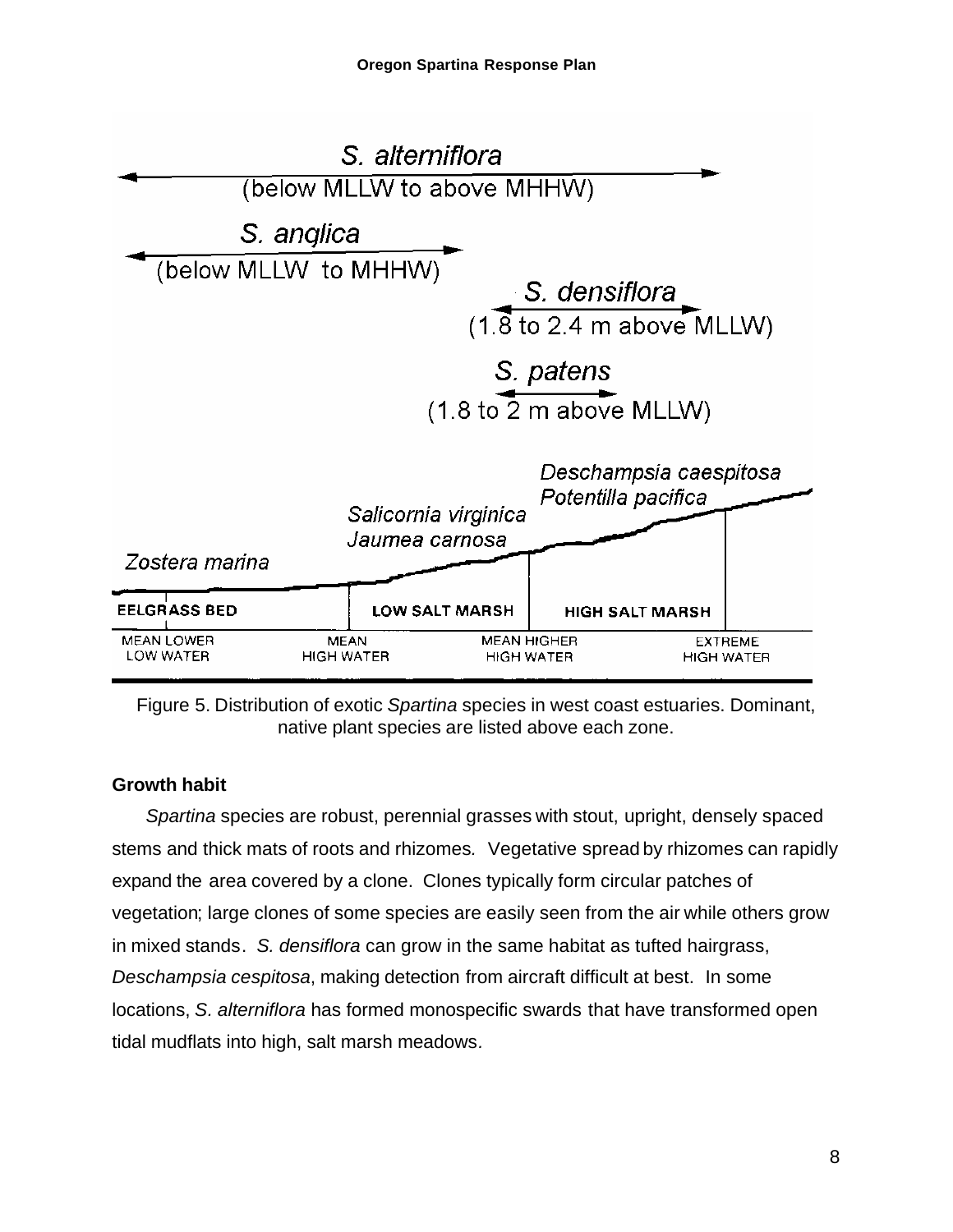*S. alterniflora* exhibits three distinct growth forms in its native east coast habitat: tall, medium, and short. The tall form (4-10 ft) typically grows on the banks of tidal channels, the medium form (2-4 ft) is found on levees, and the short form  $(= 1 ft)$  is found at higher elevations with high soil salinities (Adams 1963; Mooring, Cooper et al. 1971). A dwarf ecotype has been found in San Francisco Bay, California that is substantially different from the short form that occurs on the east coast. The California dwarf form has thinner stems which are much more densely spaced than either the Atlantic dwarf form or the San Francisco wild type (Daehler et al. 1999).

## *Spartina* **Profiles**

*S. alterniflora* - Grows in dense, monospecific stands, though isolated small plants are clumpy and may appear cespitose. Inhabits intertidal mud flats and, in the Pacific NW, low and high salt marshes. Species introduced from eastern coast of North America.

*S. anglica* - Forms dense monospecific stands; isolated small plants are clumpy and may appear cespitose . Tolerates a range of substrates, from tidal mud flats to sand and cobbled flats; inhabits flats and low salt marsh. Fertile offspring of a hybrid of *S*. *maritima X S. alterniflora.*

*S. densiflora* - Distinguished by its cespitose growth habit. Inhabits mid to high salt marshes. Introduced from South America.

*S. patens* - Dense, matted perennial forming monospecific stands; restricted to upper salt marsh. Introduced from eastern coast of North America.

## **Anatomy and physiology**

Anatomical and biochemical adaptations permit *Spartina* species to thrive in estuarine habitats on the west coast and to sometimes exclude native species. *Spartina* stems contain aerenchyma tissue that provides structural support with minimal metabolic load and allow oxygen transport to roots, which is critical to survival in anoxic sediments (Maricle and Lee 2002). *Spartina* species also possess salt glands on their leaves that excrete excess salt to maintain cellular ionic balance (Seneca 1972; Rozema, Gude et al. 1981). *Spartina* also uses the C-4 pathway of carbon fixation, which is more efficient at fixing  $CO<sub>2</sub>$  than the C-3 pathway in some environments (Thompson 1991).

The two most aggressive species of *Spartina* on the west coast, *S. anglica* and *S. alterniflora*, differ in their tolerance to flooding and anoxic substrates and, consequently, in their potential to invade different parts of the intertidal habitat. *S. anglica* is more efficient at transporting atmospheric oxygen to its roots than *S. alterniflora*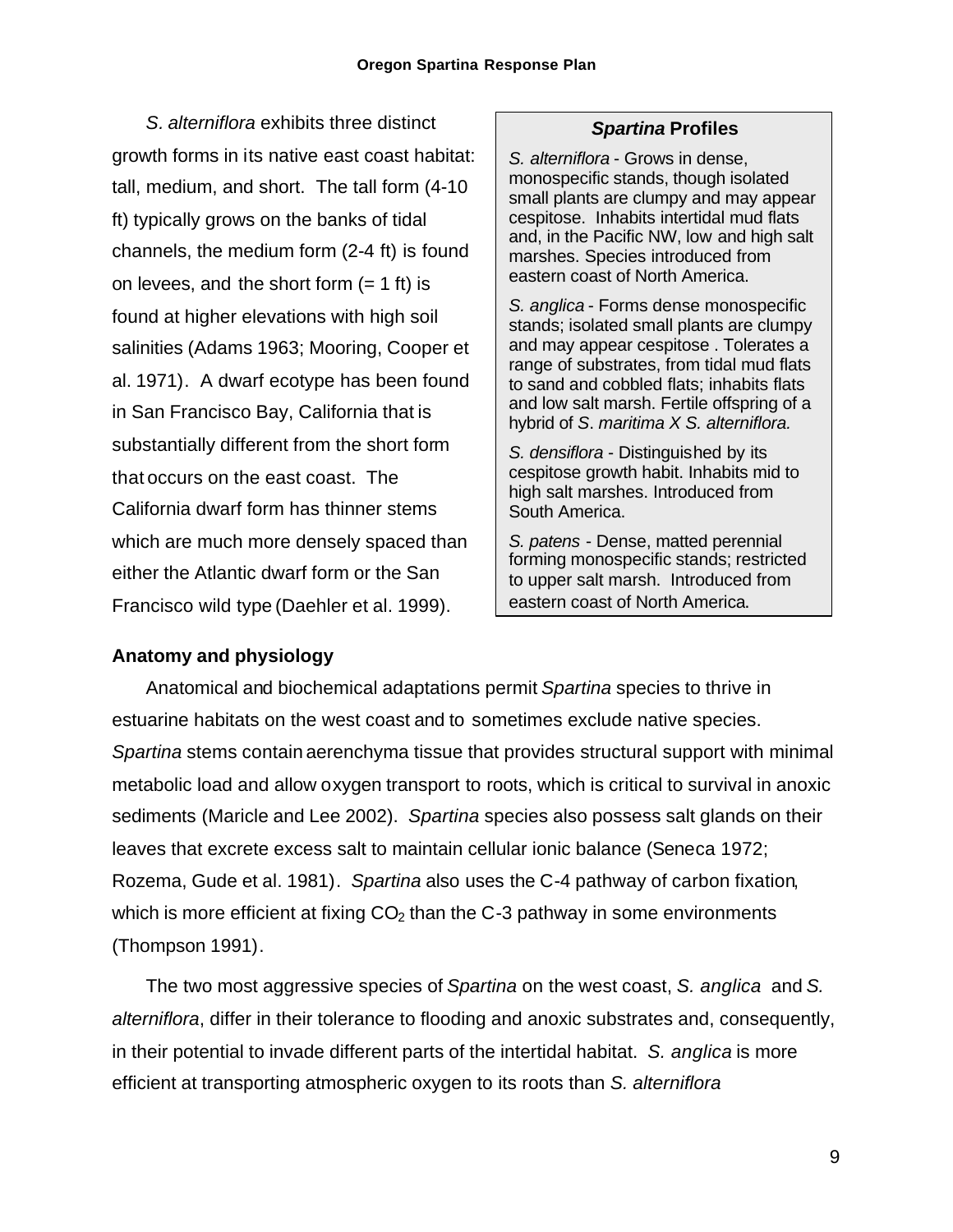(Mendelssohn, McKee et al. 1981; Maricle and Lee 2002). This could account for the greater success of *S. anglica* in colonizing the lower elevations of the intertidal zone.

#### **Reproduction**

*Spartina* reproduces by vegetative and sexual means. Vegetative reproduction occurs by production of new tillers from underground rhizomes. Tillers may remain attached to the parent plant or can survive and thrive if detached. Small pieces of root, such as remain after a root mass has been dug up, are capable of regrowth and establishment of new plants (Reeder and Hacker, in review); however, there is no evidence that tilling and digging efforts, which generate fragments, have led to dispersal of *Spartina* infestation in Willapa Bay (K. Sayce, pers. comm.).

The *Spartina* inflorescence is a congested spike bearing single-flowered spikelets. Each flower can produce a single seed (an achene). Individual flowers are protogynous (stigmas mature before stamens), although there is overlap in female and male function within an inflorescence since flowers at the bottom can have mature stamens while flowers at the top have only mature stigmas. Thus, selfing is possible. Pollination experiments with *S. alterniflora* have shown that self-pollinated flowers have lower seed set than outcrossed flowers. In addition, seeds resulting from self pollination did not germinate (Daehler and Strong 1994). Factors influencing reproductive success in *Spartina* include location of the clone in the intertidal and inbreeding depression, especially in populations resulting from very small numbers of founder plants. The San Francisco Bay and Willapa Bay populations consist of mixtures of highly fertile clones and virtually sterile clones (Daehler and Strong 1994).

*Spartina* seeds require a 3-4 month period of cool, wet storage in order to germinate (Mooring et al. 1971; Broome et al. 1974; Seneca 1974). Plyler and Carrick (1993) showed that dormancy can be broken by surgically damaging the scutellum of the embryo and restored by treating altered seeds with abscisic acid. Thus, it is likely that autumn seed dispersal into the waters of the marsh, followed by their residence there throughout the winter, leaches a germination inhibitor out of the scutellum.

*Spartina* seeds can germinate in substrate salinities as high as 40 ppt (seawater is 35 ppt), although germination rates are highest at lower salinities (Seneca 1972;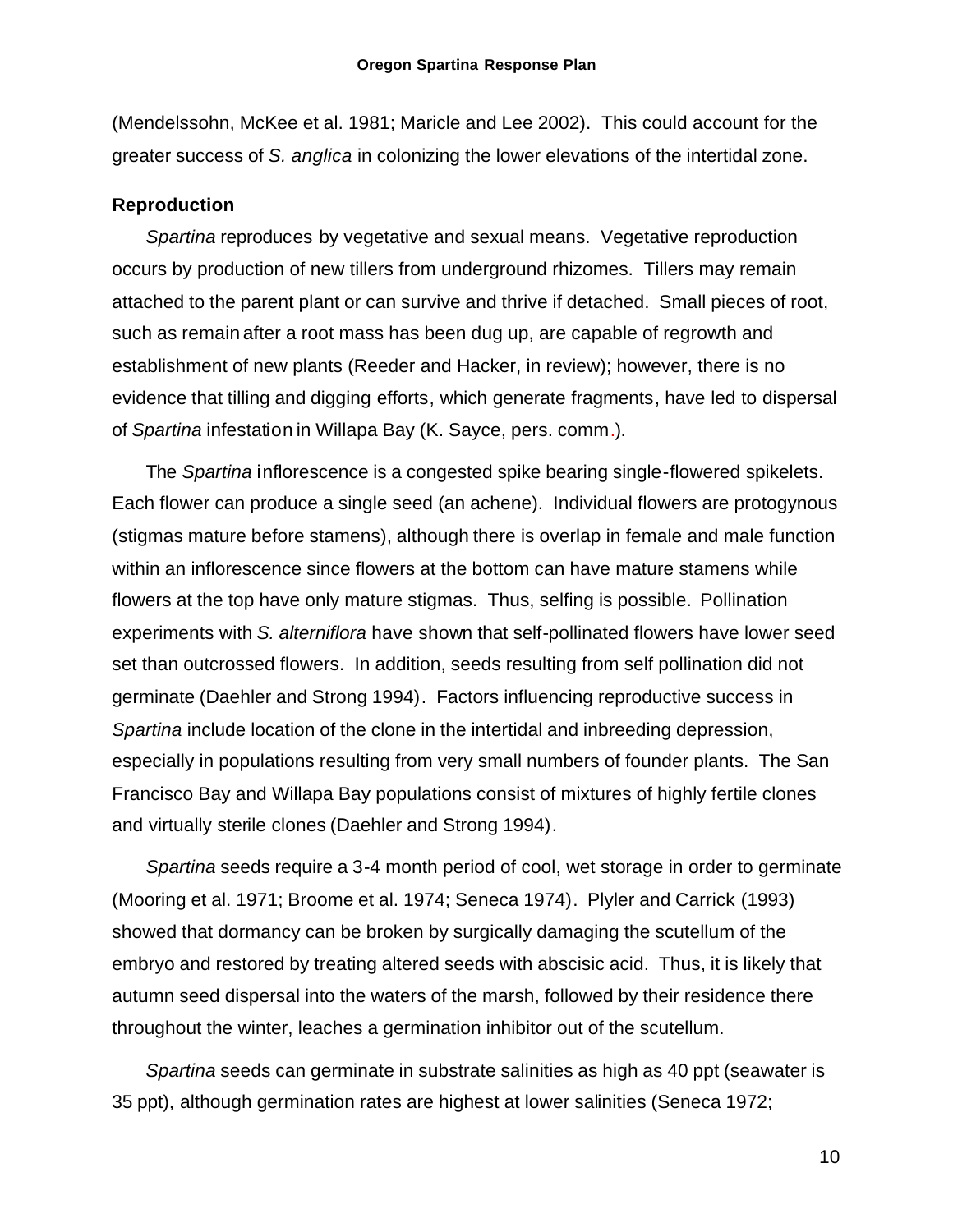Shumway and Bertness 1992; Wijte and Gallagher 1996). Wijte and Gallagher (1996) also found that *Spartina* seeds would germinate at oxygen concentrations as low as 2.5 percent. Interestingly, seedling shoot emergence was faster at lower oxygen concentrations and root emergence was slower, possibly allowing the shoot to provide oxygen from the atmosphere to the root. High soil salinities may develop in salt marshes later in the growing season as evapotranspiration depletes interstitial soil water. Thus, seeds germinate in the spring after winter rains have replenished soil moisture and diluted soil salt concentrations. The biomass of germinated seedlings is also affected by soil salinity; 50 percent reduction in total biomass was observed at salinities of 19.2 ppt or higher (Lewis and Weber 2002).

#### **Dispersal**

*Spartina* can be spread from estuary to estuary by human and nonhuman mechanisms*.* Long-distance, nonhuman dispersal of *Spartina* spp. occurs via transport of seeds on currents and tides*.* Huiskes et al. (1995) collected seeds of *S. anglica* in floating and standing nets in a tidal salt marsh in the Netherlands. Eighty-eight percent of the seeds collected were captured in floating nets, indicating that tidal transport of seed was primarily on the water surface rather than along the sediment. In an earlier study in the same location, Koutsaal et al. (1987) released dyed sunflower seeds on outgoing and incoming tides to track tidal movement of seeds in the salt marsh. Seeds were found as much as 45 km away within one week of release. The final location of seeds was determined by the wind velocity and direction as well as by tidal currents.

Birds may also be an important natural dispersal mechanism for *Spartina*. Vivian-Smith and Stiles (1994) collected, identified, and counted seeds from the feathers and feet of waterfowl from a New Jersey salt marsh. While seeds of 11 plant taxa were identified, 30 percent of the total number of seeds were *S. alterniflora*. The study did not determine the origin of the seeds, i.e., whether from within the same marsh or a distant one, but it did demonstrate that birds can be a vector for *Spartina* dispersal.

Humans were responsible for the initial intentional or accidental introduction of nonnative *Spartina* species to the estuaries of the west coast. Although importation is now banned in Oregon and Washington, accidental transport of *Spartina* is likely. Ship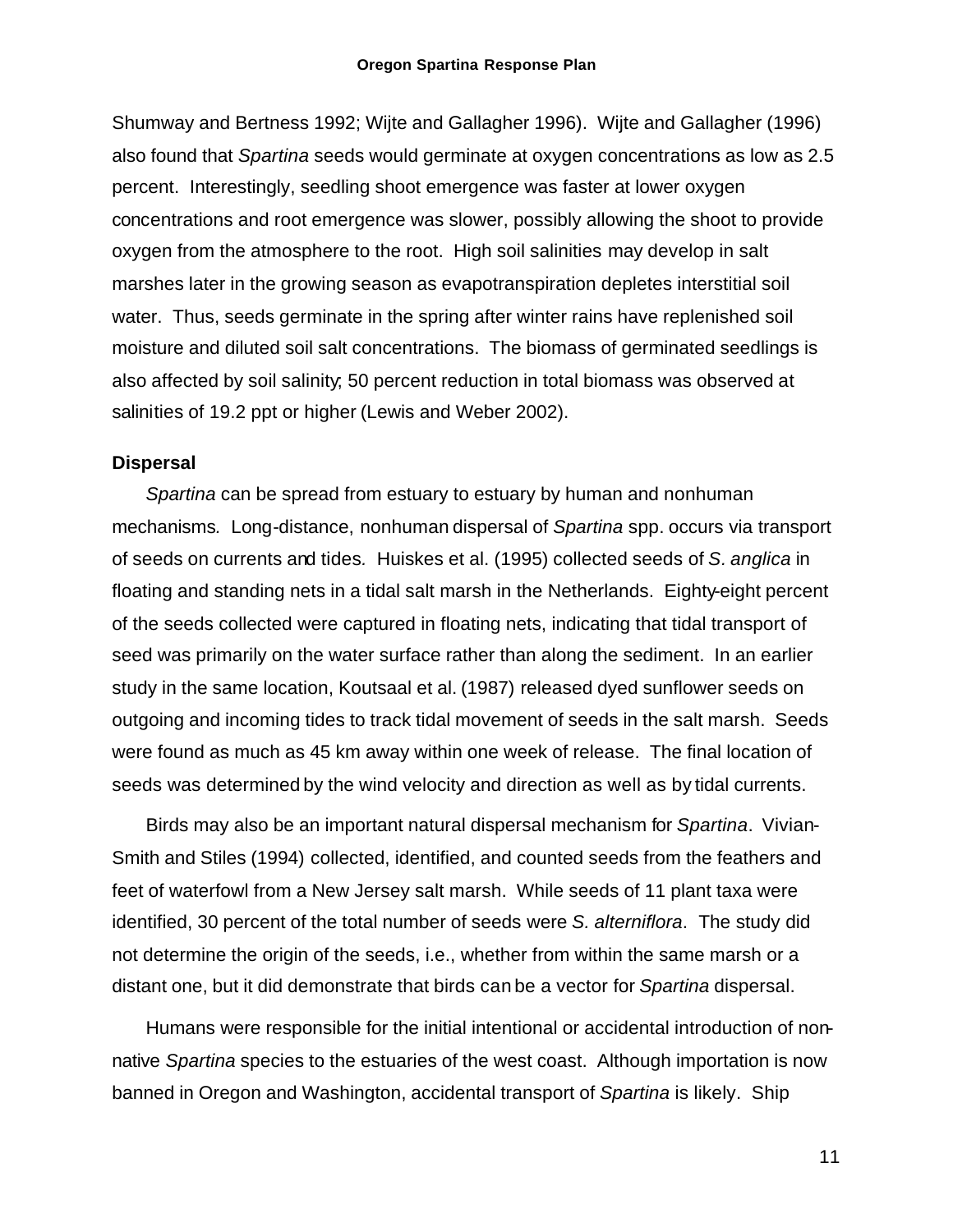ballast and fouling of ship hulls have been the vectors of invasion for numerous marine organisms (Cohen 1997; Carlton 2001). The seeds of *Spartina* are dispersed by the tidal currents and are likely to come into physical contact with ship hulls and rigging, or be present in ship ballast water or solid ballast used by dredges for stability when moving from estuary to estuary. *Spartina* seeds require a 3-4 month period of cool, wet storage in order to germinate (Mooring et al. 1971; Broome et al. 1974; Seneca 1974), so it is likely that some of the seeds present on or in ships, barges, and dredges could remain viable and germinate successfully at estuarine sites of discharge. Invasive species in ballast water from San Francisco Bay are managed by a required coastal exchange provision in Oregon law.

U.S. Department of Defense vessels, such as those belonging to U.S. Army Corps of Engineers (USACE), are exempt from ballast water exchange requirements. USACE dredge vessels operate regularly between waterbodies on the west coast of the United States. Only one, the Yaquina, uses solid ballast. The other dredge, the Essayon, as well as dredge vessels under contract to USACE, use water as ballast. (S. Carrubba, USACE, pers. comm.) Current practice is to unload dredge spoils at EPA designated ocean disposal sites before entering another bay. Continuous jetting (pumping ocean water through the dredge hopper to rinse off sediment during the unloading process), can be easily done and could provide an additional measure of protection from accidental transport of *Spartina* seeds.

Accidental introduction of *Spartina* seeds is possible via transport of live shellfish between estuaries. Transport of oysters from Willapa Bay, Washington to Tillamook Bay, Oregon for the purpose of supplementing local harvests has occurred occasionally for at least the last 10 years (John Johnson, ODFW, pers. comm.). This type of transport is legal and requires an ODFW Permit to Transport Live Fish or Eggs (ORS 498.222, OAR 635-007-0600). The permits for transporting marine shellfish are issued by the ODFW Marine Resources Program, Estuarine Habitat Project Leader.

Restrictions and prohibitions of the permit have been focused primarily on preventing spread of green crabs and the oyster drill. Precautions taken for these species, and the fact that oyster seed is almost never transported in the fall when seeds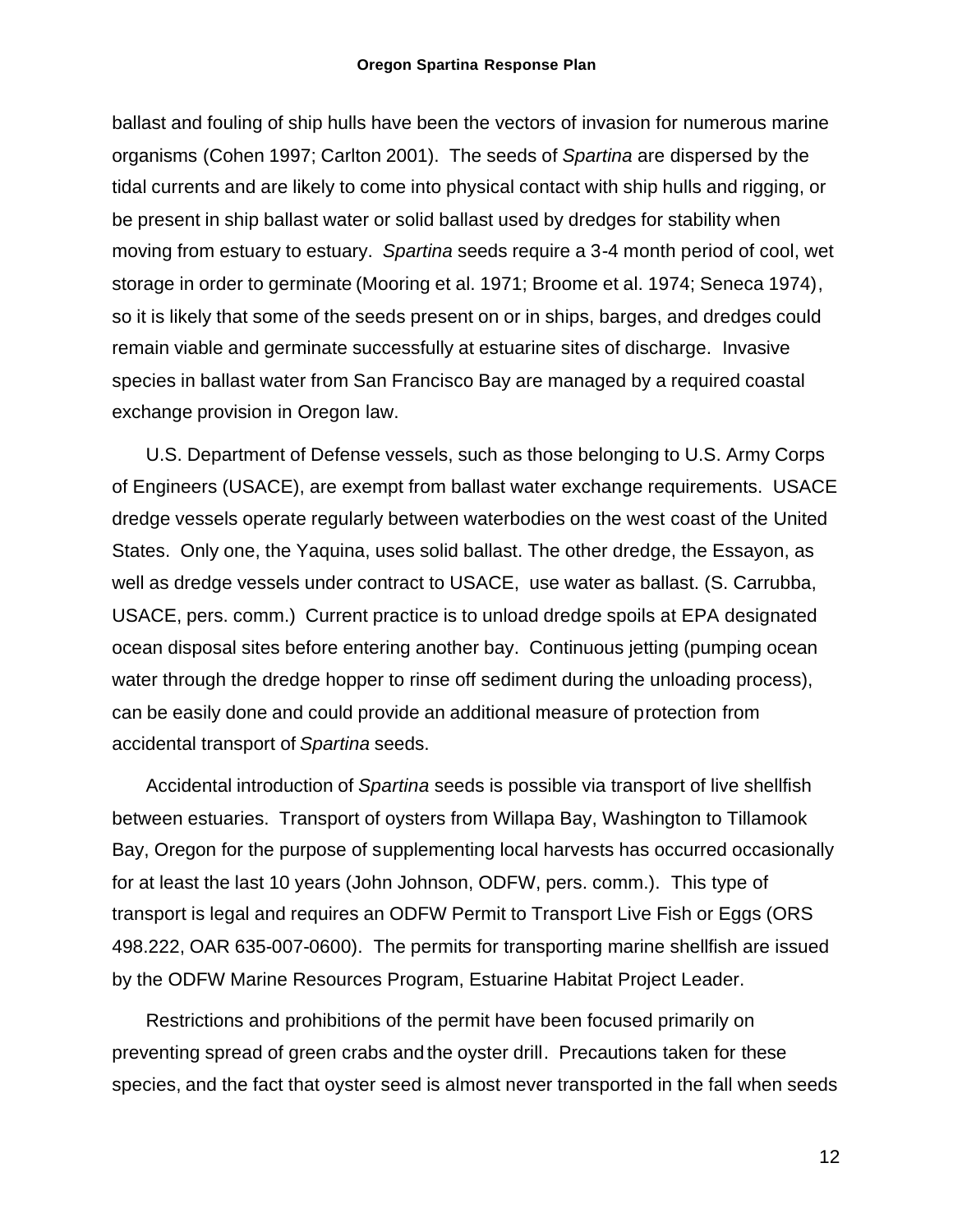are shed (Sue Cudd, pers. comm.), may mitigate the risk of *Spartina* introduction via this pathway.

The risk of *Spartina* introduction via seed dispersal has increased in recent years due to the enormous increase in seed production in exisitng populations, especially the Willapa Bay population. Thus increased attention to vectors for seed dispersal is warranted.

Experiments have demonstrated that*Spartina* plants and plant pieces float in salt water for at least two months (Sayce et al. 1997). During fall and winter *Spartina* stems break off to form large, floating mats of wrack (Ed Hill, pers. comm.; pers. obs. by M.P.). The nearshore ocean currents flow predominately northward along the Oregon and Washington coasts in fall and winter (the wet season) when moisture laden storms with southerly winds move onshore. When high pressure moves in over these areas, northwesterly winds push the currents south along the coastline. Thus, northerly currents typically predominate in the wet season, but southerly currents regularly occur for some portion of each season (Hickey 1998).

The early to mid-fall period is of particular concern because it is at this time that significant amounts of *Spartina* wrack bearing ripe seeds leave Willapa Bay and move into the nearshore ocean. Willapa Bay-derived *Spartina* wrack has been found regularly on ocean beaches as far south as Seaside, Oregon and on the outer Washington coast as far north as Neah Bay (F. Grevstad, pers*.*comm.; K. Sayce, in prep). *Spartina* wrack has also been found on the shores of the Columbia River at Social Security Beach at Ft. Stevens State Park (Jon Graves, pers*.* comm.). The probable source of this material is Willapa Bay, the entrance to which is only 26 miles north of the mouth of the Columbia River.

Long distance ocean current transport of *Spartina* from California estuaries to sites in Oregon and Washington is also possible, especially during El Nino years*.* The 1982- 1983 El Nino events caused increased current velocity as well as earlier onset of the northward, winter current flow. Numerous species normally found much further south, in California, were found in Washington waters in 1982-83 (Schoener and Fluharty 1984). During the 1997-1998 El Nino event, surface current speeds of 0.89 - 1.3 mi/hr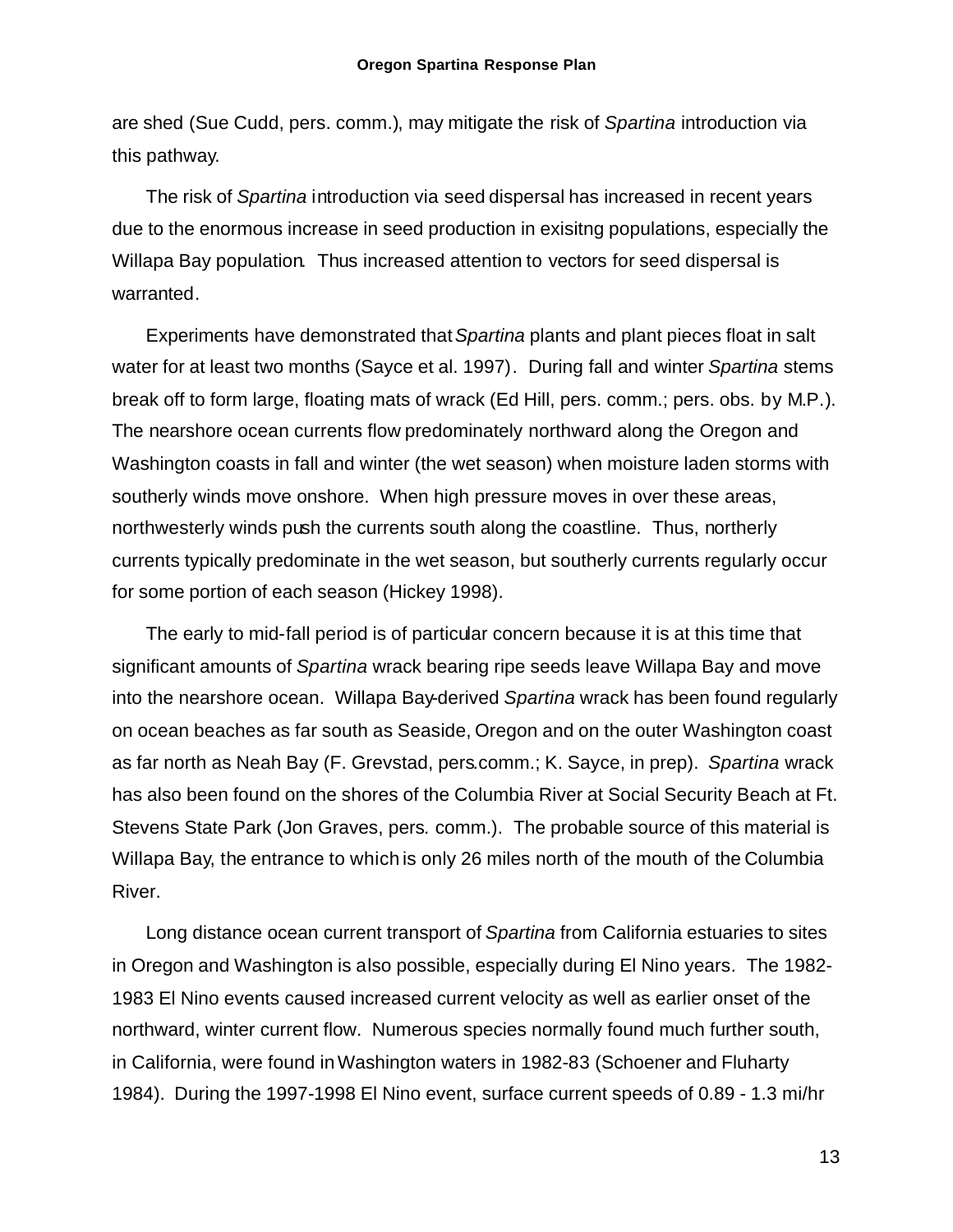were measured offshore of the west coast of the U.*S.* (Huyer et al. 1998; Kosro et al. 1998). At this speed, water borne *Spartina* seeds could travel the 156 nautical miles from Humboldt Bay, California north to Coos Bay, Oregon, in five to eight days*.*

As noted above, waterfowl transport *Spartina* seeds on their feet and feathers (Vivian-Smith and Stiles 1994). Fortunately, no *Spartina* has been detected in waterfowl feeding areas in the Columbia River estuary despite the large number of migrating waterfowl that move there from the heavily infested south end of Willapa Bay (K.Sayce, pers. comm.). Birds cannot be ruled out as possible vectors of transport of viable *Spartina* seeds between infested and uninfested estuaries.

It is critical that the state of Oregon operate on the premise that, even with the best prevention efforts, new *Spartina* infestations in Oregon estuaries are inevitable. It is unlikely that we can prevent all possible accidental or intentional human mediated introduction*s.* It is even more unlikely, if not impossible, to prevent introduction via currents, birds, or other natural vectors*.* The question that we are faced with is not IF *Spartina* will invade but WHEN. Given the potential negative impacts of *Spartina* invasion, it is imperative that the State of Oregon is prepared to rapidly respond to an introduction.

## **HISTORY OF** *SPARTINA* **ON THE WEST COAST**

## **Native** *Spartina* **in California**

Of the five *Spartina* species on the west coast of the U.*S.*, only *S. foliosa* is native. It ranges from Baja California (Mexico) to Bodega Bay, California (U.S*.*A). *S. foliosa* produces less above and below ground biomass, is shorter, begins spring growth several weeks later, spreads laterally at a much lower rate, and has lower seed output with lower seed viability than either *S. alterniflora* or *S.densiflora* (Callaway and Josselyn 1992; Kittelson and Boyd 1997). *S. foliosa* forms fertile hybrid offspring with *S. alterniflora*. The hybrids are intermediate in phenotype between both parental species and are more robust than the native *S. foliosa*. Physical displacement and genetic "invasion" by *S. alterniflora* could result in displacement and localized extinction of the native, parental-type *S. foliosa* (Daehler and Strong 1997)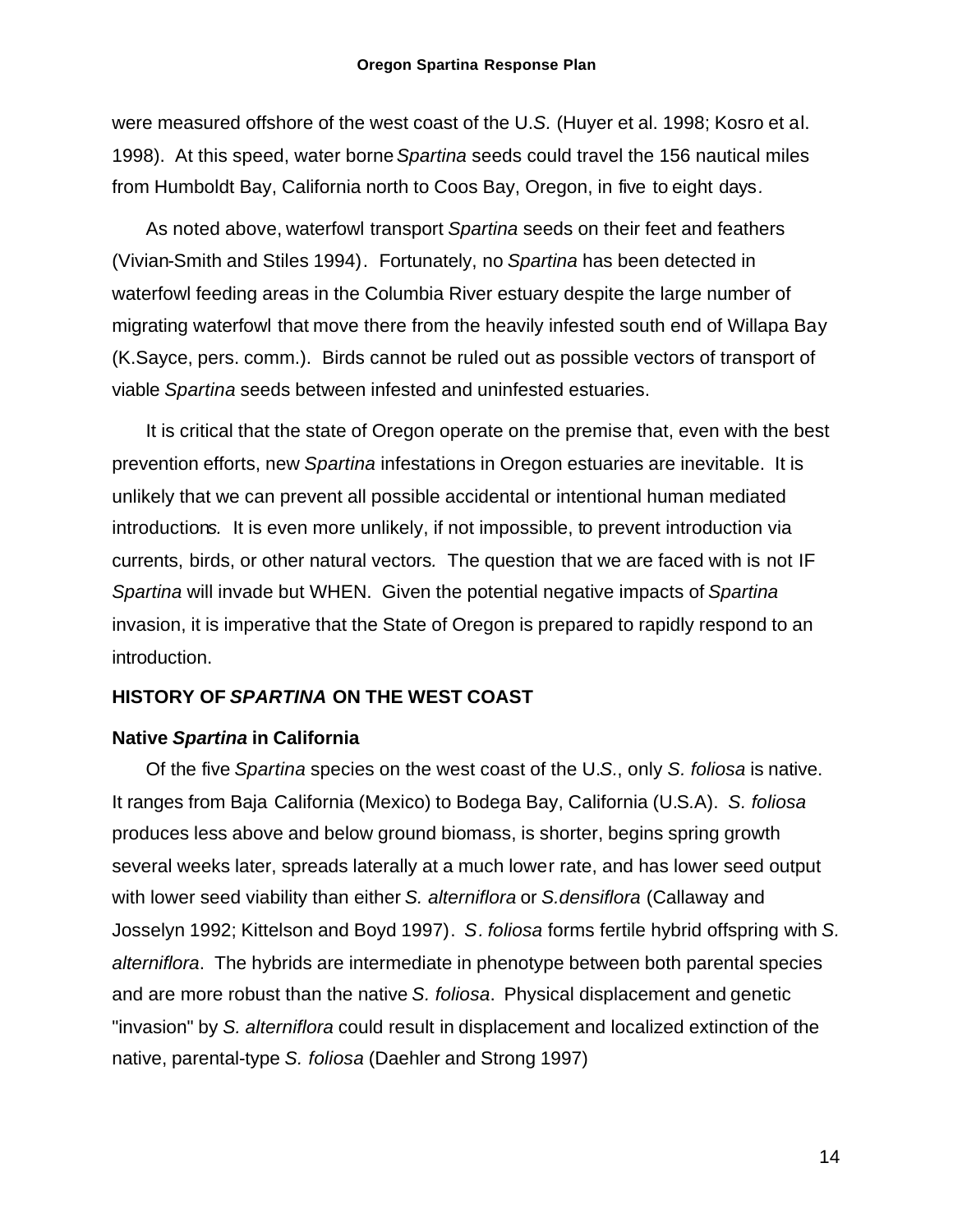## **Non-native** *Spartina* **in California, Washington, and Oregon**

The four non-native species of *Spartina* on the west coast, *S. alterniflora*, *S.anglica, S.densiflora*, and *S.patens*, arrived in the estuaries of California, Washington, and Oregon through deliberate introduction as well as by unintended transport.

## California

## Humboldt Bay

*S. densiflora* was likely introduced into Humboldt Bay, California in the solid ballast of ships from Chile in the mid-1800's (Spicher and Josselyn 1985). *S. densiflora* now occupies 80 percent of Humboldt Bay's 1000 acres of salt marsh (O'Brien 2000) and is particularly problematic in marsh restoration sites and other disturbed areas (Kittelson and Boyd 1997). Ocean currents and solid ballast carried in dredges are potential pathways of introduction of this species into Oregon.

## San Francisco Bay

*S. alterniflora* was introduced into San Francisco Bay, California through a combination of circumstances*.* Seeds were originally planted in a U.*S.* Corps of Engineers test site in the early 1970's and, when the dikes at the test site were subsequently breached, *S. alterniflora* began to spread aggressively into San Francisco Bay (Faber 2000). *S. alterniflora* and interspecific hybrids with the native *S. foliosa* now occupy 469 net acres in San Francisco Bay (San Francisco Estuary Invasive *Spartina* Project 2001).

*S. densiflora* was introduced into San Francisco Bay in the 1970s when it was mistaken for a growth form of the native cordgrass and planted as part of a landscaping plan (Faber 2000). It currently infests 13 net acres of the Bay. *S. anglica* and *S. patens* are also present although at much lower levels (≤0 .6 net acres) (San Francisco Estuary Invasive *Spartina* Project 2001). *S. anglica* was a deliberate introduction from Puget Sound, WA in the 1970's. There is no explanation for the introduction of *S. patens* into California (Spicher and Josselyn 1985).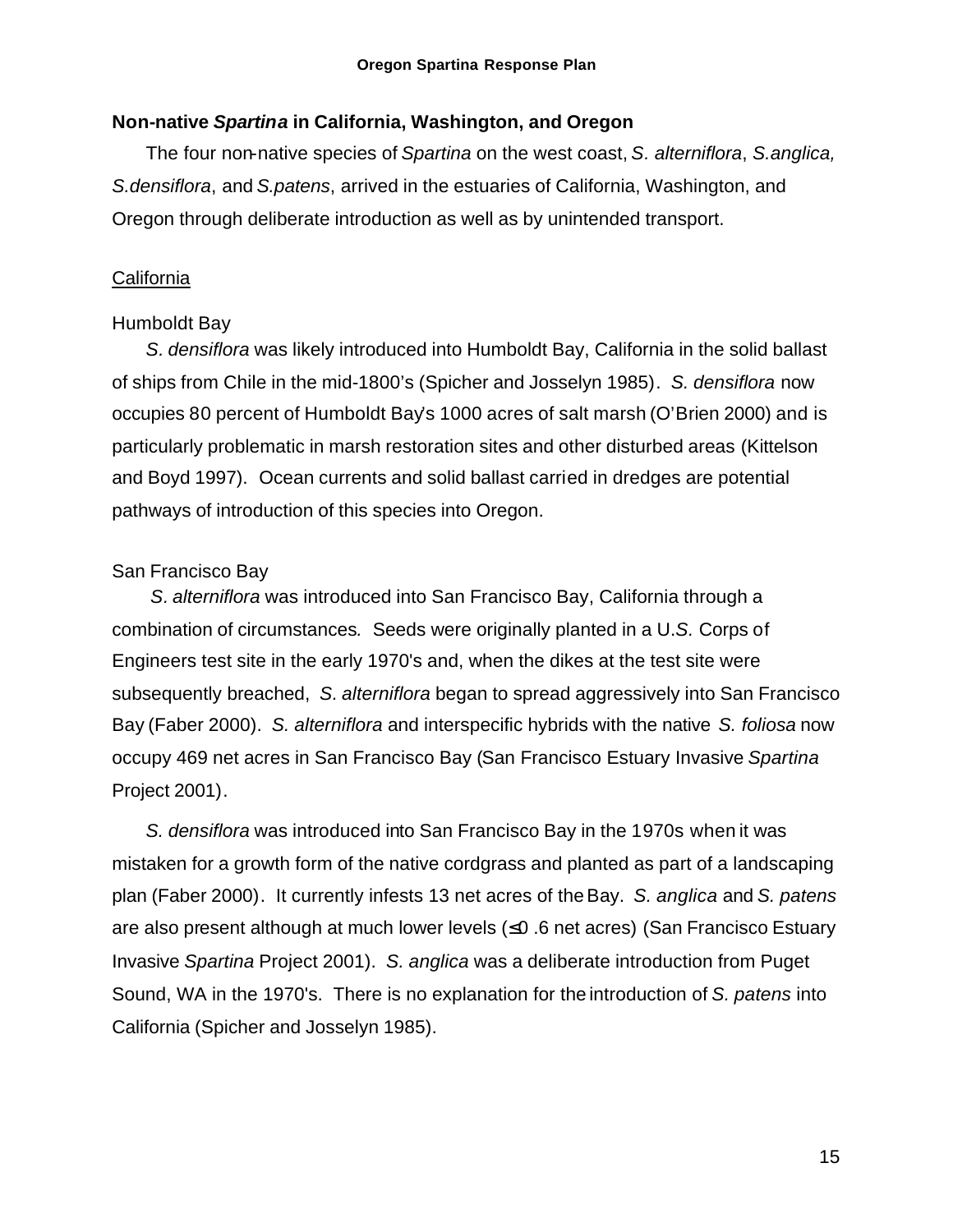#### Washington

#### Puget Sound

*S. anglica* was deliberately introduced into Puget Sound, Washington in 1961 by an agronomist who used it to stabilize dikes and as cattle forage (Hacker, Heimer et al. 2001). When the Washington State Department of Wildlife first began monitoring this species prior to 1979 , it comprised nine clumps distributed in Port Susan and Skagit Bays (Aberle 1993). By 1997, *S. anglica* had infested approximately 988 net acres (8,182 gross acres) at 73 sites within the Puget Sound area (Hacker et al. 2001).

*S. densiflora* was found in Puget Sound in 2001 by *Spartina* survey crews. The pathway of introduction is unknown although solid ballast in dredges has been suggested as a possible mechanism of movement.

#### Grays Harbor

The discovery of a 1.6 acre (.67 hectare) infestation of *S. densiflora* in Grays Harbor (and north Puget Sound) in 2001 by *Spartina* survey crews were the first sightings of this species on the west coast outside of Humboldt Bay and San Francisco Bay (data from W. Brown, pers.comm.). The pathway of introduction is unknown although solid ballast in dredges has been suggested as a possible mechanism of movement.

#### Willapa Bay

Transplantation of oysters from the east coast of North America at the turn of the 19th century was the likely pathway of introduction of *S. alterniflora* to Willapa Bay, Washington. *Spartina* plant parts or seeds probably contaminated barrels used to pack oyster spat and young adults for shipment to Willapa Bay in the 1800's and early 1900's. The seeds may have been introduced into the barrels either on oyster shells or by being blown into open barrels during packing and were subsequently dispersed into Willapa Bay upon arrival and unpacking (Civille and Sayce, in prep). The Willapa Bay infestation originated from a single or a very few introduced clones according to a DNA study (Stiller and Denton 1995). In just over 100 years, the initial infestation has spread to cover over 5,000 net acres with an areal increase of 50 percent between 1990 and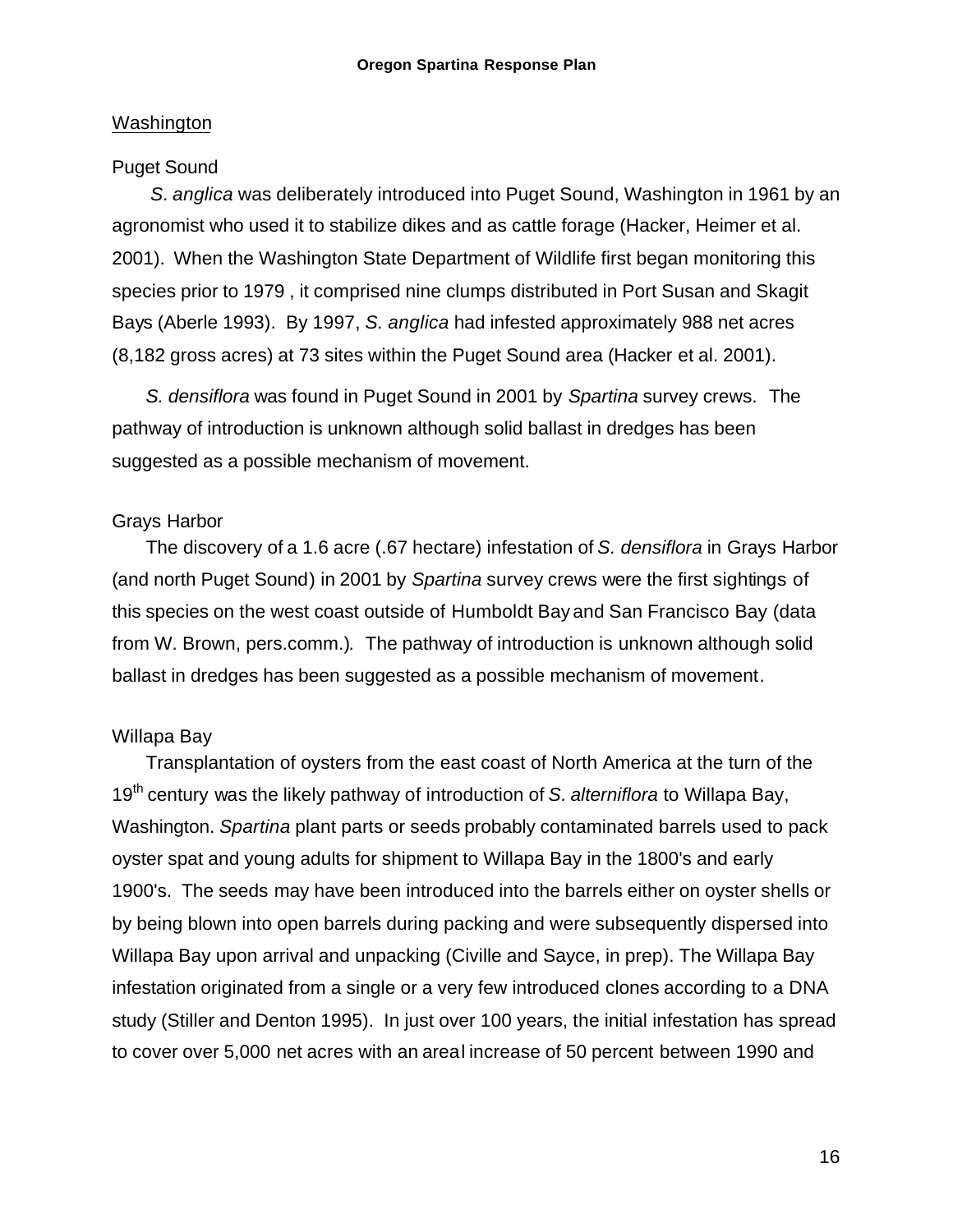1999 (Figure 2). Five thousand acres represents approximately nine percent of the total intertidal habitat in Willapa Bay.

The need for *Spartina* control in Willapa Bay was recognized in the 1980s and *S. alterniflora* was placed on Washington State's noxious weed list in 1989. Experimental studies for control of this weed by State of Washington and federal agencies began in the late 1980s – about the same time that the *S. alterniflora* population began its explosive expansion. The cost of management has been substantial; \$2.1 million was allocated by the Washington State Department of Agriculture for control efforts in the 2002/2003 biennium (Murphy 2001). Eradication of *Spartina* from Willapa Bay has been complicated by a number of factors, including the size of the estuary, rapid spread of the plant following a long latent period, sensitivity of the estuarine habitat, difficult logistics, lack of understanding of the biology of the plant and how to manage it, political issues (e.g., herbicide spraying), and the challenges inherent in coordinating a response among the large number of stakeholders in Willapa Bay (i.e., public agencies, general public, and commercial).

## Oregon

## Cox Island

The only known *Spartina* infestation in Oregon is on Cox Island Preserve, Siuslaw River estuary, Oregon. A population of *S. patens* has been present on the island since at least the late 1930s*.* It was probably introduced sometime before then in imported oyster spat (Frenkel and Boss 1988). The Nature Conservancy subsequently acquired the site and began efforts to eradicate it. These efforts are ongoing, with eradication projected in 2010 (Pickering 2000).Siuslaw River

An infestation of *S. alterniflora* was previously present in the Siuslaw River, Oregon near the Cox Island Preserve. It was planted on land owned by the Port of Florence in 1978 or 1979 (Frenkel 1990) and had expanded to cover about one acre by 1990 when the Oregon Department of Agriculture began control efforts*.* The infestation was finally eradicated in 1997 by digging. Subsequent monitoring has detected no regrowth (Noxious Weed Control Section ODA 2000).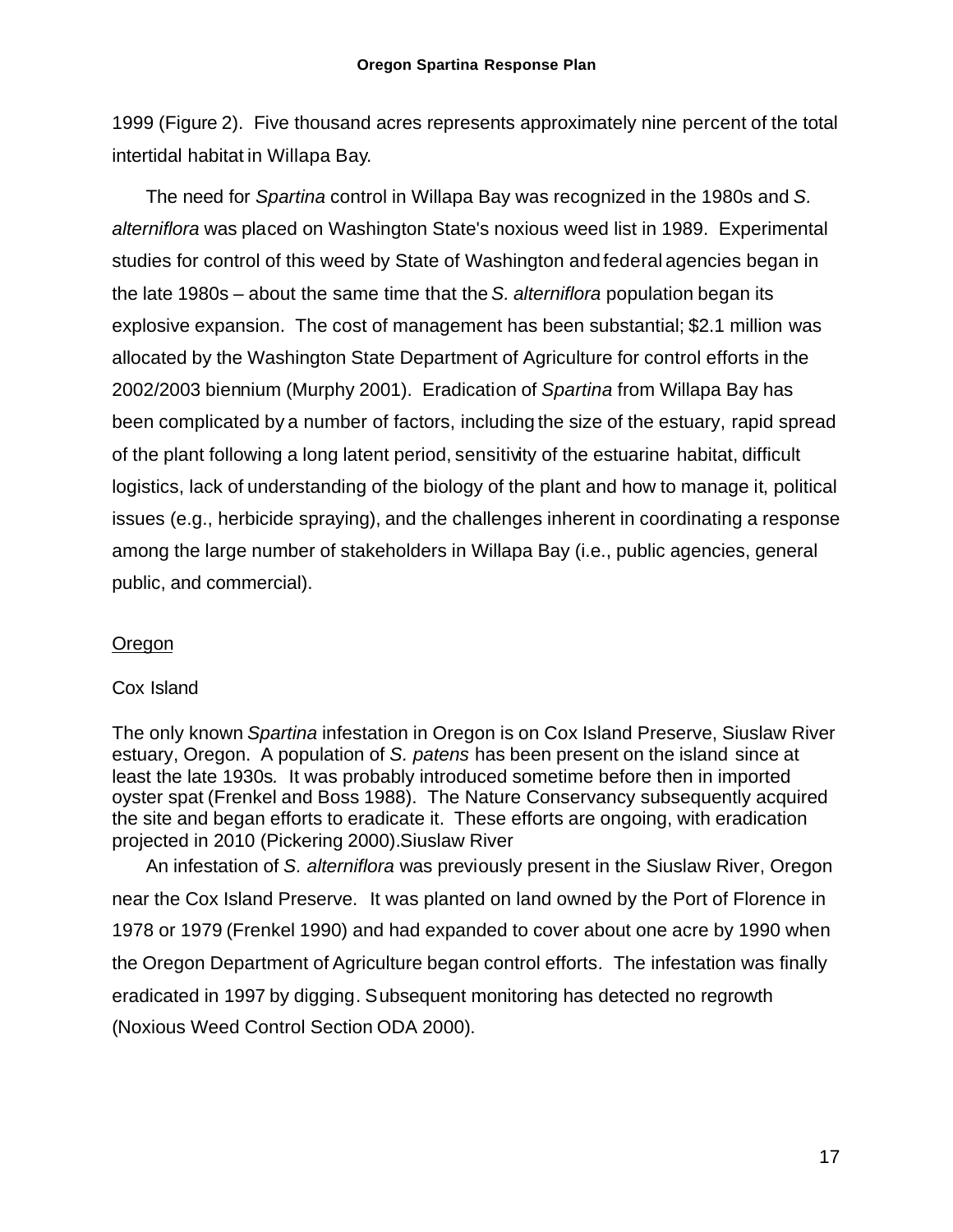#### **OREGON** *SPARTINA* **RESPONSE PLAN**

#### **Goal of** *Spartina* **Management in Oregon**

The *Spartina* genus of weedy grasses could drastically alter the structure and function of intertidal and low marsh communities of any of the state's major estuaries and the outlets of several smaller streams along the Oregon coast. *S. alterniflora* is an "ecological engineer"; its invasion results in replacement of mudflats that are the natural substrate for a complex food web that includes invertebrates, fish and wildlife, by meadows and deep drainage and surge channels, which do not support the same communities. Recreational and commercial shellfish populations are also jeopardized by loss of mudflat habitat. Habitats used by several species of shorebirds and waterfowl, some rare, would disappear. No other known plant species or plant group has the potential to so seriously disrupt coastal wetlands and estuaries, which are among the most ecologically critical, economically valuable, and extremely limited habitat types in Oregon.

These impacts are not based on conjecture – they can be readily observed in California and Washington. The number and size of affected estuaries in these areas are increasing, and the costs of management are escalating. Management costs in Willapa Bay currently exceed one million dollars per year. Four *Spartina* species are likely to invade Oregon estuaries and have similar impacts.

#### *The goal of Spartina management in Oregon is to prevent the establishment and spread of any Spartina species in Oregon estuaries and coastal wetlands.*

The five main efforts to attain the goal are to

- 1) prevent, to the extent practical, the movement of *Spartina* propagules to areas suitable for *Spartina* invasion;
- 2) educate and inform agencies and the general public about *Spartina* and the need to control it;
- 3) detect and eradicate any pioneer infestations, preferably while they are still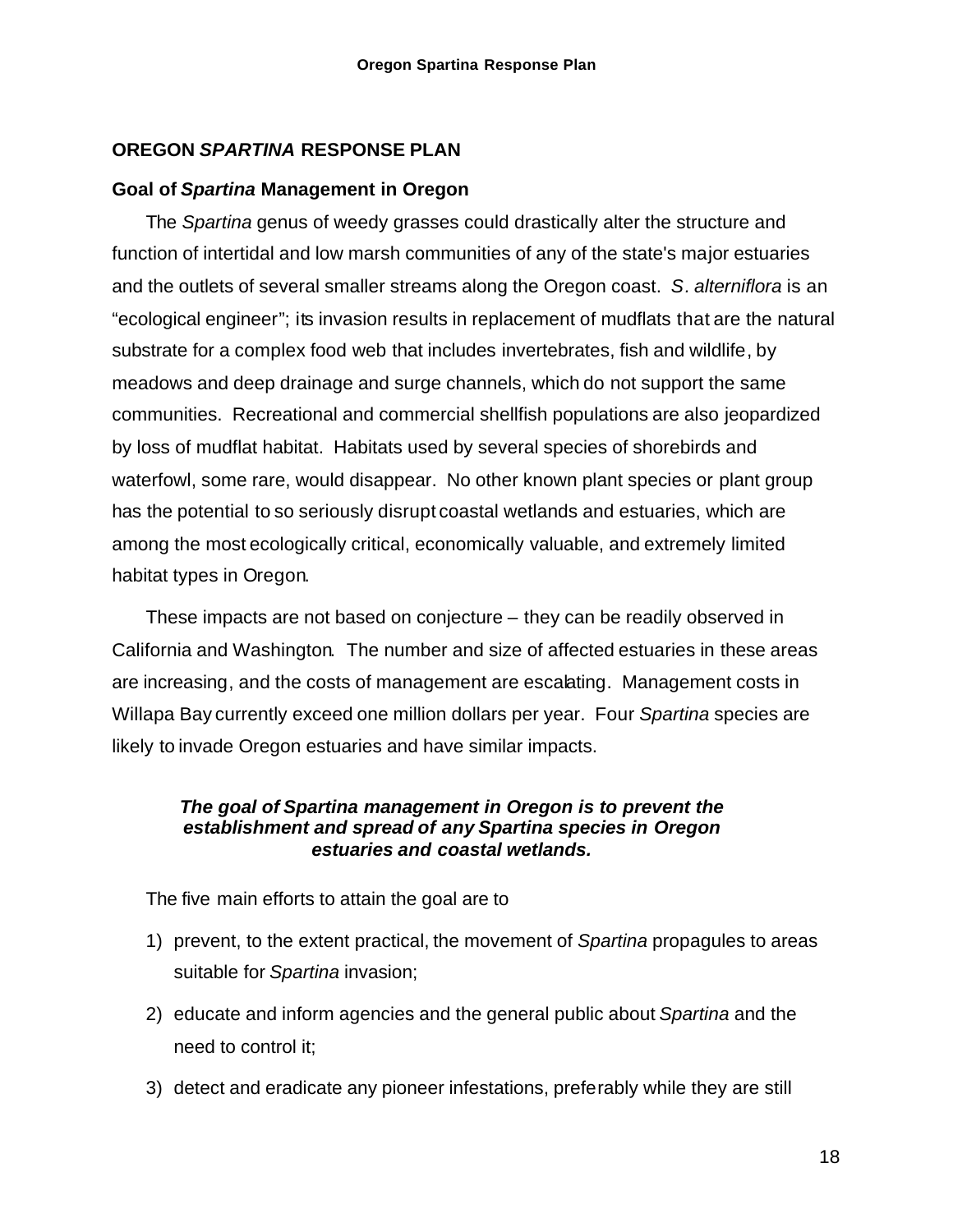small;

- 4) support the continuation of eradication efforts directed at the *S. patens* infestation on Cox Island in the Siuslaw River estuary, the only current *Spartina* infestation in Oregon; and
- 5) coordinate activities of local, state, and federal agencies and private interests to facilitate cost-effective and efficient implementation of *Spartina* management activities in Oregon.

#### **Dispersal, Invasion, and Overall Management Strategy**

The process of invasions by weedy, alien species can be modeled as a combination of short-range dispersal along margins of established, "core" infestations, and longrange "jumps" from these core infestations to establish outlying, "satellite" populations. It is these jumps that could bring *Spartina* to Oregon from core infestations in California or in Washington. Jumps occur when propagules (either seed or parts of plants that can take root) are carried from existing infestations to new and uninfested areas suitable for *Spartina* establishment, growth, and reproduction. Identification of mechanisms by which *Spartina* propagules make jumps from infested areas to uninfested areas is critical to prevention of introduction of the plant to Oregon.

The most effective management approach for weed infestations differentiates core and satellite populations, and applies appropriate control to each. Willapa Bay and Humboldt Bay represent core infestations of *S. alterniflora* and *S. densiflora*, respectively. Appropriate control of core infestations includes containment and prevention of dispersal. Management of satellite populations in Oregon should include early detection and rapid response with a coordinated eradication strategy.

## **Preventing the Movement of** *Spartina* **Propagules**

Effective control of *Spartina* in core infestations outside Oregon could reduce production of propagules and would therefore reduce the probability of their arrival in Oregon. Oregon should support and encourage ongoing control efforts in core infestations in Humboldt and Willapa Bays, particularly efforts to control seed production and potential export of plant parts, e.g., in solid ballast of dredges. This is particularly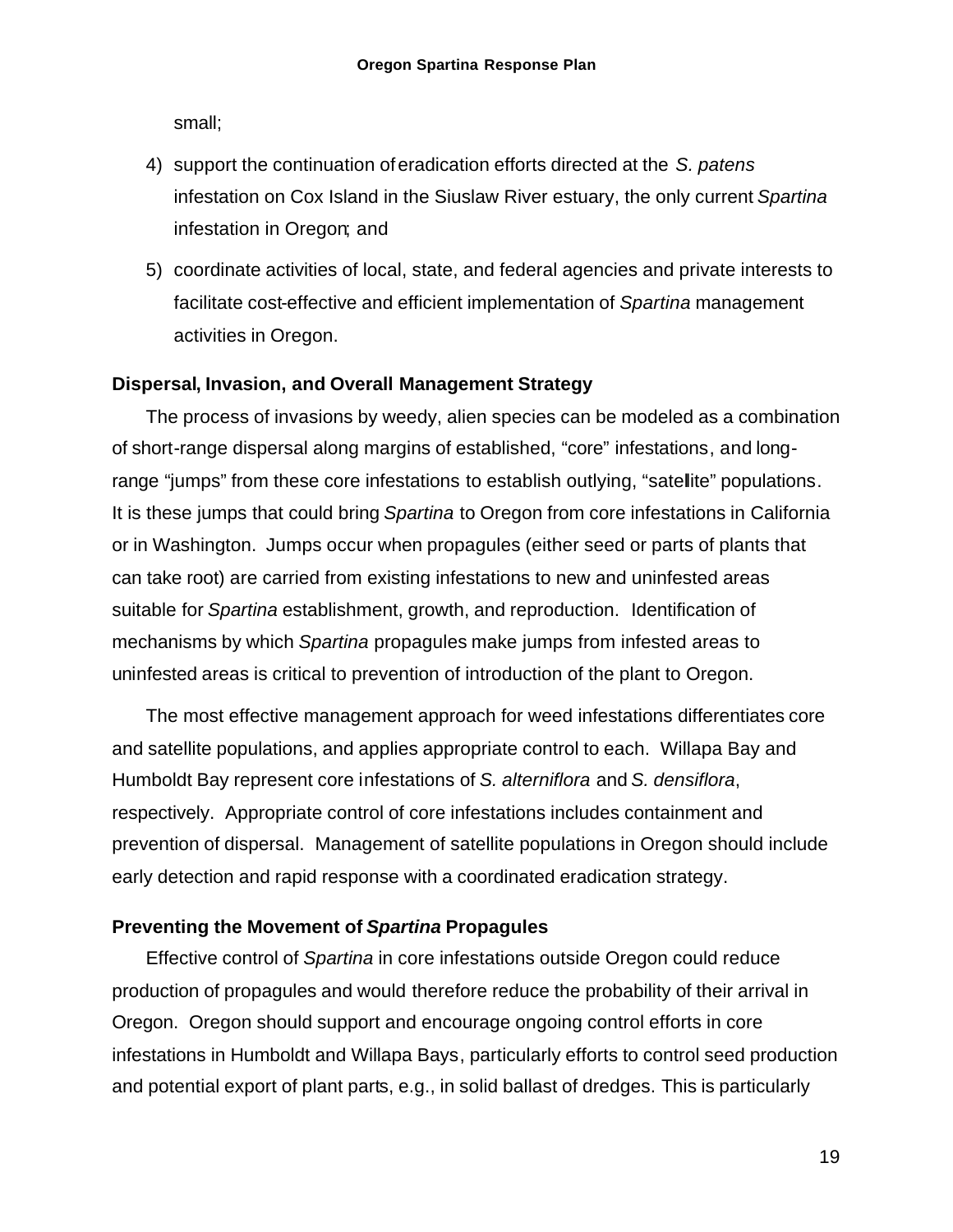true of efforts in Willapa Bay because of its large areas of *Spartina* infestation and its proximity to at-risk areas in Oregon.

Modes of dispersal and possible pathways of *Spartina* introduction to Oregon were described in detail in a previous section. They include:

- **Movement by wind and water** from existing infestations in California and Washington. Wrack (rafts of floating vegetation) containing seeds and other parts of *Spartina* plants have been found in the Columbia River estuary and along the open coast.
- **Movement with equipment, which is used in maintenance of** infrastructure and traffic lanes for boats and ships in Oregon's estuaries, as they move from one job to another. U.S. Army Corps of Engineers (USACE) equipment, and that of their contractors, move up and down the west coast, visiting both infested and uninfested estuaries. While at sea in transit between work sites, dredge vessels use solid ballast, which could be picked up in infested core areas.
- **Movement with boats and other equipment of recreational users** of Oregon's estuaries. Kayaking, crabbing, fishing, clamming and other such recreational opportunities exist in most estuaries up and down the Pacific coast. Equipment and gear used in these pursuits could collect seed in infested estuaries that could be deposited in other, uninfested, ones.
- **Intentional planting of** *Spartina*, perhaps for erosion control. The single Oregon infestation of *S. alterniflora*, now considered eradicated, was the result of an intentional planting.
- **Movement with boat and ship traffic** into Oregon's estuaries or along the Oregon coast. Wrack in the open seas could be intercepted by transiting craft headed for uninfested estuaries.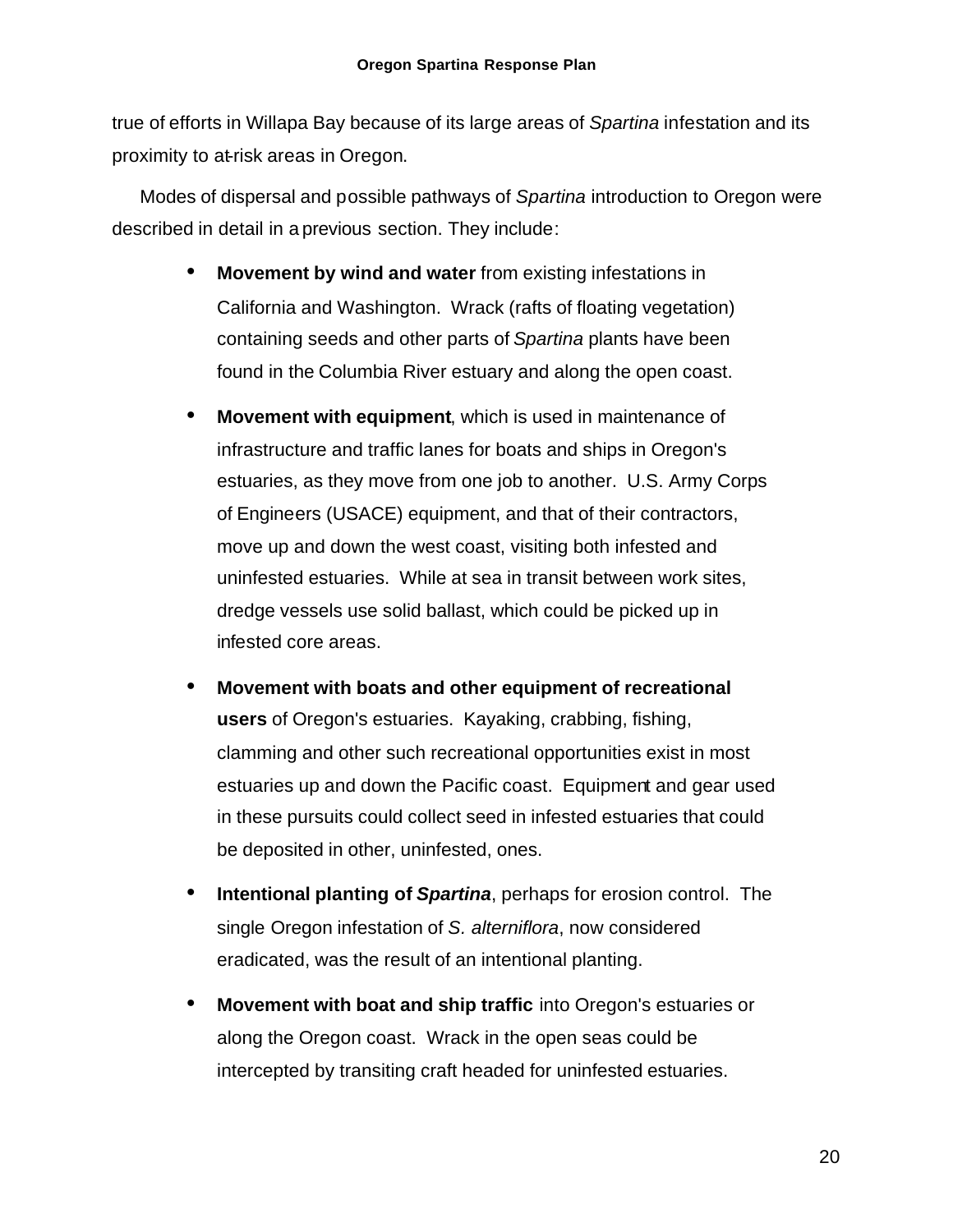- **Movement with equipment, materials and supplies related to commercial shellfish production**. There are oyster producers with interests in both Willapa Bay, the most heavily infested estuary in Washington, and in Oregon estuaries. Workers, oysterproduction supplies, and some equipment are moved between sites as needed.
- **Movement by migrations of waterfowl** that visit infested areas in Washington and California. Brant and widgeon are examples of waterfowl that visit and feed within estuaries in areas suitable for invasion by *Spartina*.

Obviously, some movement of *Spartina* propagules is beyond the control of managers or institutions in Oregon, e.g., movement via wind, water and waterfowl. There are opportunities, however, to limit introductions associated with human activity through appropriate regulatory mechanisms. Some state agencies have permitting or quarantine authority that could be strengthened to prevent infestation. For example, the Live Fish Transport Permits issued by the Oregon Department of Fish and Wildlife for import of controlled shellfish are typically general in nature, but restrictions to limit risk of *Spartina* introduction with imported shellfish could be specified. Current efforts that focus on prevention of green crab and oyster drill movement with oysters probably provide some protection against *Spartina* spread, but the permit requirements should be reviewed and the permit requirements, including safeguards against spread of *Spartina* propagules, must be enforced.

Safeguards against *Spartina* transport with shellfishshould include: 1) determination if shellfish are being imported from an infested area; 2) a requirement that shellfish be chlorine-washed before transport into Oregon; and 3) a second wash upon arrival in Oregon with wash water disposal at an upland site or into an appropriate treatment facility. Monitoring of washing procedures and the washed shellfish to ensure compliance and of potential *Spartina* habitat in the vicinity of shellfish processing facilities are critical components of an effective permit program.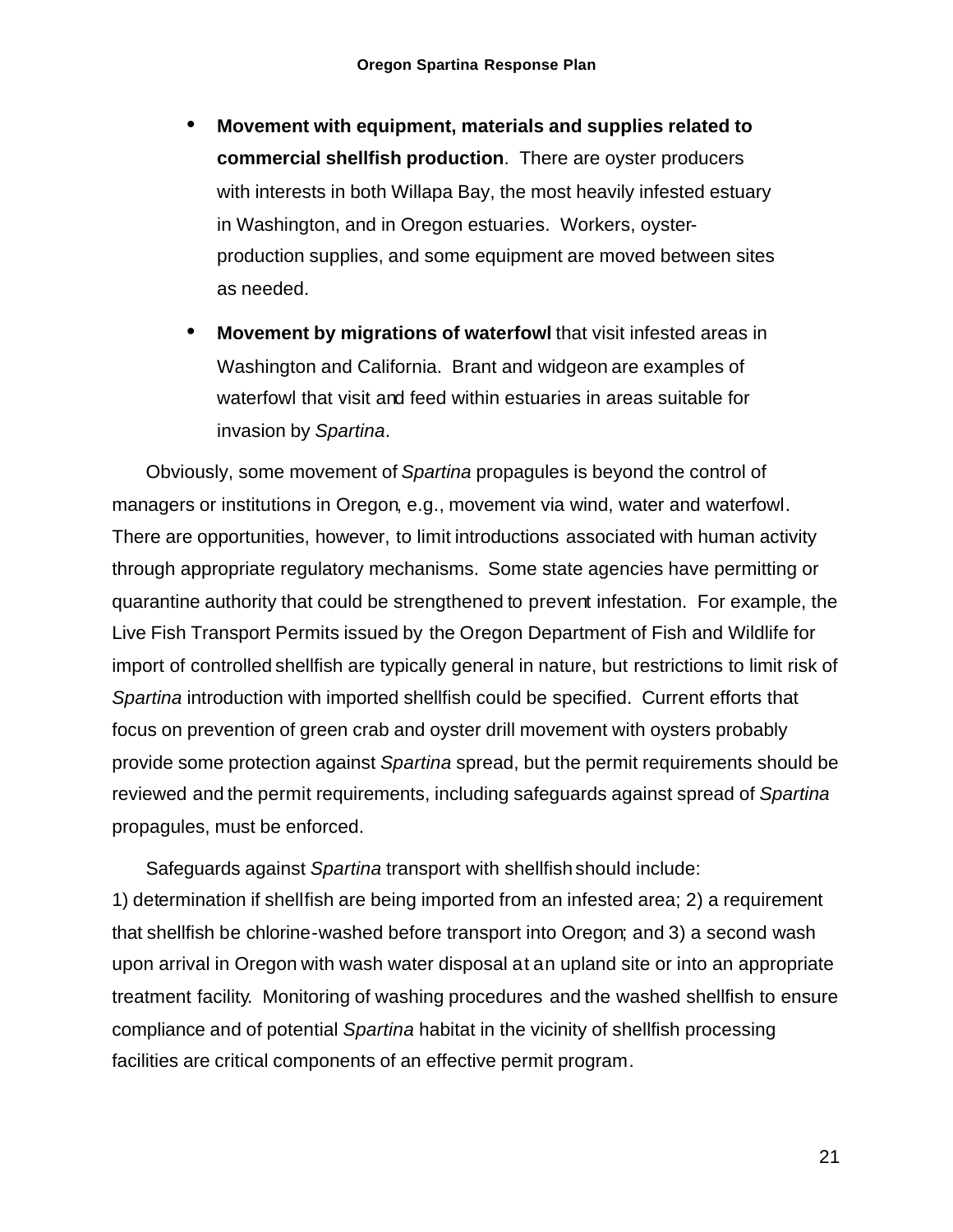A potential obstacle to oyster growers efforts to prevent the spread of *Spartina* in Pacific coast estuaries lies in the varying regulations for oyster culture, especially transport permits, across jurisdictional boundaries (Sue Cudd, personal communication; Pacific Shellfish Institute, North American West coast Shellfish Industry 2010 Goals). Greater uniformity in these regulations could be helpful in preventing the spread of *Spartina*.

Resource management agencies and interest groups already monitor locations that are susceptible to *Spartina* invasion and pathways of potential *Spartina* movement into Oregon. These agencies and interest groups could incorporate *Spartina* surveillance into regular activities without additional commitment of resources. Although some pathways of potential introduction of *Spartina* are clear, there are undoubtedly others that are still unknown. Recruitment and awareness of various agencies and interest groups in *Spartina* surveillance and prevention will undoubtedly elucidate new pathways. Since all potential pathways are unknown, and because some pathways are not human-mediated, it would be prudent to invest substantial resources in detection of new, small infestations that can be successfully eradicated.

## **Detection**

Because the size of any weed infestation is inversely correlated with the probability that it can be successfully eradicated and directly correlated with the resources required for eradication, early detection of small, pioneer *Spartina* infestations is critical to an effective control strategy. Based upon experience in managing *Spartina* in Oregon to date, very small infestations (less than one-half acre) should be eradicable within about ten years. *S. alterniflora* management in the Siuslaw estuary was initiated in 1990 when the infestation was about one acre in gross extent and was declared eradicated in 1997. *S. patens* control on Cox Island was initiated when the infestation was about 0.9 acres and has treated six acres so far with approximately 3.5 acres remaining. Eradication in 12 years is projected. Examples of successful eradication are rare and all involve sites one acre or less in extent.

Initial detection efforts in Oregon were directed almost exclusively at *S. alterniflora*, with a goal of detecting a six foot (~2 m) diameter clone. Since seeding of *S. alterniflora*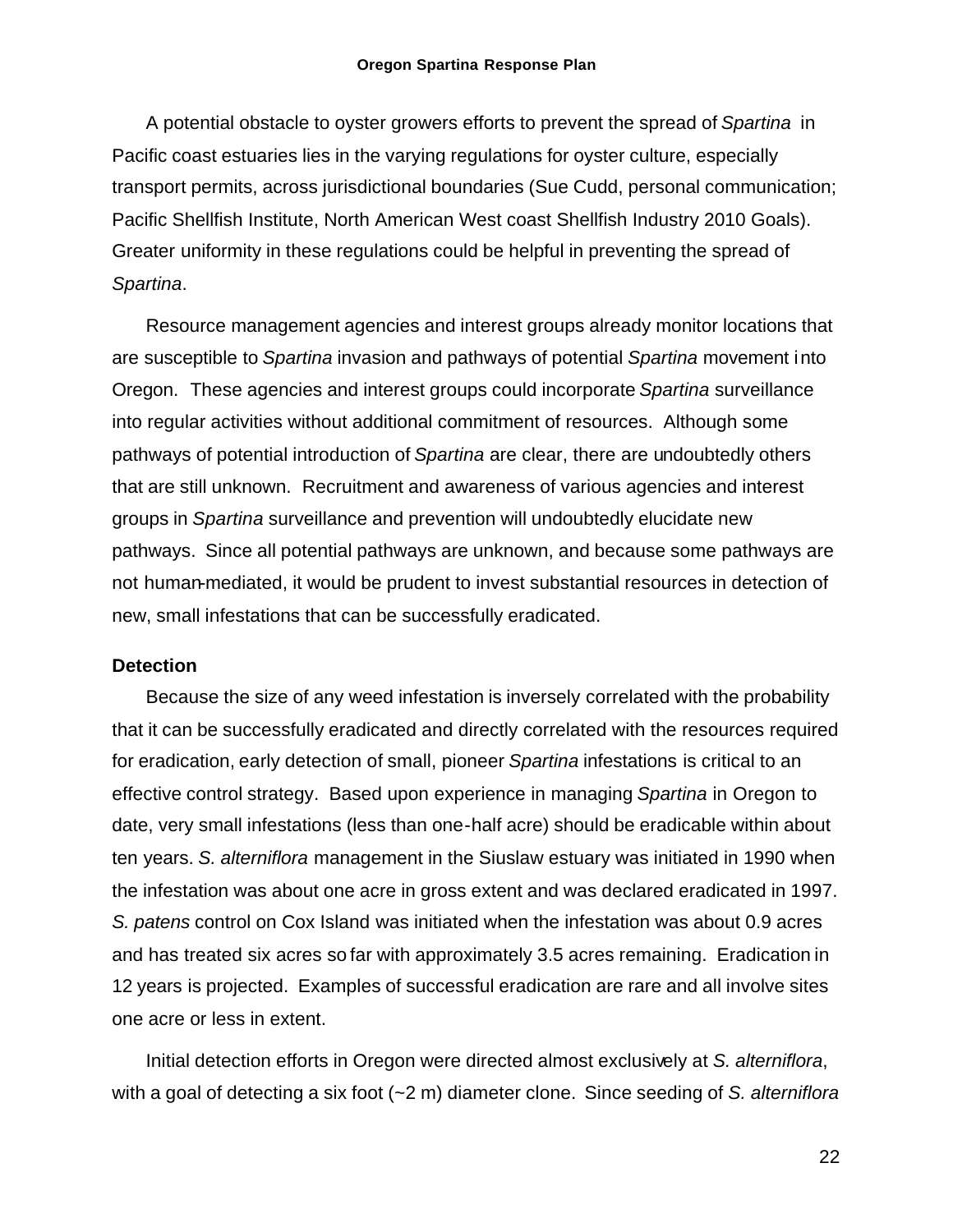in Washington began, new infestations have been found high in the intertidal zone, next to or within existing native vegetation (T. Brownlee, pers. comm), which reduces the likelihood that six foot diameter clones could be reliably detected from boats or aircraft. The current feasible threshold detection size is probably much greater than six feet, perhaps nearer to one-half acre. In addition to size, the likelihood of detection is related to the number, training, experience and motivation of the observers; the distance of observers from an infestation; and to the frequency and thoroughness of search efforts.

Detection efforts could be more focused and efficient if we were better informed about some of the pathways of introduction. If some species of waterfowl, for example, are more likely to use core infested areas, we could focus our surveys on areas in Oregon estuaries where those birds visit and are therefore at higher risk. Improved understanding of regular operations that occur in estuaries using equipment transported from *Spartina*-infested estuaries, such as those of the U.S. Army Corps of Engineers, represents another opportunity to focus detection efforts. Increased communication and cooperation with the Corps would facilitate detection and also provide opportunities to prevent introduction through modification of operations.

A better understanding of the sites most suitable for growth and reproduction of *Spartina* spp. would also be helpful in focusing search efforts. Daehler and Strong (1996) give information on substrates, tidal heights and exposure to wind and wave action that relate to suitability for *Spartina* establishment. If these were mapped, using GIS technology for example, searches could be more focused and efficient.

#### Detection Methods

Oregon can increase the probability of successful detection by utilizing active search methods. "Active", in this sense, refers to searchers whose assigned duty is the detection of *Spartina* to the exclusion of any collateral assignments*.* Passive detection approaches can also be effective and efficient, especially where motivated and qualified personnel are involved. Passive detection involves searchers who have duties and interests other than searching for *Spartina*, but who might be in areas where *Spartina* could become established and could sight a new infestation if they were informed with appropriate information. Commercial oyster growers, who have a significant economic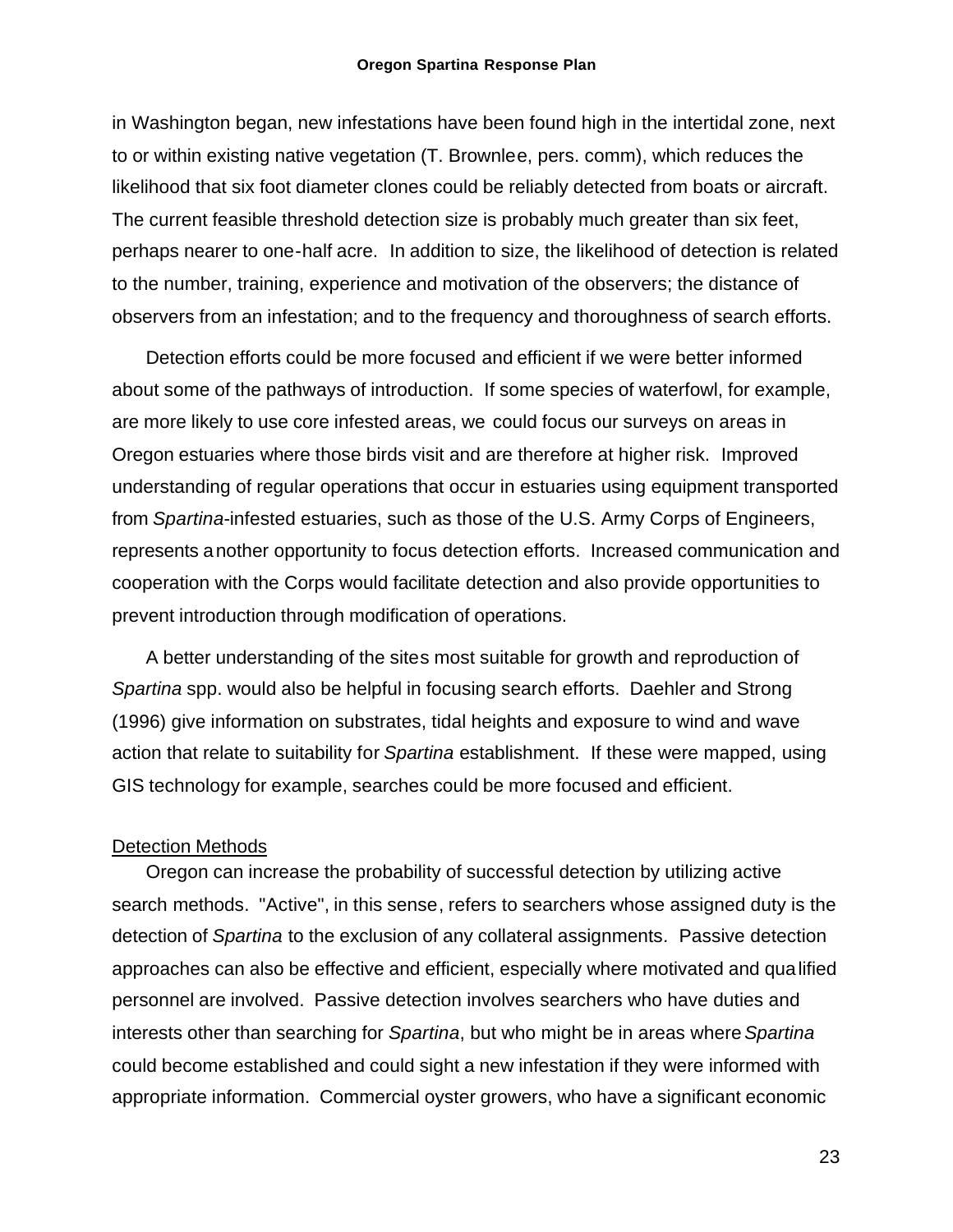interest in preventing *Spartina* establishment in Oregon, exemplify those who could be recruited for passive detection of *Spartina*.

Aerial searches from airplanes and helicopters, boat surveys and shore-based surveys have all been used in Oregon for *Spartina* detection; each approach has its advantages and disadvantages. The area that can be covered, costs, and reliability vary considerably among these methods. Ground and boat searches are likely to be the most reliable because they usually offer the observer the opportunity to get closer to a suspect site. There are many areas, however, that cannot be surveyed from the shore or by boat. Helicopters can maneuver so that most of the areas at risk can be seen, and they often can bring observers close to any targets. Helicopters are costly, however, and scheduling helicopters has proven difficult because of concerns with changing weather and helicopter availability. No helicopters are currently available on the Oregon coast. Providers of helicopter services view *Spartina* detection as a very limited market, and often have their equipment committed to other work, so *Spartina* searches have low priority. Fixed-wing aircraft are much less costly than helicopters, are available for hire along the coast, and can cover nearly all the areas considered at risk for invasion. However, they cannot maneuver as close to possible infestations and so are not as useful as helicopters for close inspection.

Remote sensing of *Spartina* infestations is a promising area of research. The challenge with using this method of detection is that the system needs to distinguish between upright grasses and grass like plants which grow in similar habitats. There will likely be no clues to differences based on context and detection will be primarily based on reflectances. Since mixed stands (i.e., *Spartina* mixed with other look alike species) and *Spartina* stands of varying densities are not uncommon in estuarine habitats, there is not a single, "tight" signature that could be used for detection. For the present, remote sensing should not be relied upon for active detection efforts.

Table 3 summarizes and compares the effectiveness of several different approaches to searching for *Spartina*. Each method was assigned a value for the estimated area at risk that could be assessed (percentage). Costs were primarily from experience of D. Isaacson with the various methods. Methods were ranked for relative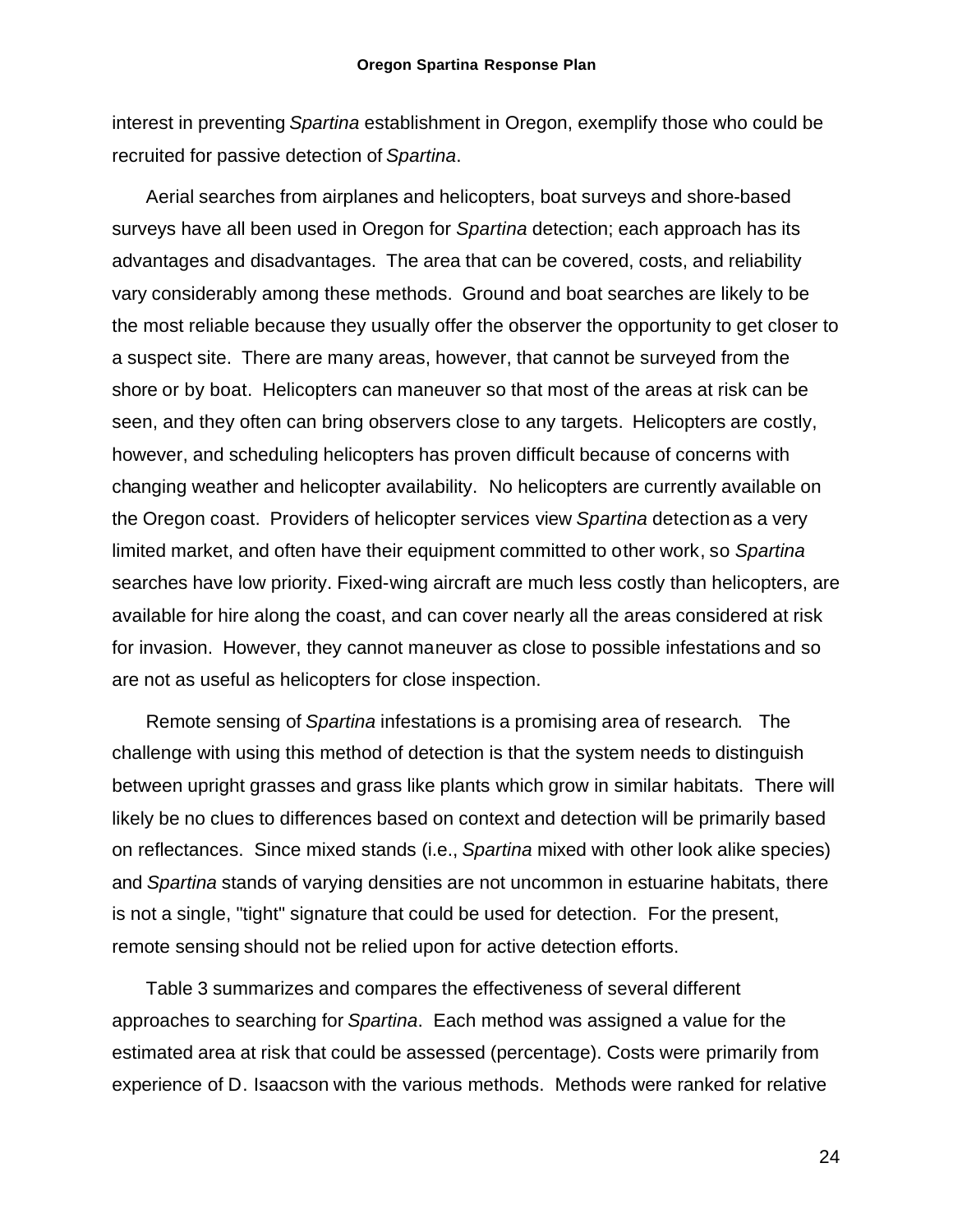#### **Oregon Spartina Response Plan**

reliability, based upon how close an observer could get to potentially infested sites and whether the method involved passive or active searchers. The assumptions and estimates used in this comparison could be debated, however, the approach helps elucidate the relative costs and benefits of the different search options and provides a method for optimizing allocation of limited resources. It is important that the Oregon *Spartina* control effort remain flexible in the detection methods and schedules used so that variable weather conditions, equipment availability, etc. can be accommodated.

Table 3. Adjusted relative cost effectiveness of detection methods . (Adjusted relative cost effectiveness = Relative reliability X Relative cost effectiveness;  $0 =$  least effective, 1= most effective)

| Method        | Risk area<br>% covered | Annual cost<br>\$K | Relative cost<br>effectiveness | Relative<br>Reliability | Adjusted relative<br>cost effectiveness |
|---------------|------------------------|--------------------|--------------------------------|-------------------------|-----------------------------------------|
| Volunteers    | 25                     | 5.0                | 5.0                            | 0.1                     | 0.5                                     |
| Ground        | 50                     | 15.0               | 3.3                            | 0.5                     | 1.7                                     |
| Helicopter    | 75                     | 6.0                | 12.5                           | 0.2                     | 2.5                                     |
| Fixed wing    | 75                     | 2.0                | 37.5                           | 0.1                     | 3.8                                     |
| Air-both      | 90                     | 8.0                | 11.3                           | 0.2                     | 2.3                                     |
| Boat-passive  | 25                     | 5.0                | 5.0                            | 0.1                     | 0.5                                     |
| Boat - active | 50                     | 24.0               | 2.1                            | 0.5                     | 1.0                                     |

This analysis suggests that aerial surveys should play a central role in detection efforts. The analysis does not, however, mean that the other methods do not have a role in the Oregon *Spartina* management program. Volunteers with special motivation can certainly be of assistance. Resource managers with no official assignment with respect to a *Spartina* threat would likely also be motivated to help with detection efforts. Such persons could be recruited and trained as a supplement to the main active detection effort. Surveys by boat were ranked low in this analysis; however, boat surveys are likely to be very important for confirmation of sightings, delimiting surveys, or management activities.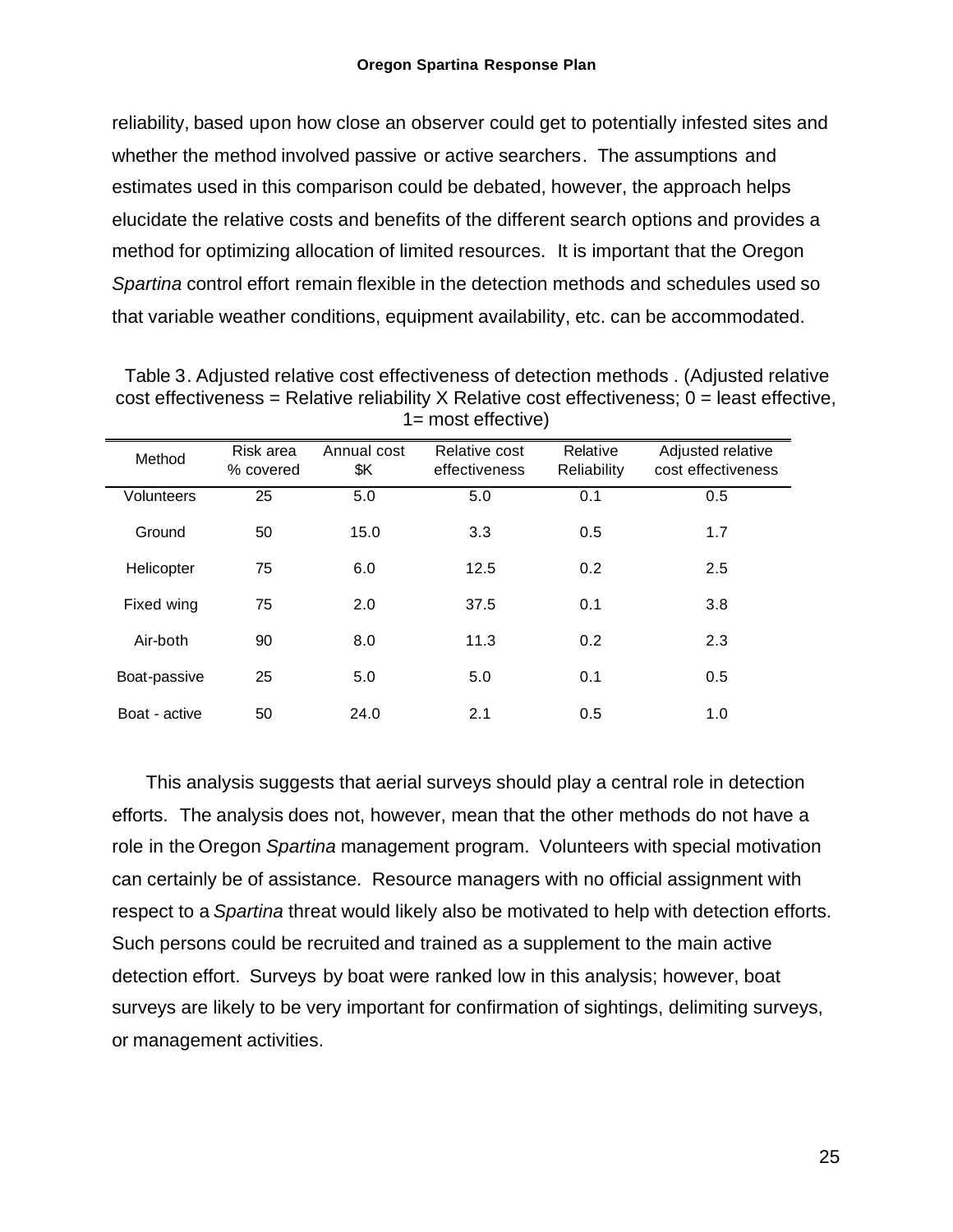## Historical Detection Efforts in Oregon

Detection surveys for *Spartina* in Oregon have been ongoing since at least 1994 when the Oregon Department of Agriculture surveyed five bays along the north coast; Young's Bay, Nehalem Bay, Tillamook Bay, Netarts Bay, and Nestucca Bay (Miller 1994). In September and October of 1998 and 1999, the Oregon Department of Agriculture surveyed thirteen Oregon estuaries (Table 4) for *Spartina* using fixed-wing aircraft or helicopters (Noxious Weed Control Section 2000). No infestations were located during these surveys with the exception of the known *S. patens* location on Cox Island in the Siuslaw River estuary.

Table 4. ODA *Spartina* survey locations 1998 and 1999.

Location Columbia River estuary Nehalem Bay Tillamook Bay Netarts Bay Sand Lake Nestucca Bay Siletz Bay Yaquina Bay Alsea Bay Siuslaw River estuary Umpqua River estuary Coos Bay Coquille River estuary

In the same survey, the mouths of 27 coastal streams were searched in 1999 for *Spartina* and rated for their risk for invasion using factors cited in Daehler and Strong (1966). Several of these coastal stream mouths should be checked regularly, as they have characteristics quite suitable for invasion by *Spartina*.

Additional helicopter detection surveys were made of Winchester Bay in the Umpqua River estuary and of the upper, main portion of Coos Bay in August, 2002. In September, 2002 the south shore of the Columbia River estuary was surveyed downstream from Hammond, as was the Lewis and Clark River arm of Young's Bay. A boat survey of the South Slough in Coos Bay was conducted by the authors in October 2002. Results of both surveys were negative, although several suspicious clumps were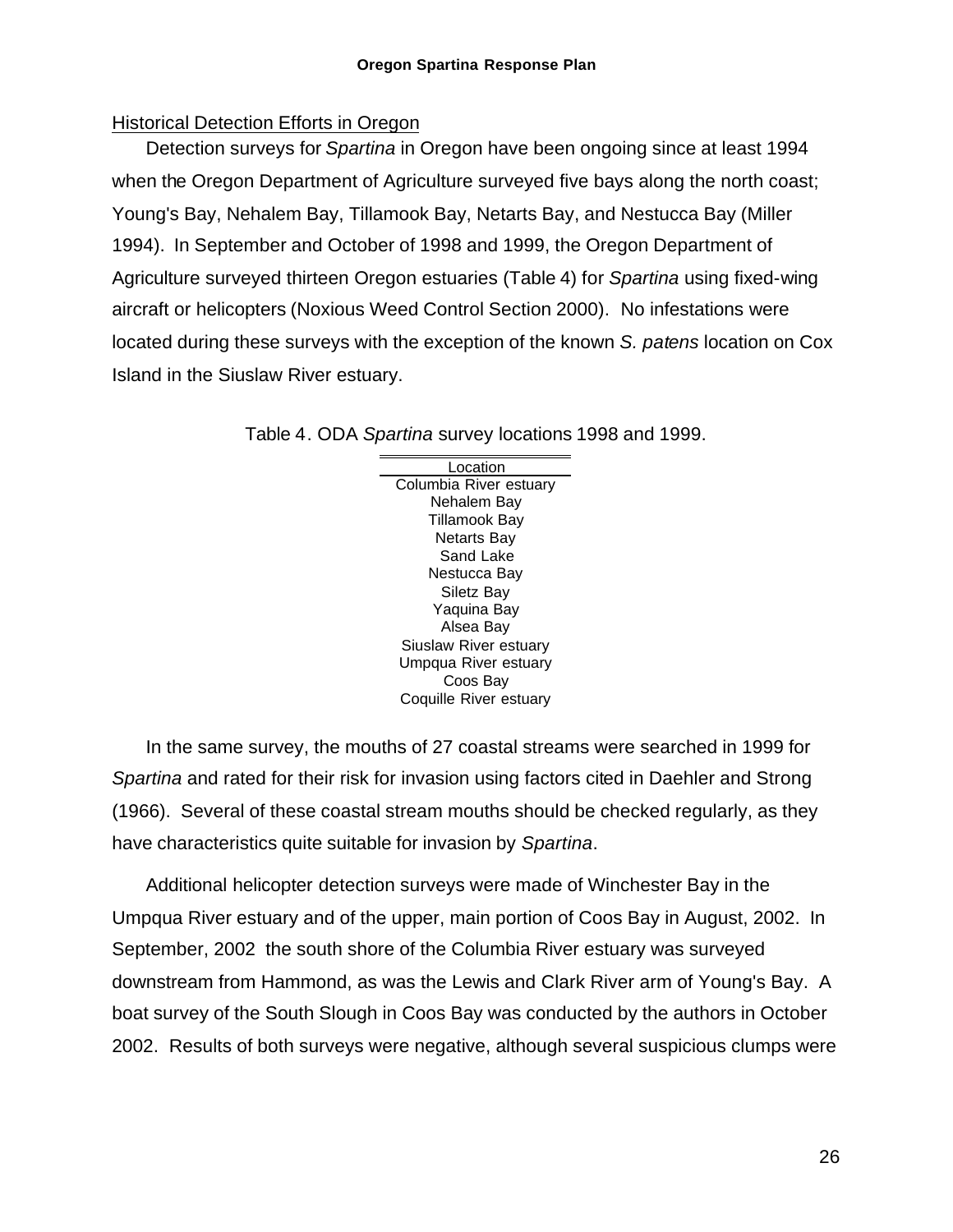spotted by binoculars during the boat survey, with coordinates recorded for closer inspection at later date.

Tillamook Bay was surveyed on two days in September, 2002 by D. Isaacson and ODA Food Safety Sanitarian, John Paeth during a routine water quality sampling trip. Dense fog prohibited a thorough survey on both days . A one mile section of the southwest shore of the bay, near the mouth of the Trask and Tillamook Rivers was able to be surveyed and no *Spartina* was observed.

Experience gained in previous surveys can be helpful in planning future detection work. Appendix A is a summary of a survey conducted in 1998 and 1999 of 27 stream outlets (other than those listed in Daehler and Strong 1996) along the Oregon coast. These locations were rated as to their suitability for *Spartina* habitat and remarks on substrate type, etc. are included.

#### **Response to Detection**

Rapid response is critical to effective control of the spread of *Spartina* and for eradication. Of special concern are pioneer infestations , which could produce propagules and be a potential source of further infestation. It is particularly urgent to act quickly if an infestation is flowering or setting seed so that dispersal can be limited. A sequence of events can be anticipated upon report of a *Spartina* sightng. A summary of these events is represented in the flow chart in Figure 6. Although it is difficult to anticipate how a sighting will be reported, we assume that a report will eventually be made to the Oregon Invasive Species Hotline or to the Oregon Department of Agriculture Noxious Weed Program. Directing first reports to the Hotline should be a focus of outreach and education efforts. The ODA Noxious Weed Program will coordinate and implement the response plan.

#### Confirmation of Report

 Any *Spartina* sighting must be confirmed at the genus level as quickly as possible to avoid the costs and redirection of resources that would result from responding to false reports*.* There are several grass species that resemble *Spartina* and which grow in the same habitat. Identification of grasses can be difficult due to their unique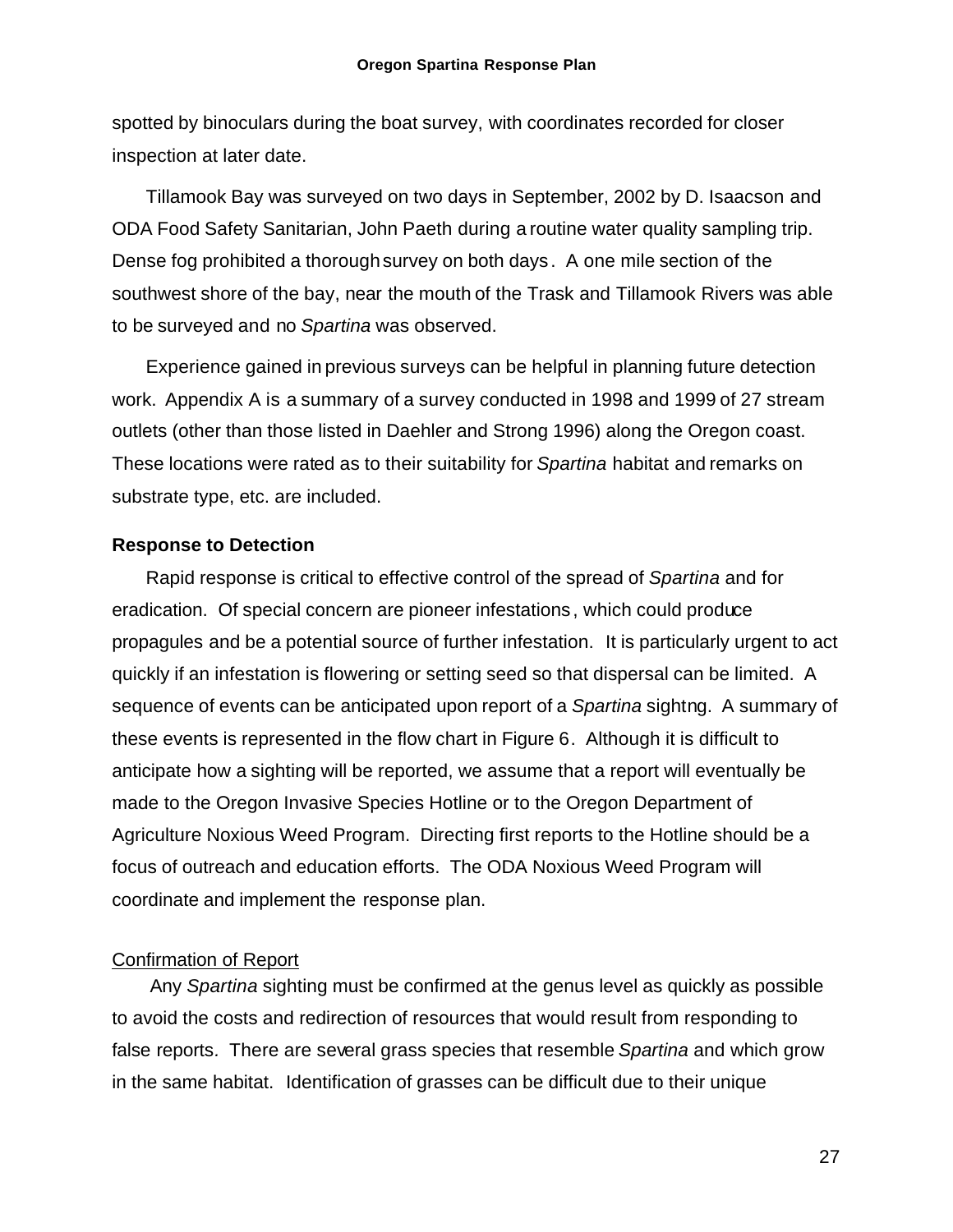morphology and the specialized terminology used in their classification. Identification to genus level can be done quickly by personnel at ODA, Portland State University,and/or Oregon State University. Determination to the species level may require more time. The best way to ensure accurate identification of suspect plants is to rely on recognized taxonomic experts for this task. A list of taxonomic experts that should be consulted for confirmation of *Spartina* identification is included in Appendix B. This list should be updated at least every two years to keep contact information current.



Figure 6. *Spartina* response plan flowchart.

Plants are typically classified using floral features, however, detection may not coincide with flowering. The PSU Center for Lakes and Reservoirs developed "Key to West Coas*t Spartina* Based on Vegetative Characters" to enable identification by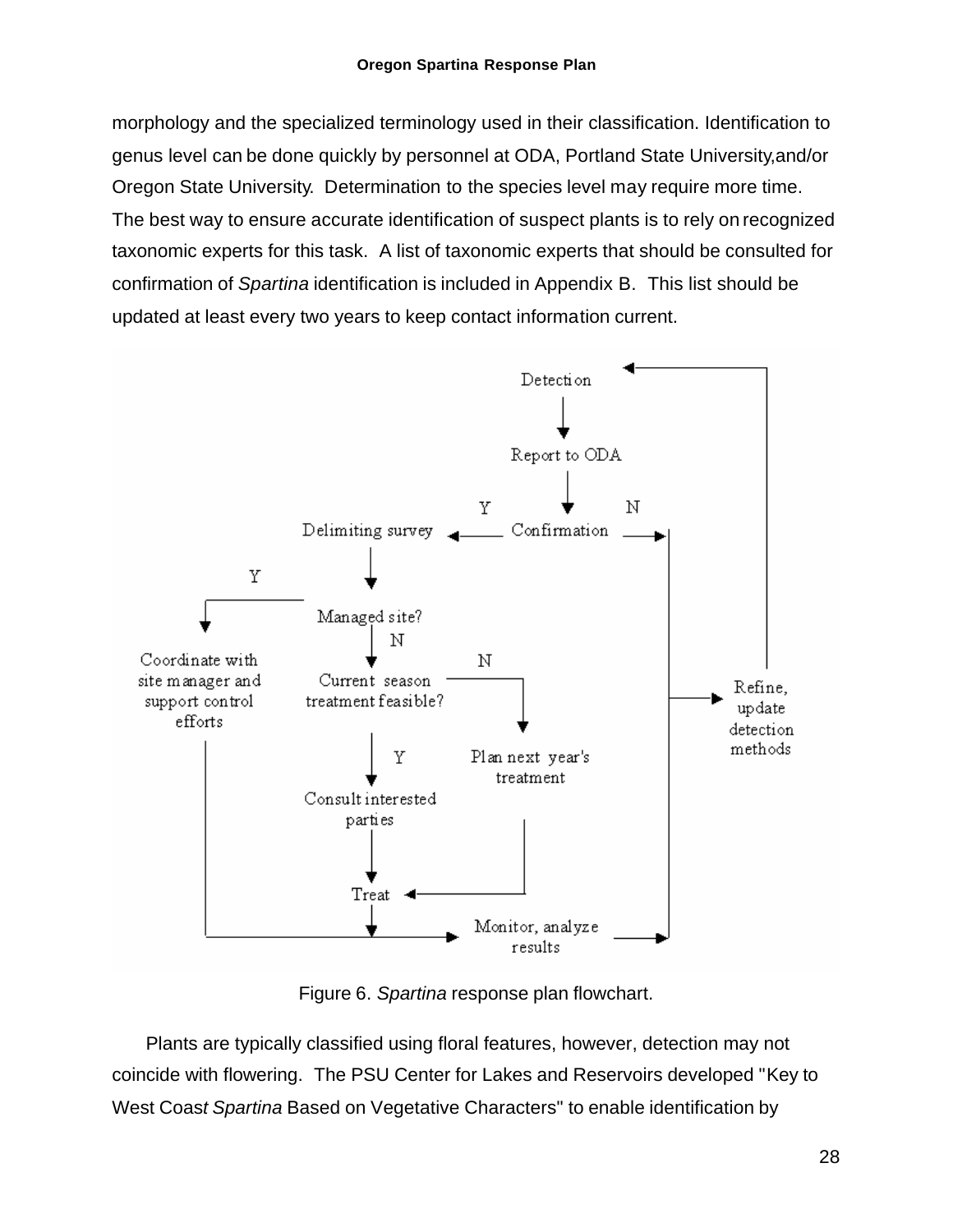vegetative characteristics. This key is small, portable, and readily available from the Center for Lakes and Reservoirs and the Oregon Department of Agriculture Noxious Weed Program.

Most identifications will likely be made from stems and leaves, although it is possible that whole or partial inflorescences will be all that is available, especially in wrack washed up on the shore. A small, portable key that deals only with the floral and seed characters of the five west coast species of *Spartina* would be a useful complement to the vegetative key.

The use of DNA identification techniques has been applied in the study of the biology of *Spartina* on the west coast. The *S. densiflora* infestation recently discovered in Grays Harbor, Washington, for example, was determined by D. Strong's lab at UC Davis to be identical to the *S. densiflora* growing in San Francisco Bay (W. Brown, pers. comm.). Samples of any confirmed *Spartina* spp. should be submitted to researchers having the capability to employ such analyses in an attempt to determine the location of the *Spartina* most closely related to any new Oregon infestation.

#### Ownership and Delimiting Survey

Following positive identification, ownership of the site needs to be determined. Local tax lot information can be used for determining ownership in most cases. Tax lot information is available from local county assessor's offices or from the Oremap project of the Oregon Department of Revenue. Oremap includes tax lot maps in PDF format on their website (www.gis.state.or.us/data/ormap/statemap.htm). Appendix C provides an overview of ownership of property adjacent to estuaries.

Most potential *Spartina* habitat in Oregon is not under active management by any federal, state, or local agency. Significant exceptions include the South Slough National Estuarine Reserve, which is administratively supported by the Division of State Lands and has an eight-member management commission appointed by the Governor; the Cox Island and Blind Slough Preserves, which are managed by The Nature Conservancy; and the Siletz Bay and Lewis and Clark National Wildlife Refuges, managed by the US Fish and Wildlife Service.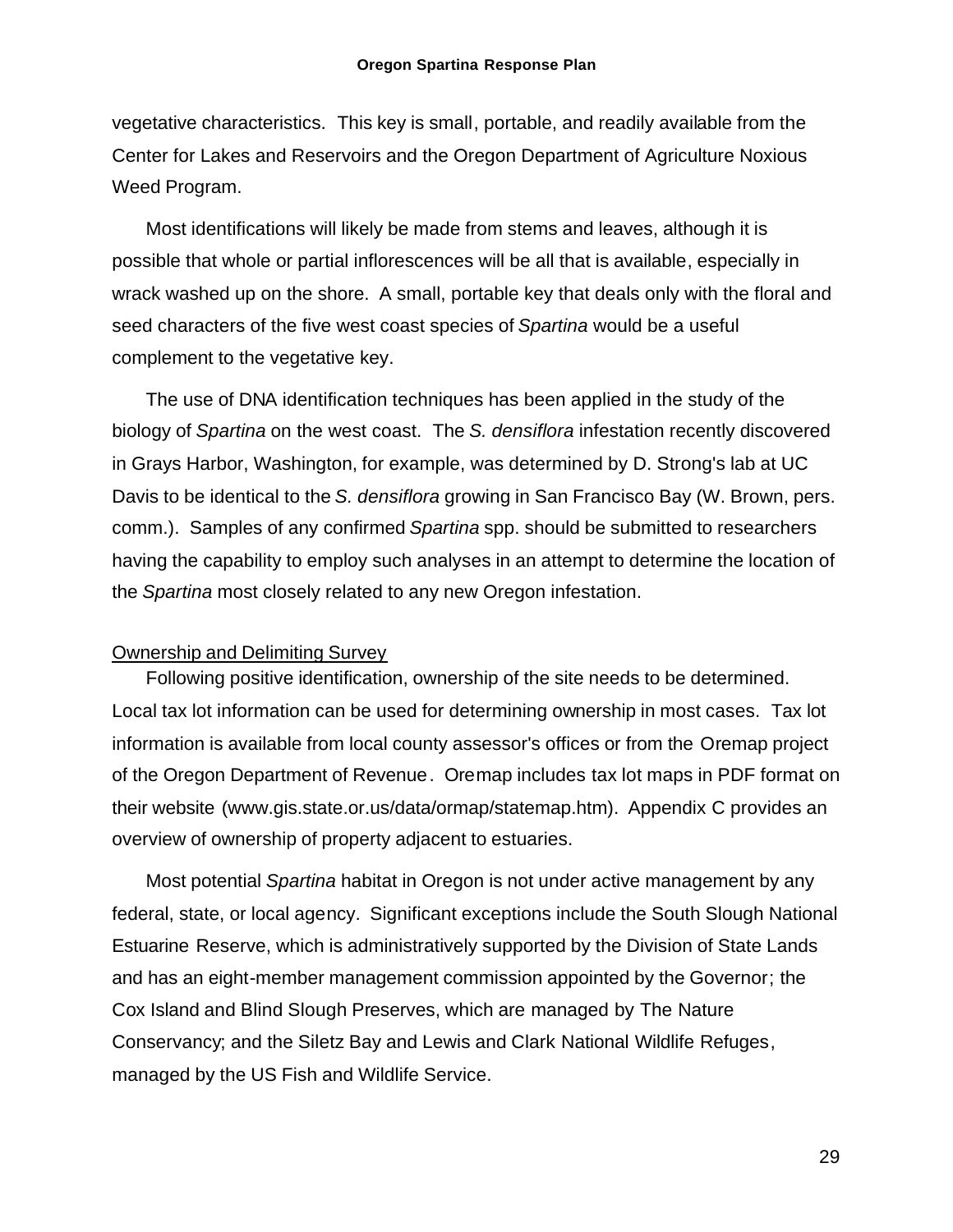Response may occur more quickly and require less consultation to determine ownership and to evaluate treatment options if *Spartina* invades a managed site. It is imperative, however, that site managers inform ODA of new infestations to ensure that statutory requirements of Oregon weed law are met and adequate delimiting surveys are conducted on adjacent or nearby non-managed sites that are susceptible to infestation. Furthermore, ODA may be able to provide financial and personnel assistance for *Spartina* control efforts. A list of managed sites that are susceptible to *Spartina* invasion should be produced to ensure that site managers are aware of this response plan as well as to fine-tune coordination within Oregon.

## **Notification**

Several persons and or institutions need to be informed if there is a confirmed site that is infested with a *Spartina* species. These include:

- site owners and owners of adjacent sites,
- lessees of the site or any person or organization managing the site,
- other site managers that may be impacted by *Spartina* in Oregon,
- state agencies with estuarine and/or *Spartina* management responsibilities,
- federal agencies with *Spartina* management responsibilities,
- the county Noxious Weed Control officer,
- *Spartina* management agencies in neighboring states, and
- Oregon Shellfish Commission and aquaculturists.

Landowners and lessees, and possibly the county Noxious Weed Control officers, are especially important because ODA and other parties will need permission to access the site. Development of an Oregon *Spartina* Work Group (OSWG) that includes all agencies with *Spartina* management responsibilities or concerns is recommended. The OSWG could form the nexus of a response network that would facilitate communication of sightings and responses. It could also work with the shellfish industry to ensure that shellfish regulations across jurisdictional boundaries are compatible. The OSWG should meet periodically to keep abreast of developments in *Spartina* management.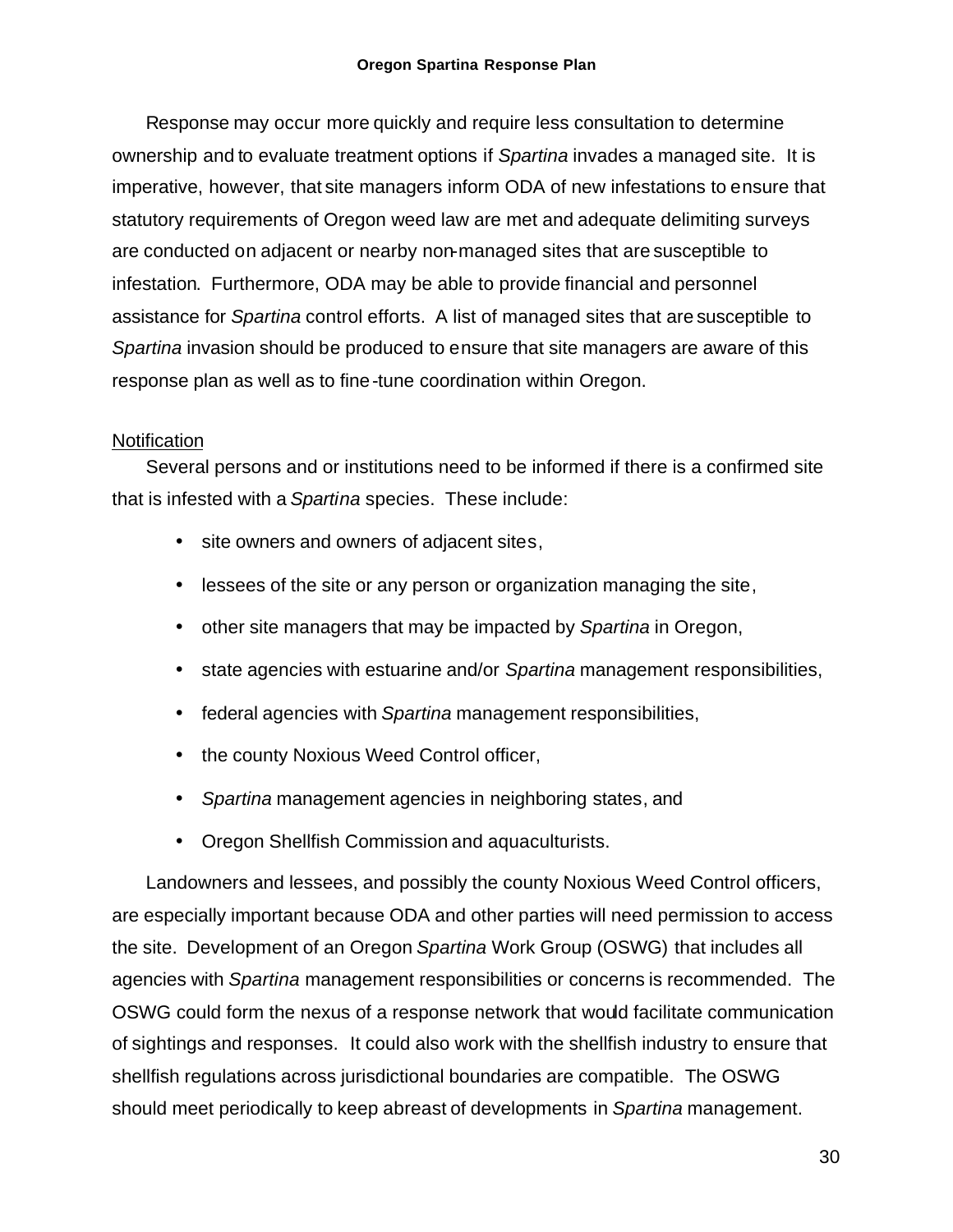#### Delimiting survey.

Upon confirmation of a *Spartina* infestation, a comprehensive, delimiting survey should be initiated. The purpose of this survey is to gain information needed to support several decisions, some of which may need to be made quickly – such as whether control efforts should begin immediately or whether they can be safely delayed. ODA, which is responsible for enforcement of noxious weed laws in Oregon, should have the primary responsibility for coordinating the delimiting survey although other agencies and organizations should be prepared to provide personnel and equipment assistance if needed. Although seldom used, ODA may use its quarantine authority (see box at right).

The Director of the Oregon Department of Agriculture has the authority to quarantine products or areas if they contain pests that threaten the State. This authority could be used to prevent traffic through a *Spartina*infested area that could spread the plant, to ensure access for management activities, and to prohibit movement or sale of products or materials into or from the site. While quarantines are rarely invoked, it is a tool that may be appropriate in some situations. (ORS 561.510-561.600)

**Quarantine**

The delimiting survey should include estimates of net (area occupied if all plants in the infested area were a monoculture in one patch) and gross (area encompassed by lines connecting the outlying plants) infested area. Areas can be determined with GIS software using GPS coordinates of plants located in the field. ODA, ODFW, DSL, and DEQ have GIS capabilities. Base maps of all potential infested areas should be on file for rapid calculation of infested area and for use in planning management activities. In addition to the exact location and physical extent of the infestation, information necessary for effective control includes data on plant height, reproductive state (e.g., flowering or shedding seed), and substrate type. Other data, such as site history, would be useful in optimizing future prevention and detection efforts*.* A number of important questions have been consolidated into a checklist that should be used when doing the survey (Appendix D).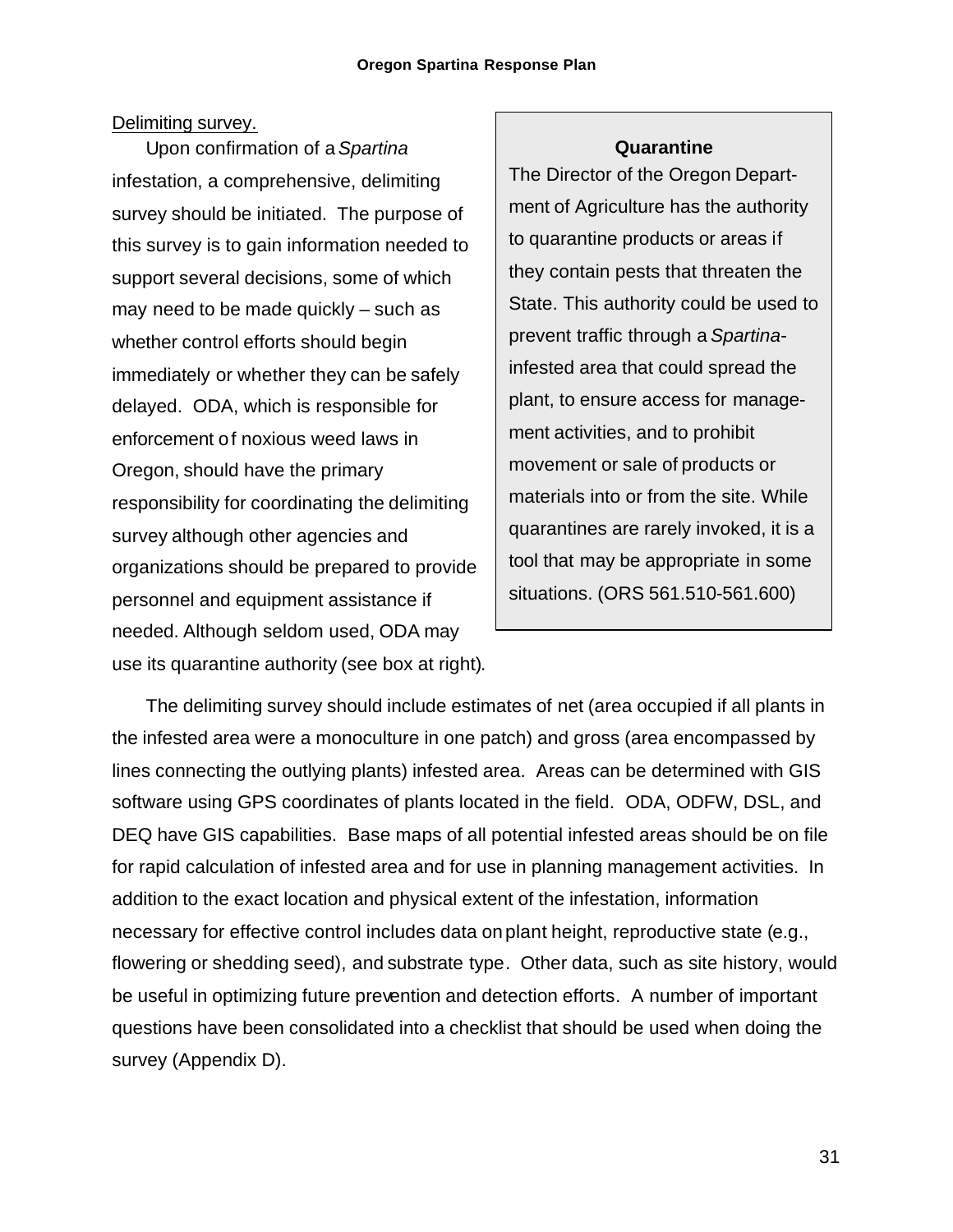Access to a boat and qualified pilot are critical for access to estuarine sites*.* Oregon Department of Agriculture Food Safety Division and the Oregon Department of Fish and Wildlife may be able to provide boats for the delimiting survey. No single type of watercraft will be usable in all potential site types encountered when conducting *Spartina* surveys. Small boats are limited in that they cannot operate in very low water conditions; hovercraft and airboats can overcome this limitation to some extent. Oregon Department of Environmental Quality (ODEQ) owns a hovercraft capable of carrying two people with their equipment (4 people without) although those experienced in *Spartina* control in Willapa Bay have not found hovercraft to be particularly useful – they have a small payload for their size, are difficult to maneuver in restricted areas, and have high maintenance costs. Airboats have proven to be more practical and cost effective in Willapa Bay due to their greater maneuverability. Maintenance costs are comparable to other equipment that is regularly exposed to salt water (C. Stenvall, USFWS, pers. comm.). Both hovercraft and airboat use are limited by weather conditions, especially wind. They are most useful in late spring and summer when weather conditions on the coast are most calm. Appendix E lists equipment/resources already owned by state agencies that are likely to be needed for survey work (and control work). ODA, or another appropriate state agency, should obtain an airboat for survey and management work on *Spartina* (see Appendix F for a list of resources needed).

## Management Options

Biological, physical, and chemical weed control methods have been applied to *Spartina* in Willapa Bay, with mixed success. Biological control of *Spartina* using the plant hopper, *Prokelisia marginata,* is under study at Willapa Bay, however, it is not considered an eradication technique and is likely to be most effective on very large infestations as part of an integrated management strategy that also uses physical and chemical methods. Cost-effectiveness of physical methods, such as digging, mowing, covering, and tilling vary with size of the infestation to be controlled, location of the infestation in the estuary, and possibly species. The use of glyphosate-containing herbicides has been effective in some situations, but a National Pollution Discharge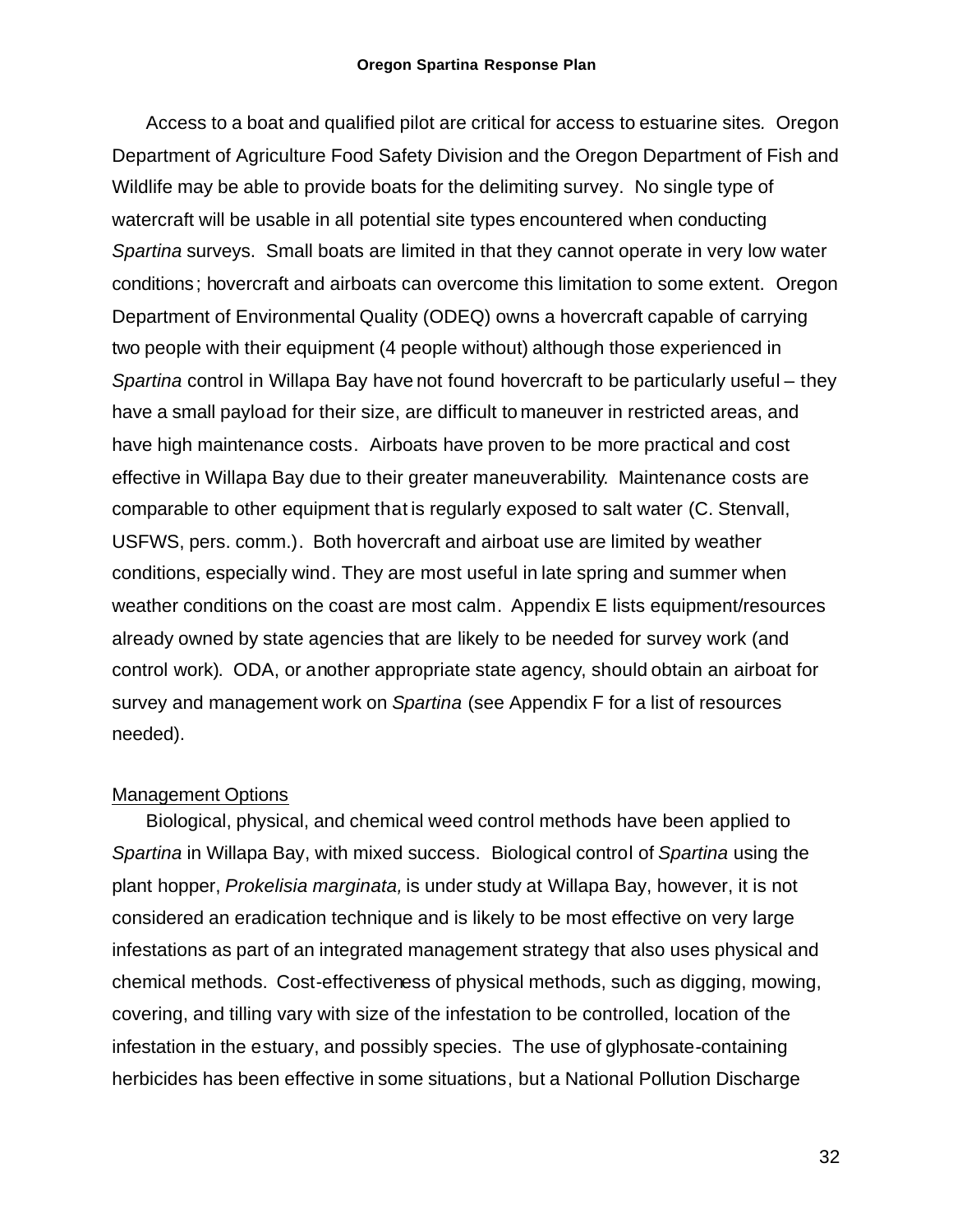Elimination System (NPDES) permit would apparently be required. A NPDES permit does not currently exist for glyphosate application for *Spartina* control in Oregon. A permit would need to be developed by DEQ prior to use of any aquatic herbicide.

Size of the infestation is the primary determinant of the efficacy of various methods of controlling *Spartina*. Small infestations, near the size suggested for a detection threshold of about one-half acre, should be amenable to eradication using physical methods. The size that can be controlled using physical methods is likely to be species specific. *S. patens*, for example, which grows at higher elevations among native salt marsh plants, probably poses fewer logistical problems in accessing a site and may be more amendable to physical control methods. Indeed, The Nature Conservancy has demonstrated that *S. patens* infestations as large as five acres may be eradicable using physical methods.

Chemical methods are likely to be required for eradication of larger (>1 to 5 acres) infestations. As noted above, the infestation size that will require chemical control for eradication is likely to be species specific. Operationally, eradication refers to completely eliminating *Spartina* from a site with no evidence of regrowth for three years following cessation of management activities. Table 5 lists a range infestation sizes with combinations of control techniques that are applicable to the scale of the infestation.

The stage of growth of *Spartina* when it is discovered will also influence treatment response. For example, if *Spartina* was flowering, mowing might be employed to prevent development and release of seeds (note that mowing should not be done on plants which have set seed). Size of an infestation may also require adjustment of the program goal. Eradication of large sites may be impractical and containment – controlling an established *Spartina* infestation so that it does not increase in area or spread propagules to other areas – may be a more appropriate goal. Large infestations would require much more resources than are currently available in the ODA weed program budget. More details on treatment methods are in Appendix G.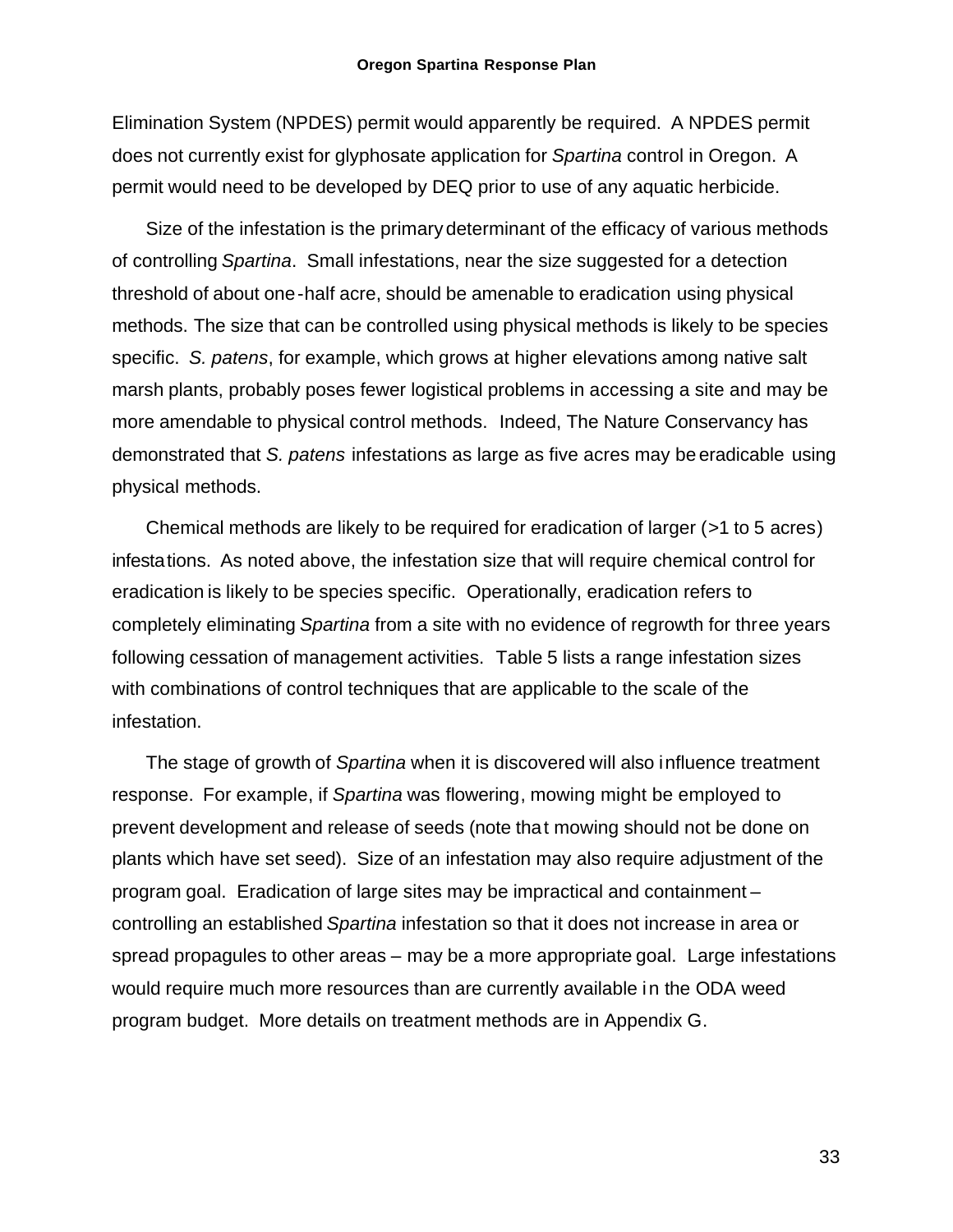| Category | <b>Infestation Size</b> | Goal                        | <b>Treatment Methods</b>             |
|----------|-------------------------|-----------------------------|--------------------------------------|
|          | (net/gross acres)       |                             |                                      |
|          | $\leq$ 0.1/ $<$ 5       | Eradication                 | Digging, Covering                    |
| 2        | $0.1 - 0.5 / - 5.0$     | Eradication                 | Digging, Covering, Herbicide         |
| 3        | $1.0 - 10.0 / 40.0$     | Containment,<br>Eradication | Digging, Covering, Herbicide, Mowing |
| 4        | $\geq$ 10.0/80.0        | Containment,<br>Eradication | Mowing, Herbicide                    |

Table 5. Control strategy/method based on size of initial infestation and cost effectiveness of each method.

Small sites (categories 1 and 2 in Table 5) can be eradicated relatively quickly, perhaps in five to ten years. Containment may be a more appropriate initial goal for larger infestations (categories 3 and 4 in Table 5) until an eradication strategy can be developed. Management of large infestations would likely require specialized pieces of equipment. Amphibious machinery is needed for work in areas of soft sediments. Specialized spray equipment such as boom-sprayers and precision-sprayers (which target herbicide application only on vegetation and do not spray over bare ground) may be needed in case of very large infestations.

Rototilling of *Spartina*, especially in winter, has been effective in Willapa Bay (K.Sayce, pers. comm.). Digging and rototilling inevitably result in the escape of small pieces of stems, roots and rhizomes into sediments and tidal currents that could spread the infestation. Reeder and Hacker (in review) found that small pieces of *Spartina* root, even those that appeared dead, could resprout. While dispersal by fragments is clearly a concern, it is not clear that root fragments can survive long enough to reestablish into mature plants. Continued monitoring of treated sites and prompt removal of resprouting material is critical to the success of containment and/or eradication efforts. The potential for dispersal of fragments created during control activities that involve digging and tilling should be better defined for all *Spartina* species of concern.

Covering with specialized landscaping cloth has been effective on small patches of *S. patens* on Cox Island in the Siuslaw River estuary. Use of the landscaping material, rather than black plastic typically found at hardware stores, is crucial for success in the winds and tides of an estuarine environment. Recent experience indicates that the fabric should extend at least two feet beyond the edge of the patch. Covers typically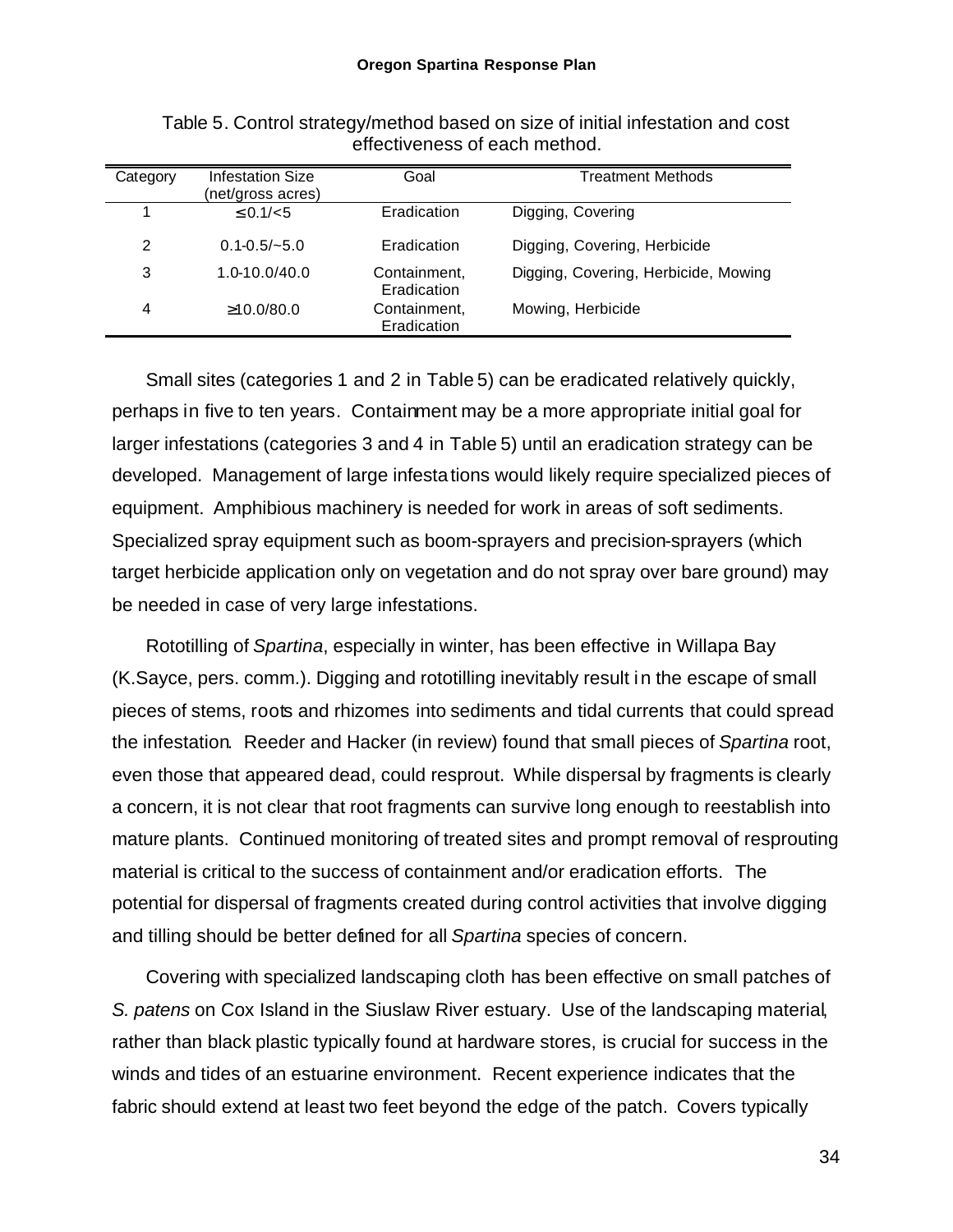require two years to kill *S. patens* (Pickering, 2002*)*. Native vegetation rapidly reestablishes on sites that were covered to kill *S. patens*. The Nature Conservancy is using covering to attack larger patches as well by focusing on the edges and working toward the center of the patch. Thus, covering can be used to contain and slowly eradicate large patches. Covering should be part of an integrated strategy. For example, The Nature Conservancy also mows large patches that have yet to be covered to prevent seeding (Pickering 2000).

Herbicide application for *Spartina* control is complicated by the physical and hydrological characteristics of estuaries. Soft sediments limit access to infested areas, tides limit application periods, and sediment deposition on leaves limits penetration of the chemical into the leaf tissue. Experience with glyphosate application in Willapa Bay will inform use of herbicides for management of *Spartina* in Oregon. Given the likely need for specialized equipment, costly permits, and extra monitoring, herbicides are appropriate only on large infestations. In some cases, however, handsprayers or wick application using wands may be appropriate for small infestations. Given the limited resources available in Oregon to respond to *Spartina* invasions, such applications may be required. ODA and other agencies could probably address small infestations fairly quickly with available resources using herbicides if required permits could be obtained.

Glyphosate is currently used for control of *Spartina* in Washington. At this time, glyphosate (Rodeo ® (Dow Chemical) and Aquamaster ® (Monsanto)) is the only herbicide labeled for use in estuaries. It is applied with backpack sprayers by workers on foot or in boats and, for very large infestations like Willapa Bay, with boom sprayers powered by an amphibious tractor. Aerial (broadcast) spraying is generally the most cost-effective method of treating large infestations. However, longer dry times are needed for effective control when using the aerial application rate. The higher concentrations allowed for hand application from airboats using high pressure sprayers are effective at shorter drying times, but this method can treat far fewer acres per day than aerial spraying (Patten 2000).

Imazapyr (Arsenal ®) is more effective against *Spartina* at much lower concentrations, requires much lower carrier volume of water, and has shorter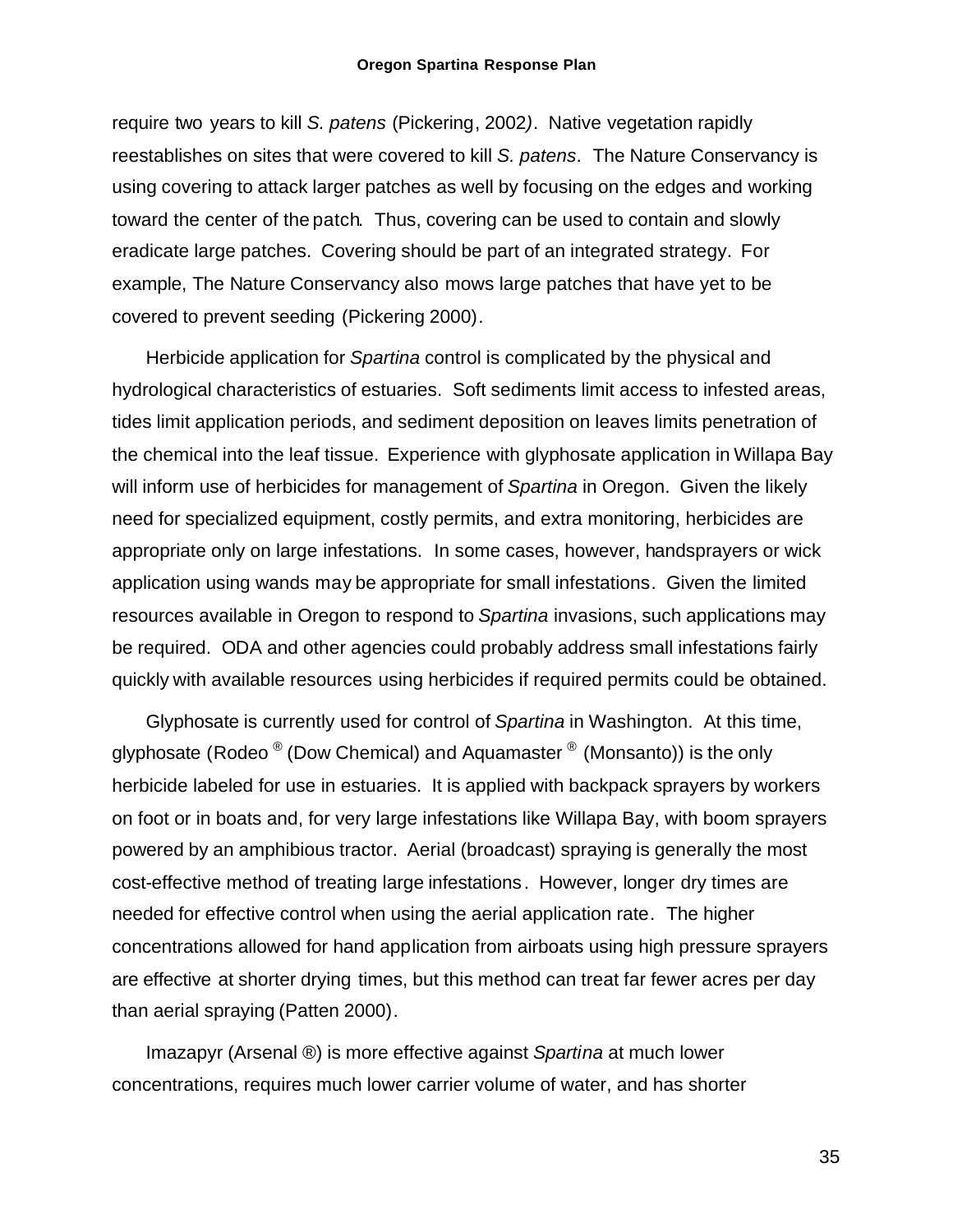persistence in water than glyphosate (Patten and Stenvall 2002). The amount of fresh water required for mixing incurs significant cost and logistical challenges, thus the much lower water requirements of imazapyr (one tenth that of glyphosate) would result in greater cost effectiveness. Use of imazapyr in estuaries is limited to trial applications. The EPA will review it in 2003 and approval could be obtained in 2004 (Kim Patten, pers. comm.).

#### **Permits**

Prior to 2001 applicators were required to follow EPA-approved product labels, which are regulated and enforced under authority from the Federal Insecticide, Fungicide, and Rodenticide Act (FIFRA) – no application permit was required in Oregon. In 2001, however, the U.S. 9th District Court of Appeals decided in the Talent Case (No.99-35373) that a National Pollutant Discharge Elimination System (NPDES) permit is required for aquatic herbicide applications.

How the Talent decision will be implemented in Oregon is not yet clear. NPDES permits typically include limits on the quantity and concentration of pollutants allowed in a discharge and sampling and monitoring, recordkeeping, and reporting requirements. There are two types of NPDES permits: an "individual" permit issued for a site-specific activity, and a "general" permit issued for a category of activities with similar discharges. An individual permit could be developed for ODA to use glyphosate or other approved herbicides to control *Spartina* in specific estuaries. In Oregon, the application fee for an individual permit is approximately \$10,000 with an annual fee to maintain the permit of about \$2,500. NPDES permits are issued for a period of five years.

The alternative to an individual permit is a general permit, which could be structured in a variety of ways provided that the standard conditions developed in the permit are adequate to protect the environment. For example, a general permit could be developed for the broader use of glyphosate to control other noxious aquatic weeds, or the permit could focus on a specific weed and allow a variety of aquatic herbicides to be used. A general permit may also be issued to anyone that can meet the terms and conditions of the permit, i.e., it would not be limited to ODA. In Oregon, general permits must be issued through a formal rulemaking process, which may take six to nine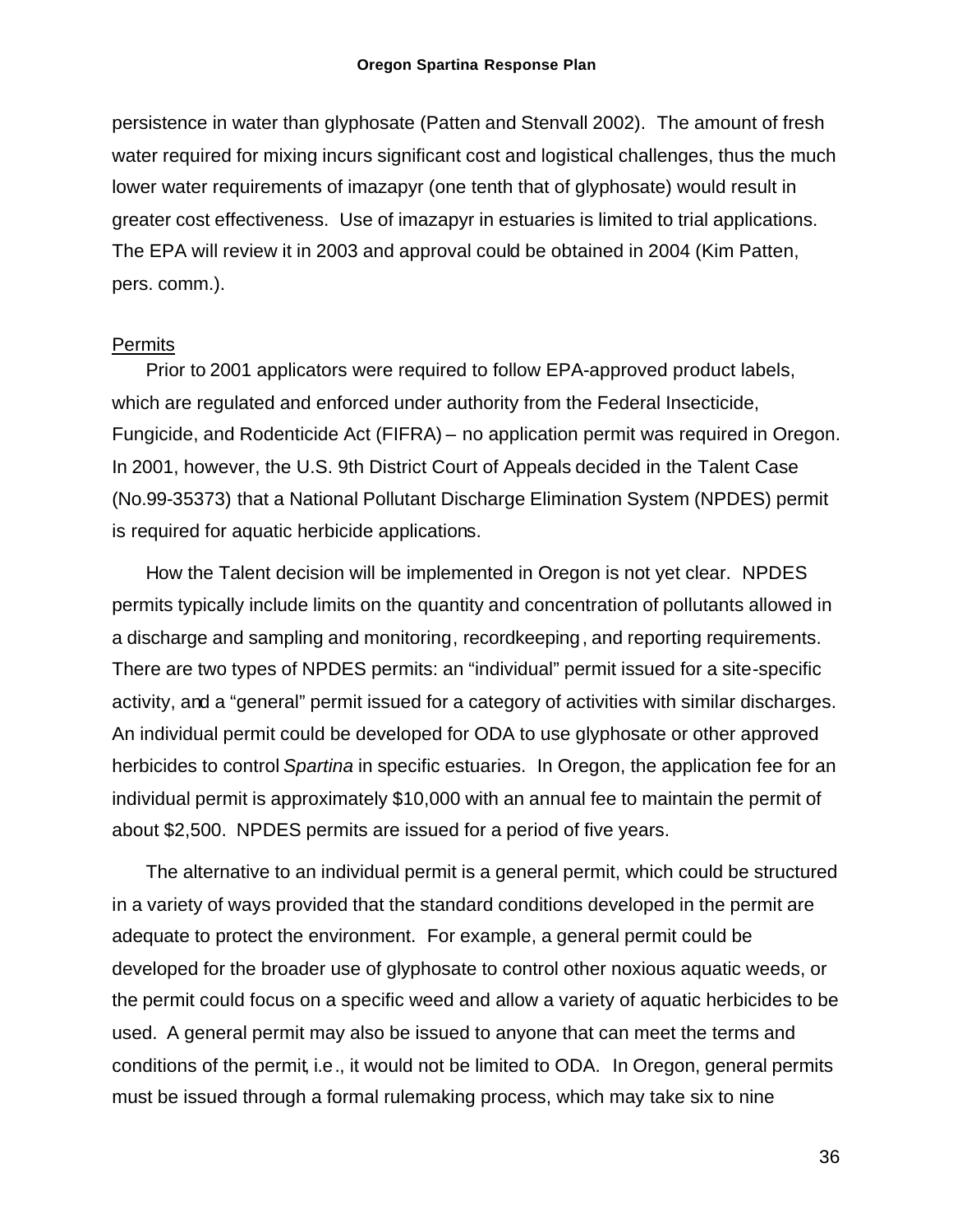months. Permit development costs for DEQ are in the range of \$50,000 to \$100,000, but the permit application fee is set in rule at approximately \$700 with an annual fee of about \$350. As a result, a general permit is considered only when there is the potential for multiple permittees and a reduction in overall administrative costs.

Given the likely impact of *Spartina* on public lands and the limited number of herbicides available for control, an individual permit for *Spartina* control by ODA seems most appropriate at this time. Development of such a permit should be started to ensure availability of all possible options if *Spartina* invades Oregon estuaries.

## Integrated Management

The most appropriate method, or combination of methods, should be used for *Spartina* management in Oregon. As noted above, biocontrol is under investigation for *S. alterniflora* control in Willapa Bay as part of an integrated strategy that also includes chemical and physical methods. A small infestation of *S. alterniflora* was eradicated using a combination of herbicides and digging in the Siuslaw estuary; and a combination of mowing and covering is being used effectively on some relatively large *S. patens* patches on Cox Island. Thus, successful *Spartina* control requires the availability of a variety of control techniques that are applied in a manner that is most appropriate for the site and the size and stage of growth of the infestation. There is clearly no single *Spartina* control technique that can be applied successfully under all circumstances. Rather, an integrated response will be most effective in protecting Oregon estuaries from *Spartina*.

## **Costs**

Estimates of the cost per acre of each of four control methods are shown in Table 6. Manual methods of control (digging and covering) are appropriate for small infestations due to their high cost per acre. Mechanical and chemical methods, with their lower per acre costs, are appropriate to use on large treatment sites. Intermediate sized sites could be treated using a combination of methods.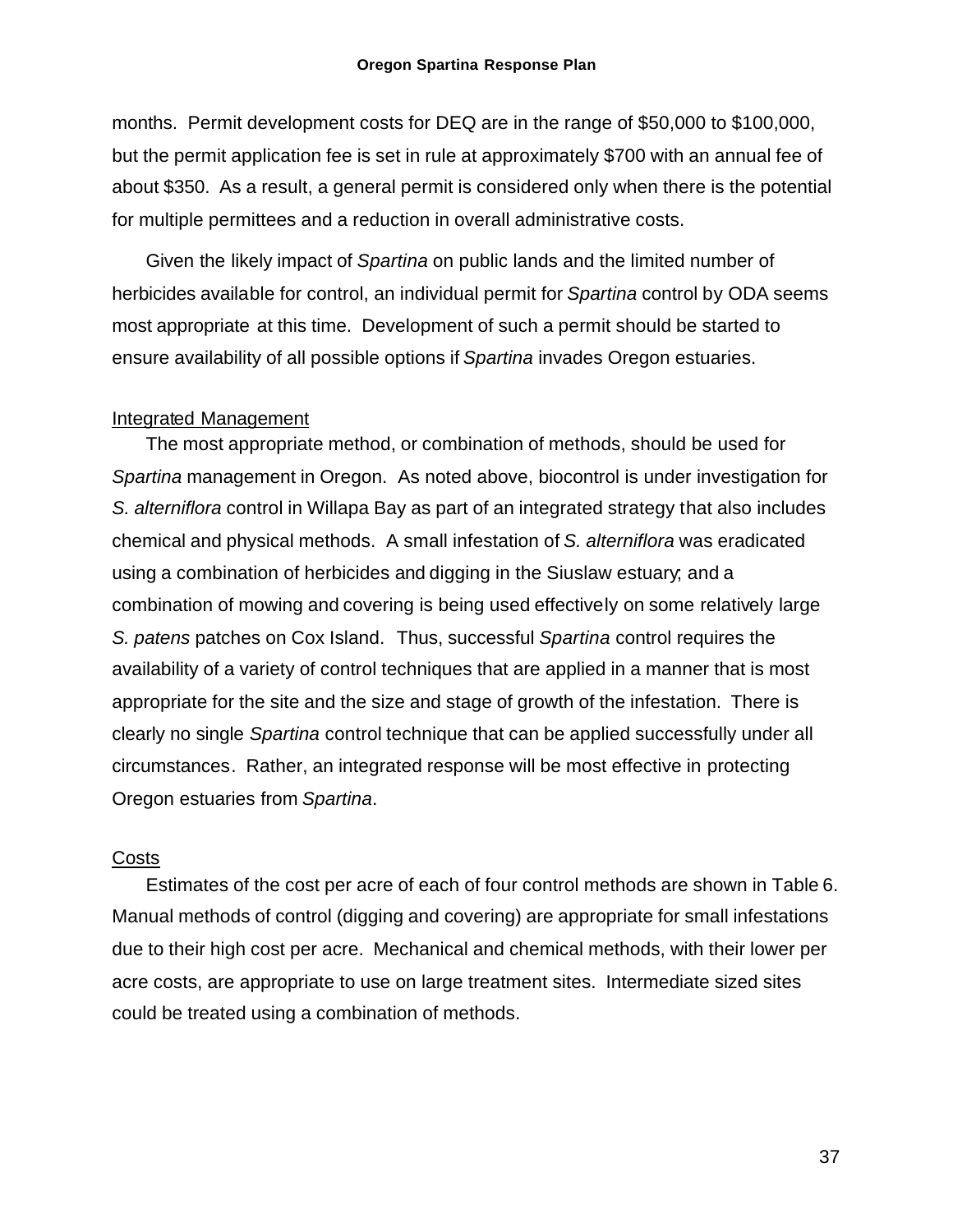#### **Oregon Spartina Response Plan**

| Digging      | Covering <sup>2</sup> | Mechanical <sup>3</sup> | Chemical <sup>4</sup> |
|--------------|-----------------------|-------------------------|-----------------------|
| $$2-$3/ft^2$ | $$0.22 - $30/ft^2$    | \$390-\$2000/acre       | \$300-\$780/acre      |

Table 6. Cost per unit area of *Spartina* control methods.

1. Estimate from D. Isaacson.

2. Low range estimate based upon costs of *S. patens* control on Cox Island (D. Pickering, pers comm.). High range estimated from cost of fabric + 3 hours transportation and labor @\$10/hr. 3. Low range estimate from (Ecology 2002). High range estimate from M. Wecker, Olympic Natural Resources Center.

4. Low range estimate from M. Wecker, Olympic Natural Resources Center. High range estimate from (Ecology 2002).

Note: Actual costs could be quite different, estimates shown to illustrate that expense of differing techniques vary greatly.

#### **Multiple Year Treatments and Long-term Monitoring**

Treatment cannot be considered as a one-time operation; experience with other *Spartina* infestations and with other weed species shows that several years will be required to eradicate an infestation. Without a long-term commitment to management, the realization of the goal to exclude *Spartina* from Oregon will fail. Unpublished data (Hacker et al. in review) show that consistent treatment regimes over four years resulted in 2.5 times greater decline in *Spartina* than did intermittent treatments. Additional data (Reeder and Hacker in review) show that if *Spartina* is left untreated for just one year, vigorous regrowth exceeds the amount of cover reduction achieved with the previous year's treatment. Rapid, effective, and persistent implementation of the *Spartina* management plan is essential for successful control. Potential obstacles to rapid implementation of a plan include lack of interagency cooperation, public opposition, logistic problems, and availability of funds*.*

## **Outreach and Education**

Outreach and education on invasive species in general and Spartina specifically may be useful in increasing ability to detect Spartina and facilitating management activities. Outreach and education activities should be incorporated into existing efforts in Oregon, including the aquatic invasive species outreach efforts of Oregon Sea Grant to watershed councils on the coast and the Oregon State Marine Board efforts with boaters. The Oregon Invasive Species Council is currently preparing an outreach and education strategy that should also include a clear and consistent Spartina message.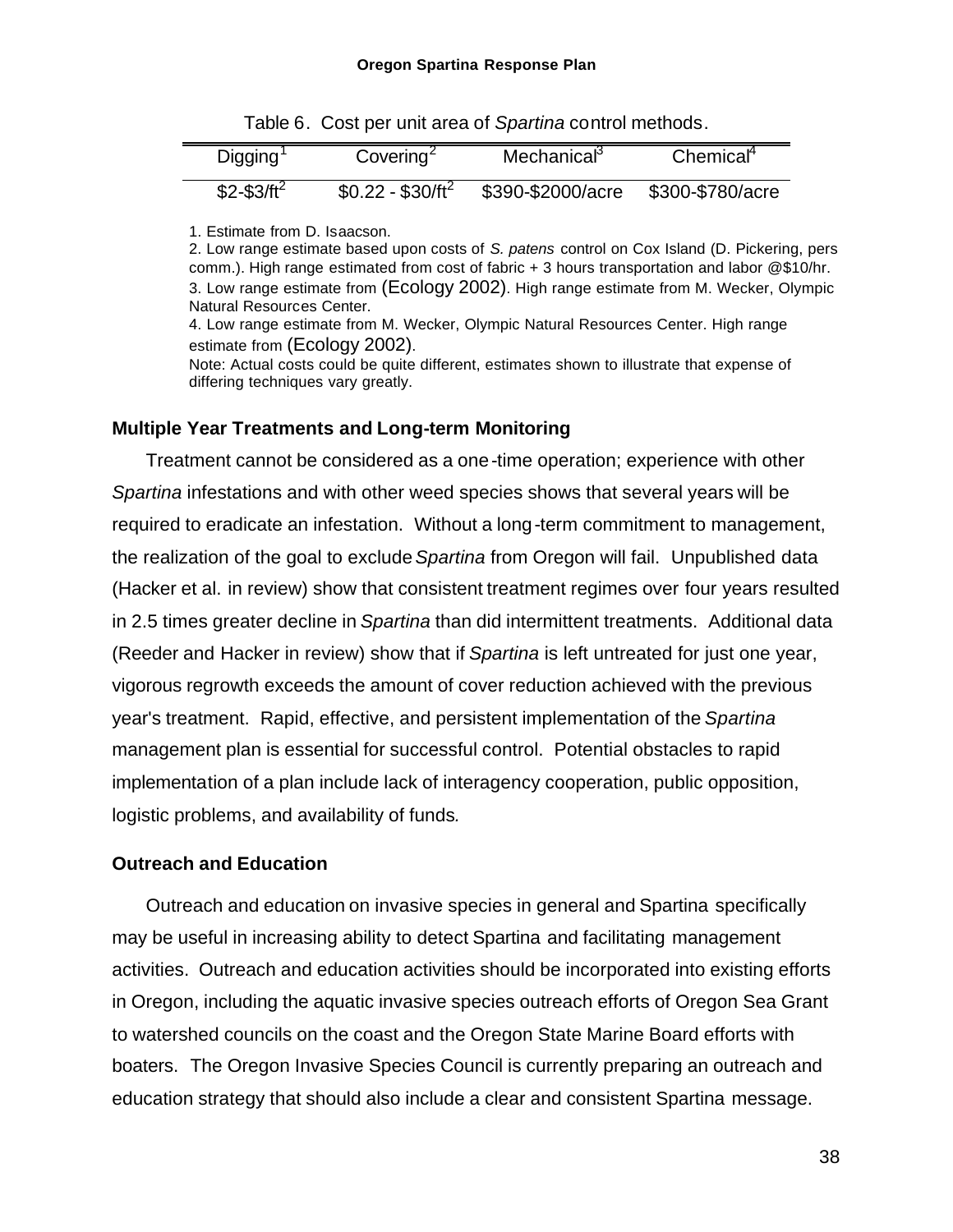## **Coordination of** *Spartina* **Management**

A number of state and federal agencies with resource management responsibilities, as well as private interests, will be impacted by *Spartina* invasion (Table 7). Since *Spartina* threatens a variety of beneficial uses, a coordinated response from water resource management agencies is critical. A point of contact within each participating agency and interest group should be identified to serve on the Oregon *Spartina* Work Group. An initial list is provided in Appendix H. The Oregon Department of Agriculture (ODA) is the lead agency in noxious weed management (Oregon Department of Agriculture 2001) in Oregon, although all state agencies have a requirement to control noxious weeds (ORS 570.510). Other programs and/or agencies in Oregon that already have management responsibilities applicable to *Spartina* control include the Oregon Aquatic Nuisance Species (ANS) Management Plan (Hanson and Sytsma 2001), the Oregon Division of State Lands, the Oregon Department of Environmental Quality, and the Oregon Department of Fish and Wildlife. Several other state and federal agencies also have key roles in implementing this *Spartina* Response Plan.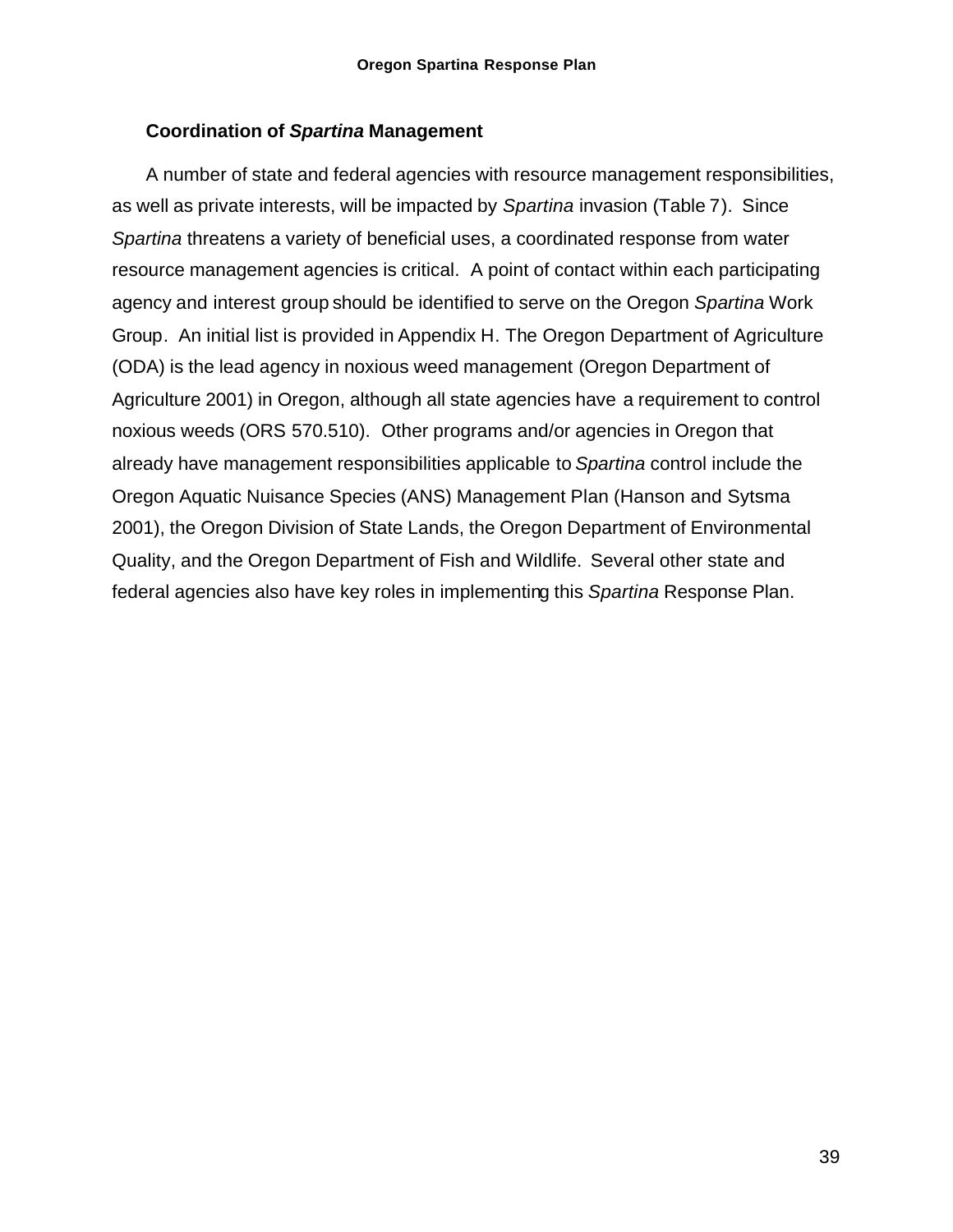| Agency:                                                            | Responsibility                                                                                                                 |
|--------------------------------------------------------------------|--------------------------------------------------------------------------------------------------------------------------------|
| OR Department of Agriculture:                                      | Noxious weed control; herbicide<br>registration; applicator licensing                                                          |
| <b>OR Division of State Lands:</b>                                 | Submersed and publicly owned tidelands                                                                                         |
| OR Department of Environmental<br>Quality:                         | Clean Water Act; herbicide permitting,<br>ballast water management;401<br>certification of US Corps of Engineers<br>permitting |
| OR Department of Fish and Game:                                    | Protection of native wildlife and habitat                                                                                      |
| <b>OR Parks &amp; Recreation Department:</b>                       | Maintenance of state-owned park lands                                                                                          |
| <b>OR State Marine Board</b>                                       | Boater education, environmental<br>protection                                                                                  |
| OR Department of Land Conservation<br>and Development:             | <b>Coastal Zone Act</b>                                                                                                        |
| Lower Columbia River and Tillamook<br><b>Estuary Partnerships:</b> | Coordinate stewardship activities in<br>estuaries                                                                              |
| Center for Lakes and Reservoirs, PSU:                              | <b>Implement Aquatic Invasives Species</b><br><b>Management Plan</b>                                                           |
| U.S. Environmental Protection Agency:                              | Herbicide registration, implement Clean<br><b>Water Act</b>                                                                    |
| <b>NOAA Fisheries:</b>                                             | Sustainable fisheries, Endangered<br>Species Act, marine coastal<br>ecosystem health                                           |
| U.S. Fish and Wildlife Service:                                    | Habitat conservation, Endangered<br>Species Act, refuge management                                                             |
| U.S. Army Corps of Engineers:                                      | Navigation, dredging, wetlands fill permits<br>(404 permitting)                                                                |

Table 7. Governmental agencies with resource management responsibilities that will be impacted by *Spartina*

The Oregon Aquatic Nuisance Species (ANS) Management Plan provides the overall framework for developing coordinated, comprehensive management plans aimed at all aquatic nuisance species within the state of Oregon. The ANS Management Plan uses four management classes to prioritize the current and potential threats posed by AN*S.* Management class 1 pertains to species which "are currently not known to be present in Oregon, but with a high potential to invade…" and class 2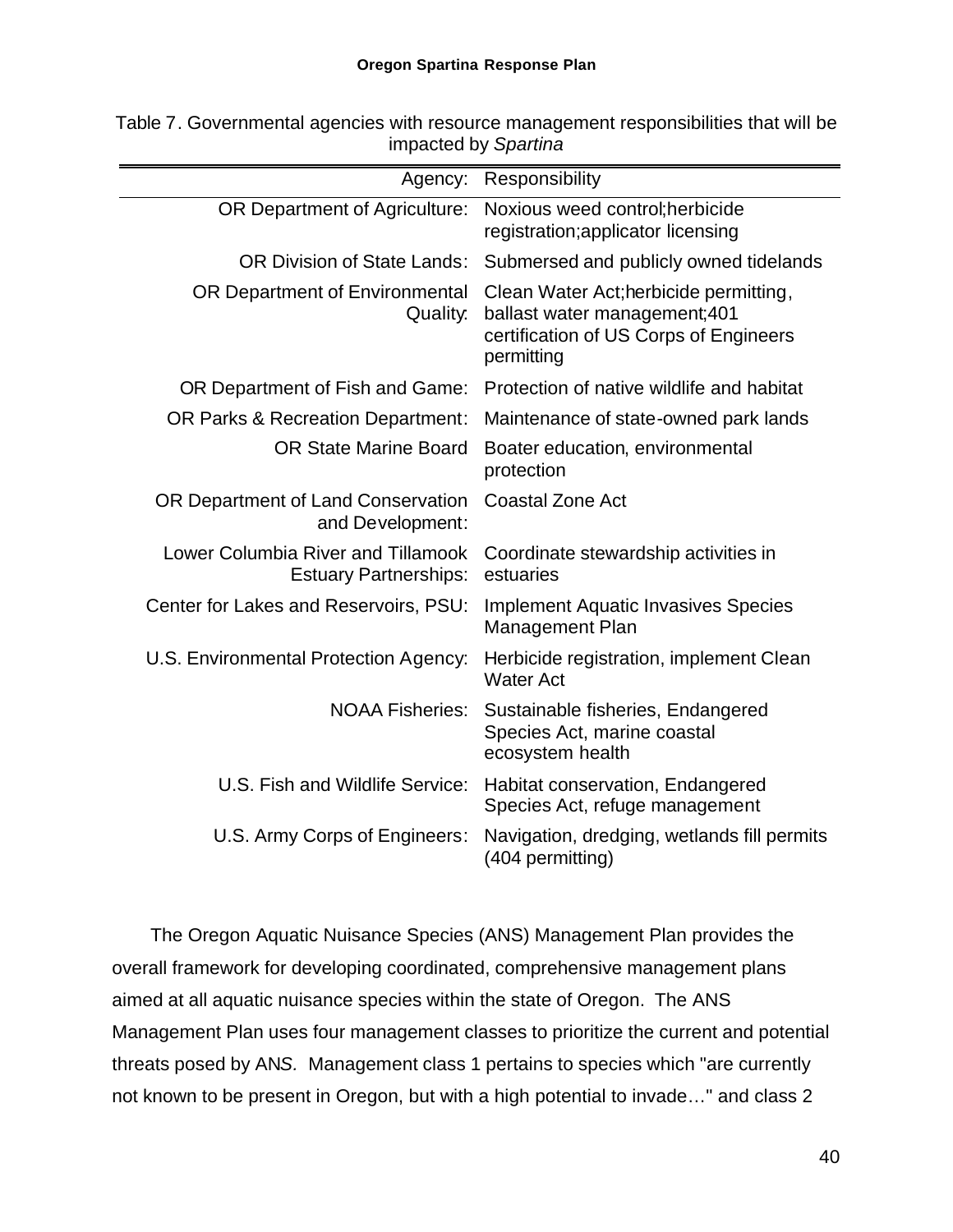pertains to those which "…are present and established in Oregon with impacts that can be mitigated or controlled with appropriate management." *S. alterniflora*, *S. anglica*, and *S. densiflora* would all fall into class 1 and *S. patens* into class 2.

The ODA Noxious Weed List currently classifies *S. alterniflora*, *S. anglica*, and *S. densiflora* as Class A noxious weeds, and *S. patens* as a Class B noxious weed. Their listing prohibits their importation, sale, purchase, transportation, and propagation in the state of Oregon (OAR 603-052-1200). These species should be listed as class T in addition to their current A or B listings (so listed by the state weed board 2/14/03)*.* A class T weed is a "priority noxious weed designated by the State Weed Board as a target weed species on which the Department will implement a statewide management plan" (Oregon Department of Agriculture 2002). This document provides the necessary management plan.

#### **FUNDING**

Adequate funding is critical to effective prevention and control of *Spartina* in Oregon. While there may be some flexibility to reallocate resources within current agency budgets, it seems unlikely that all the recommendations here can be implemented without supplemental funding. There are a number of different possible sources that may be exploited, but it should be understood that if a large *Spartina* infestation develops, current funding and soft monies will clearly not be adequate to realize the goal of keeping Oregon *Spartina*-free. Capitalizing on ongoing efforts in Oregon estuaries, including use of passive surveillance, is necessary. Developing additional funding mechanisms is also necessary. Depending upon federal funding appropriation, some support for *Spartina* surveys may be available through the Oregon ANS Management Plan.

In addition, the recently introduced National Aquatic Invasive Species Act (NAISA) includes provisions for federal funding of response plans to those states with approved aquatic invasive species management plans. Therefore, if passed by Congress and funded at an appropriate level, this plan may qualify for federal funding under NAISA. Specific management tasks may be funded through the OWEB or State Weed Board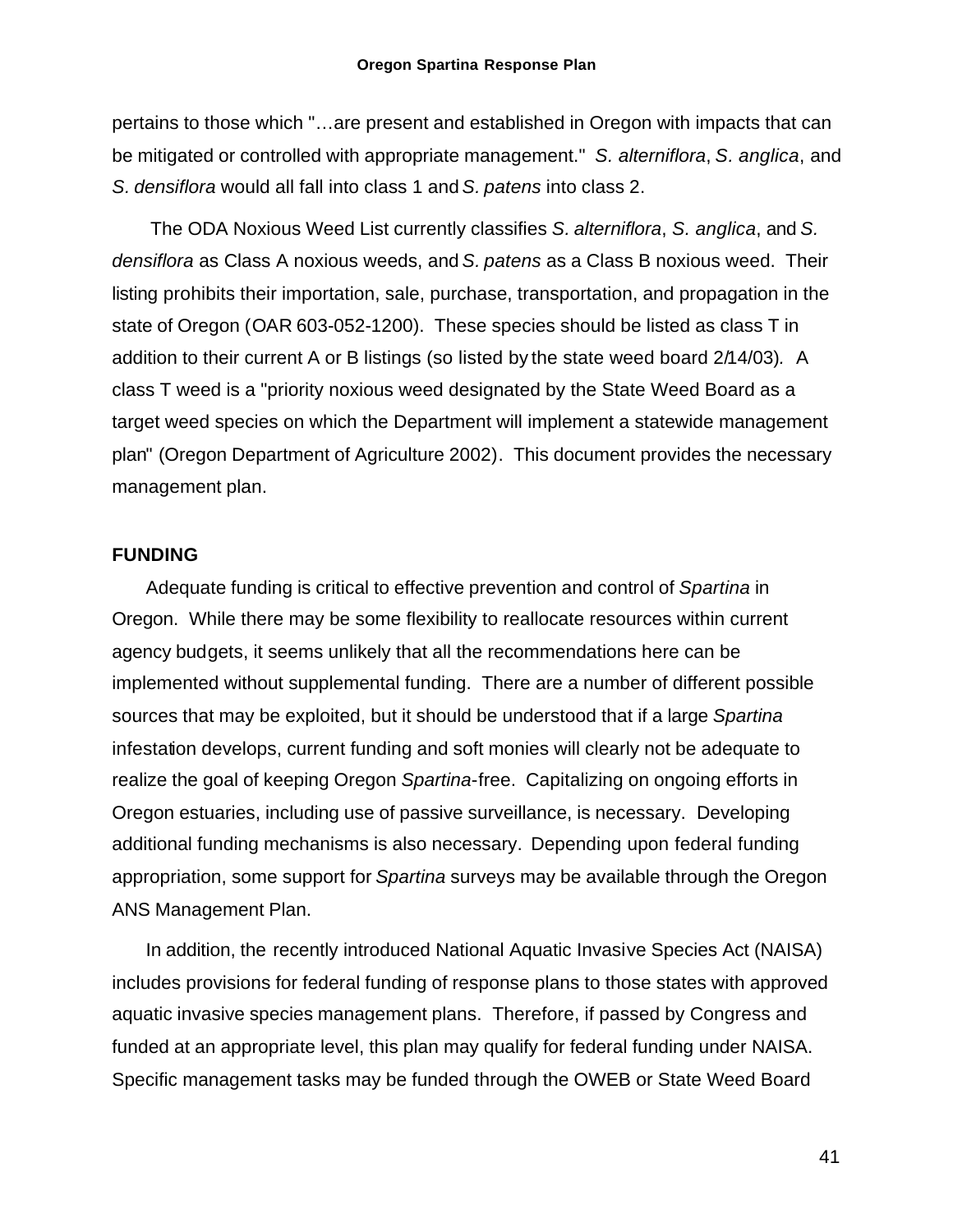programs. Ideally, the legislature would designate funds for the Oregon Invasive Species Account, administered by the Oregon Invasive Species Council, that could be used for rapid response to *Spartina* infestation.

Summary Recommendations

During development of this Plan several necessary actions were identified for effective management of *Spartina* in Oregon. These recommendations should be acted upon as soon as possible.

## **Management**

- Develop an Interagency Memorandum of Understanding that recognizes ODA as lead agency for *Spartina* management in Oregon and that facilitates sharing of equipment and personnel for implementation of detection and control measures
- Establish Oregon *Spartina* Work Group (OSWG)
- Hold a minimum of two annual meetings of the OSWG to review *Spartina* survey protocols and to review and update this Plan
- Develop opportunities for regional coordination of *Spartina* management
- Conduct annual surveys of Oregon estuaries using fixed-wing, ground, and boat methods as appropriate
- Develop permits for herbicide application
- Support ongoing efforts to control *S. patens* on Cox Island
- Develop required agreements with laboratories for genetic analysis of *Spartina*
- Review and clarify the ODFW Live Fish Transport Permit requirements (and their application) to minimize the risk of importing *Spartina* propagules into Oregon with live fish and shellfish.
- Move *Spartina* to the "T" list of noxious weeds (accomplished 2/14/03)
- Develop a floral and seed key for the five *Spartina* species found on the west coast of the U.S.
- Develop list of managed areas susceptible to *Spartina* invasion in Oregon and contact responsible management entity
- Update inventory of equipment currently available and acquire necessary equipment (such as an airboat) for rapid response,
- Coordinate *Spartina* outreach and education with ongoing efforts by Sea Grant and Oregon Invasive Species Council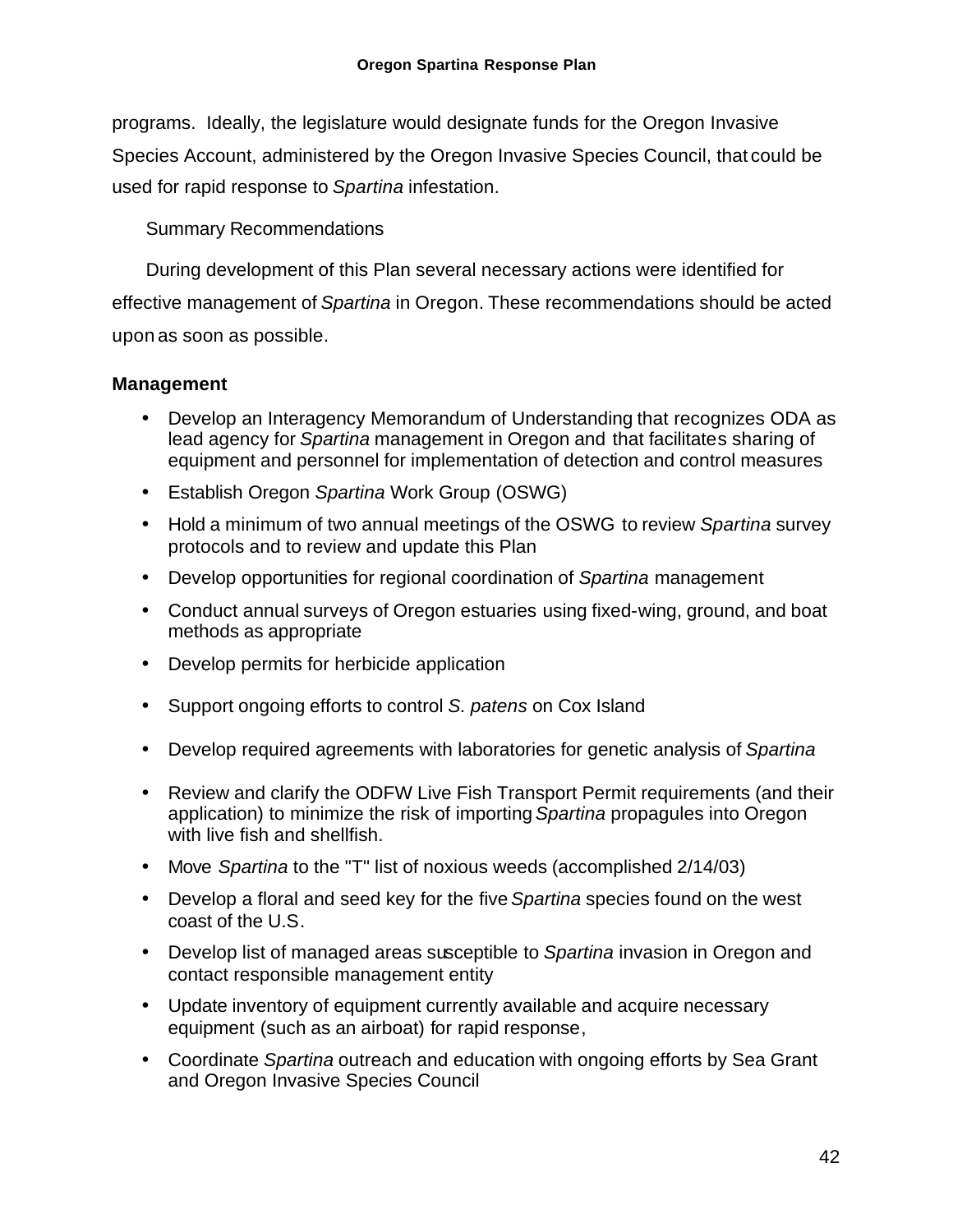- Search for and train people that can conduct "passive" surveillance, e.g., commercial oyster growers, waterfowl hunters, fishing guides, etc.
- Develop best management practices for solid ballast in dredges to prevent spread of *Spartina* (see research items below)
- Support ongoing control efforts in California and Washington develop strategies to minimize export of seeds and vegetative propagules
- Acquire base maps of all Oregon estuaries for GIS mapping of potential new infestations
- Use GIS to map substrate type, tidal height, and wave action to focus surveys on areas most likely to support *Spartina*
- Investigate migratory bird use of core *Spartina* infestations and focus surveys in Oregon on areas that those birds visit
- Identify source of funds to implement this plan

## **Research**

- Evaluate and prioritize dispersal and introduction pathways
- Evaluate ability of root, rhizome, and stem fragments to resprout
- Determine optimal timing of control efforts and species-specific, patch-size limitations on the effectiveness of various management techniques
- Examine transport and establishment of plant fragments, i.e., survival time in ocean water and success of reestablishment
- Investigate the role of shellfish transport in the dispersal of *Spartina*
- Investigate role of solid ballast in dispersal of *Spartina* by dredges
- Investigate use of remote sensing techniques for detection of *Spartina*

## **BIBLIOGRAPHY**

- (1998). Green crab shell found in Willapa Bay, Washington Department of Fish and Wildlife News Release.
- (1998). Tulalip *Spartina* Control Project 1998 Annual Report, Tulalip Tribes *Spartina* Control Program.
- (1996). IVM Technical Bulletin: Smooth Cordgrass (*Spartina*). Berkeley, CA.
- Aberle, B. L. (1993). The Biology and Control of Introduced *Spartina* (Cordgrass) Worldwide and Recommendations for Its Control in Washington. Master's Thesis, Environmental Studies, The Evergreen State College.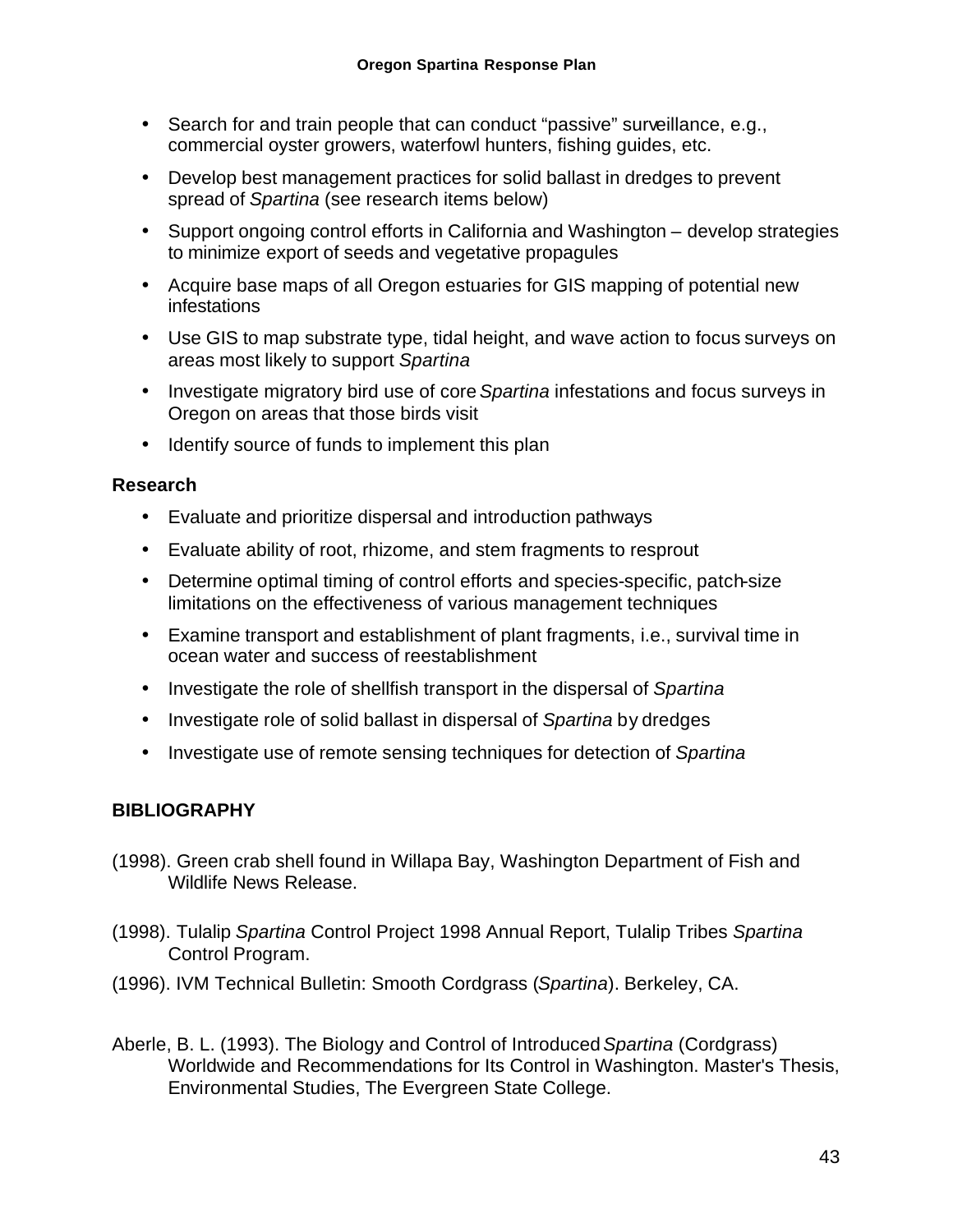- Adams, D. A. (1963). "Factors influencing vascular plant zonation in North Carolina salt marshes." Ecology **44**(3): 445-456.
- Agriculture, Oregon Department of. (2002). Oregon Weed Control Program, Salem, OR.
- Agriculture, Oregon Department of . (2001). Oregon Noxious Weed Strategic Plan. Salem, OR, Oregon .
- Broome, S. W., W. W. Woodhouse, and E.D. Seneca. (1974). "Propagation of smooth cordgrass, *Spartina alterniflora*, from seed in North Carolina." Chesapeake Science **15**(4): 214-221.
- Callaway, J. C. and M. N. Josselyn (1992). "The introduction and spread of smooth cordgrass (*Spartina alterniflora*) in south San Francisco Bay." Estuaries **15**(2): 218-226.
- Carlton, J. T. (2001). Introduced species in coastal waters: environmental impacts and management priorities. Arlington, Virginia, Pew Oceans Commission.
- Cohen, A. N. (1997). The invasion of the estuaries. Proceedings of The Second International Spartina Conference, K. Patten (ed), Portland, OR.
- Daehler, C. C., C. K. Anttila, D.R. Ayres, D.R. Strong, and J.P. Bailey. (1999). "Evolution of a new ecotype of *Spartina alterniflora* (Poaceae) in San Francisco Bay, California, USA." American Journal of Botany **86**(4): 543-546.
- Daehler, C. C. and D. R. Strong (1994). "Variable reproductive output among clones of Spartina alterniflora (Poaceae) invading San Francisco Bay, California: the influence of herbivory, pollination, and establishment site." American Journal of Botany **81**(3): 307-313.
- Daehler, C. C. and D. R. Strong (1996). "Status, prediction and prevention of introduced cordgrass *Spartina* spp. invasions in Pacific estuaries, USA." Biological Conservation **78**: 51-58.
- Daehler, C. C. and D. R. Strong (1997). "Hybridization between introduced smooth cordgrass (*Spartina alterniflora*; Poaceae) and native California cordgrass (*S. foliosa*) in San Francisco Bay, California, USA." American Journal of Botany **84**(5): 607-611.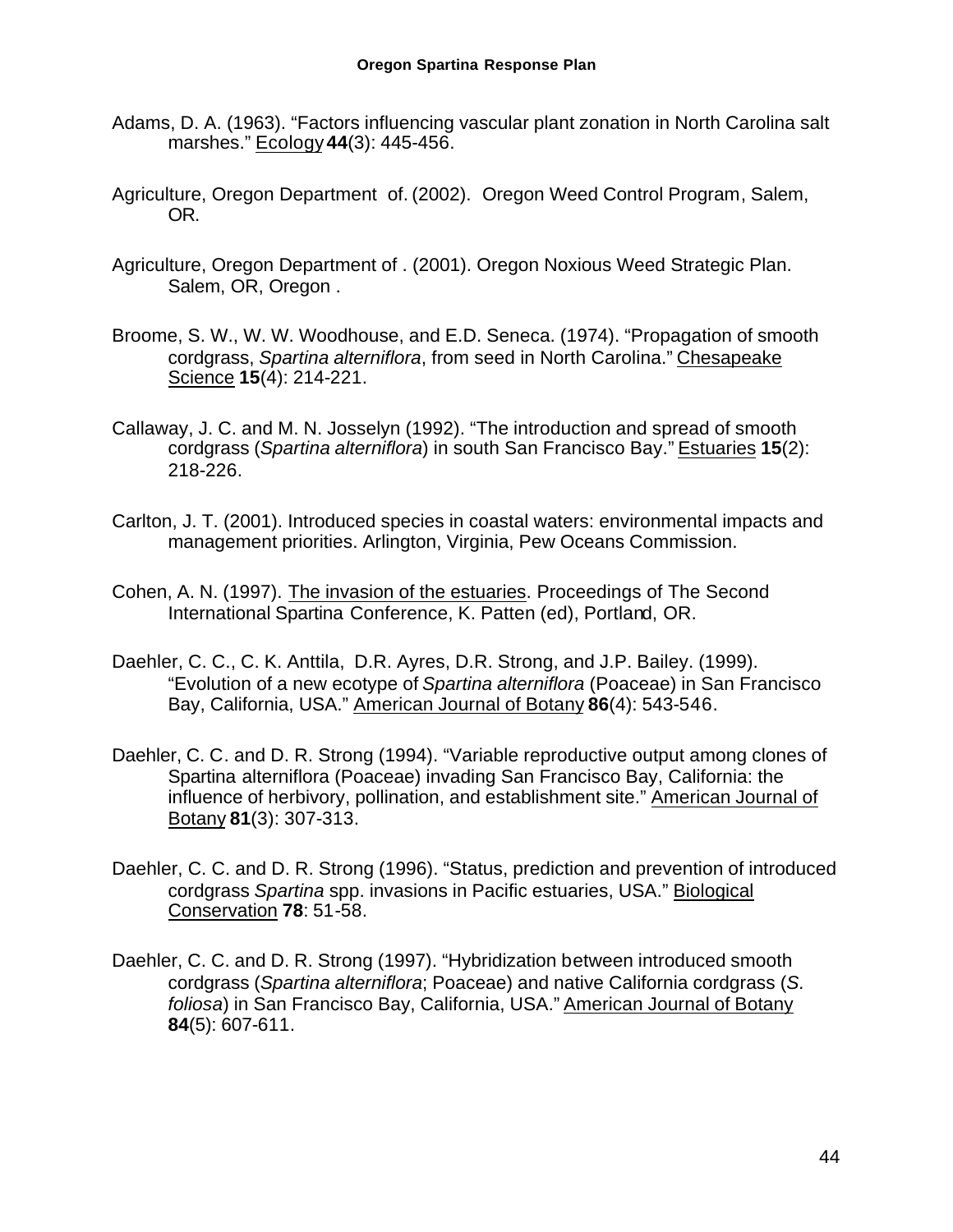- Ecology, Washington Department of. (2002). Aquatic noxious weed control National Pollutant Discharge Elimination System waste discharge general permit. Olympia, Washington.
- Faber, P. (2000). "Grass wars: good intentions gone awry." Coast and Ocean **16**(2).
- Fonseca, M. S., J. C. Zieman, G.W. thayer, and J.S. Fisher. (1983). "The role of current velocity in structuring eelgrass (*Zostera marina* L.) meadows." Estuarine, Coastal and Shelf Science **17**: 367-380.
- Frenkel, R. E. (1990). *Spartina* in Oregon. Spartina Workshop, Seattle.
- Frenkel, R. E. and T. R. Boss (1988). "Introduction, establishment and spread of *Spartina patens* on Cox Island, Siuslaw Estuary, Oregon." Wetlands **8**: 33-49.
- Goss-Custard, J. D. and M. E. Moser (1988). "Rates of change in the numbers of dunlin, *Calidris alpina*, wintering in British estuaries in relation to the spread of *Spartina anglica*." Journal of Applied Ecology **25**(1): 95-109.
- Gray, A. J. and A. F. Raybould (1997). "The history and evolution of *Spartina anglica* in the British Isles." Second International Spartina Conference, Olympia, WA, Washington State University - Cooperative Extension.
- Hacker, S. D., D. Heimer, C. Eric Hellquist, Tabitha G. Reeder, Blain Reeves, Timothy J. Riordan, and Megan N. Dethier. (2001). "A marine plant *(Spartina anglica)* invades widely varying habitats: potential mechanisms of invasion and control." Biological Invasions **3**: 211-217.
- Hanson, E. and M. Sytsma (2001). Oregon Aquatic Nuisance Species Management Plan. Portland, OR, Portland State University Center for Lakes and Reservoirs.
- Hickey, B. M. (1998). Coastal oceanography of western North America from the tip of Baja California to Vancouver Island. The Global Coastal Ocean: Regional Studies and Syntheses. A. R. Robinson and K. H. Brink (eds). New York, John Wiley & Sons, Inc. **11:** 345-393.
- Howes, B. L. and J. M. Teal (1994). "Oxygen loss from *Spartina alterniflora* and its relationship to salt marsh oxygen balance." Oecologia **97**(4): 431-438.
- Huiskes, A. H. L., B. P. Koutstaal, P.M.J. Herman, W.G. Beeftink, M.M. Markusse, and W. de Munck (1995). "Seed dispersal of halophytes in tidal salt marshes." Journal of Ecology**83**: 559-567.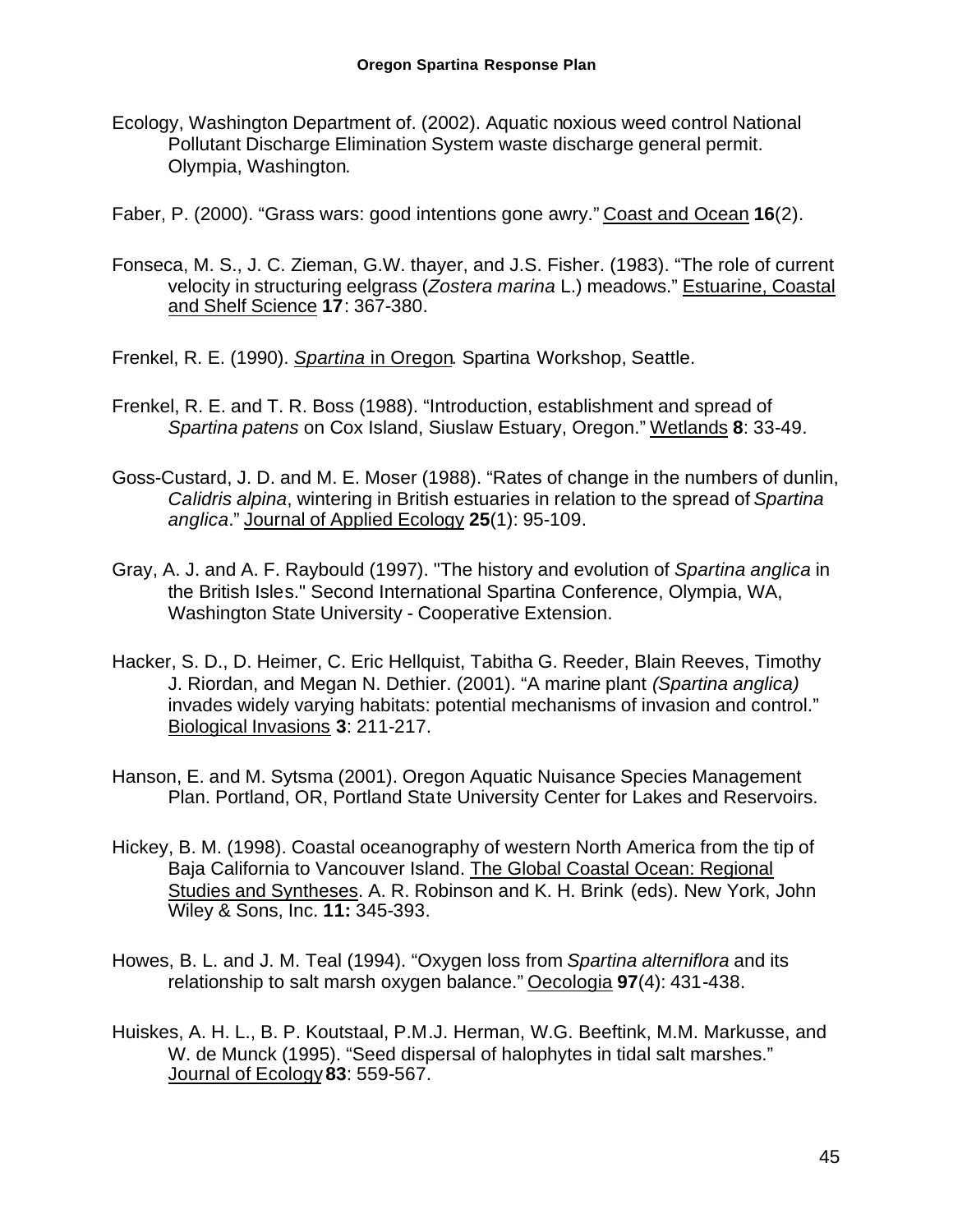- Huyer, A., J. A. Barth, J. Fleischbein, P.M. Kosro, and R.L. Smith (1998). "The coastal ocean off Oregon and northern California during the 1997-1998 El Nino, Part 1: temperature, salinity and geostrophic velocity fields." Eos, Transactions of the American Geophysical Union **79**(45): F485.
- Kittelson, P. M. and M. J. Boyd (1997). "Mechanisms of expansion for an introduced species of cordgrass, *Spartina densiflora*, in Humboldt Bay, California." Estuaries **20**(4): 770-778.
- Kosro, P. M., A. Huyer, and R.L. Smith (1998). "The coastal ocean off Oregon and northern California during the 1997-1998 El Nino, Part 2: surface and subsurface currents." Eos, Transactions of the American Geophysical Union **79**(45): F485.
- Koutstaal, B. P., M. M. Markusse, and W.de Munck (1987). Aspects of seed dispersal by tidal movements. Vegetation Between Land and Sea. A. H. L. Huiskes, C. W. P. M. Blom and J. Rozema (eds). Boston, Dr. W. Junk Publishers.
- Lewis, M. A. and D. E. Weber (2002). "Effects of substrate salinity on early seedling survival and growth of *Scirpus robustus* Pursh and *Spartina alterniflora* Loisel." Ecotoxicology **11**: 19-26.
- Maricle, B. R. and R. W. Lee (2002). "Aerenchyma development and oxygen transport in the estuarine cordgrasses *Spartina alterniflora* and *S. anglica*." Aquatic Botany **74**: 109-120.
- McMillan, R. O., D. A. Armstrong, and P.A. Dinnel. (1995). "Comparison of intertidal habitat use and growth rates of two northern Puget Sound cohorts of 0+ age Dungeness crab, *Cancer magister*." Estuaries **18**(2): 390-398.
- Mendelssohn, I. A., K. L. McKee, et al. (1981). "Oxygen deficiency in *Spartina alterniflora* roots: metabolic adaptation to anoxia." Science **214**(4519): 439-441.
- Miller, G. (1994). *Spartina alterniflora* and its potential for invasion into Oregon coastal bays and estuaries.Oregon Department of Agriculture, Weed Staff Report.
- Mobberley, D. G. (1956). "Taxonomy and distribution of the genus *Spartina*." Iowa State College Journal of Science **30**(4): 471-574.
- Mooring, M. T., A. W. Cooper, and E.D. Seneca (1971). "Seed germination response and evidence for height ecophenes in *Spartina alterniflora* from North Carolina." American Journal of Botany **58**(1): 48-55.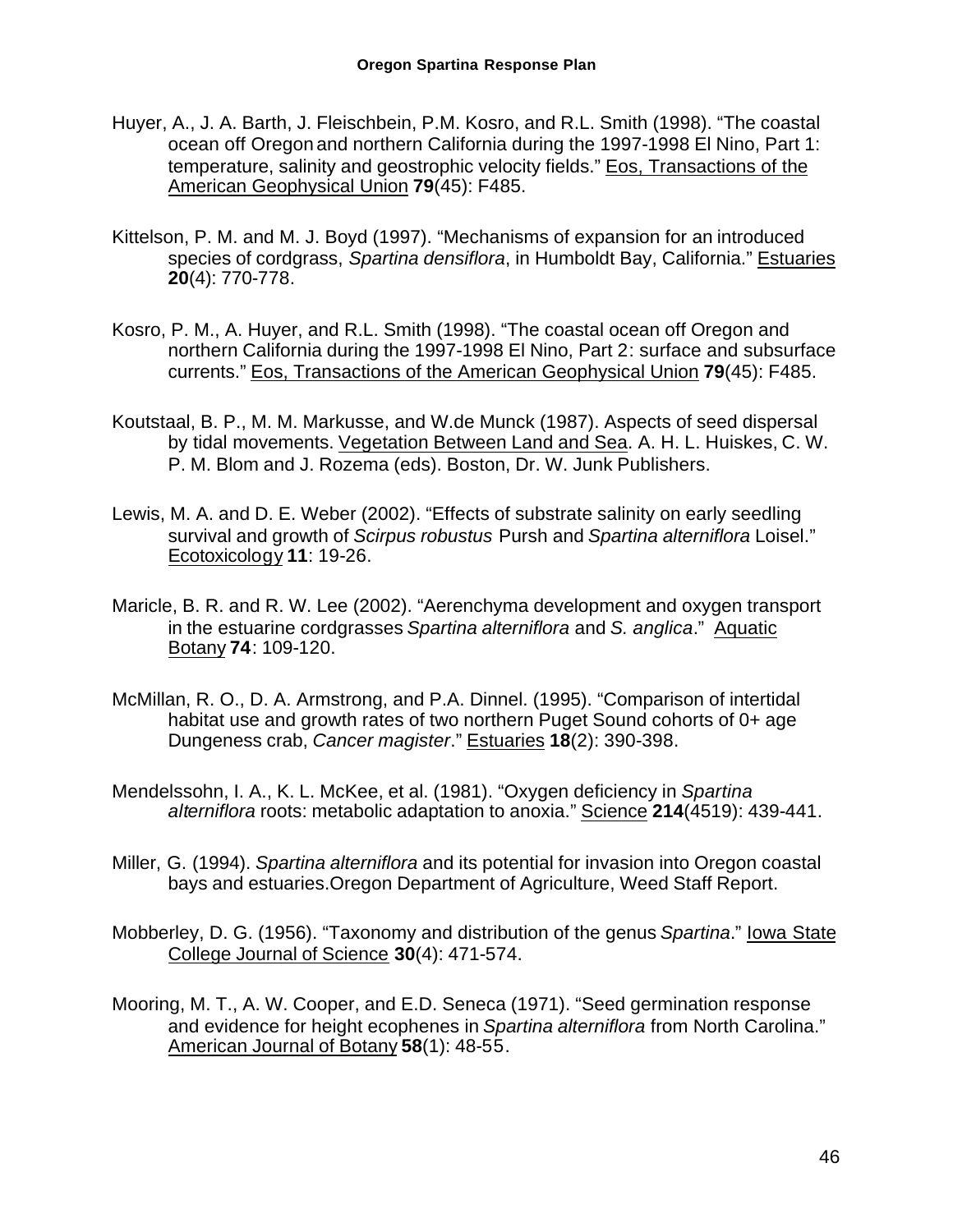- Murphy, K. C. (2001). *Spartina* Eradication and Control Program. Olympia, Washington, Washington State Department of Agriculture.
- Noxious Weed Control Section, Oregon Department of Agriculture. (2000). Restoration of estuarine wetlands in the Pacific flyway: preventing the establishment of *Spartina* spp. in Oregon. Salem, Oregon, US Fish and Wildlife Service**.**
- Patten, K. (2000). "Chemical control of Spartina alterniflora an evaluation of herbicides and surfactants." Proceedings of the Western Aquatic Plant Management Society 19th Annual Meeting, Bozeman, MT.
- Patten, K. and C. Stenvall (2002). "Nothin' could be fina' than the killin' o' *Spartina*." Agrichemical and Environmental News, Washington State Cooperative Extension Newsletter(196).
- Pickering, D. L. (2000). Site weed management plan for Cox Island Preserve, Florence, Oregon, The Nature Conservancy.
- Plyler, D. B. and K. M. Carrick (1993). "Site-specific seed dormancy in *Spartina alterniflora* (Poaceae)." American Journal of Botany **80**(7): 752-756.
- Radtke, H. D. and S. W. Davis (2000). Economic analysis of containment programs, damages, and production losses from noxious weeds in Oregon. Salem, OR, Oregon Department of Agriculture.
- Ranwell, D. S. (1964). "*Spartina* salt marshes in southern England II. Rate and seasonal patterns of accretion." Journal of Ecology**52**(1): 79-94.
- Rozema, J., H. Gude, and G. Pollak (1981). "An ecophysiological study of the salt secretion of four halophytes." New Phytologist **89**(2): 201-217.
- San Francisco Estuary Invasive *Spartina* Project (2001). 2001 Invasive *Spartina* distribution. www.*Spartina*.org.
- Sayce, K. (1988). Introduced cordgrass, *Spartina alterniflora* Loisel., in salt marshes and tidelands of Willapa Bay, Washington. Ilwaco, Washington, U.S. Fish and Wildlife Service.
- Sayce, K., B. Dumbauld, and J. Hidy.(1997). "Seed dispersal in drift of *Spartina alterniflora*." Second International *Spartina* Conference, Olympia, WA.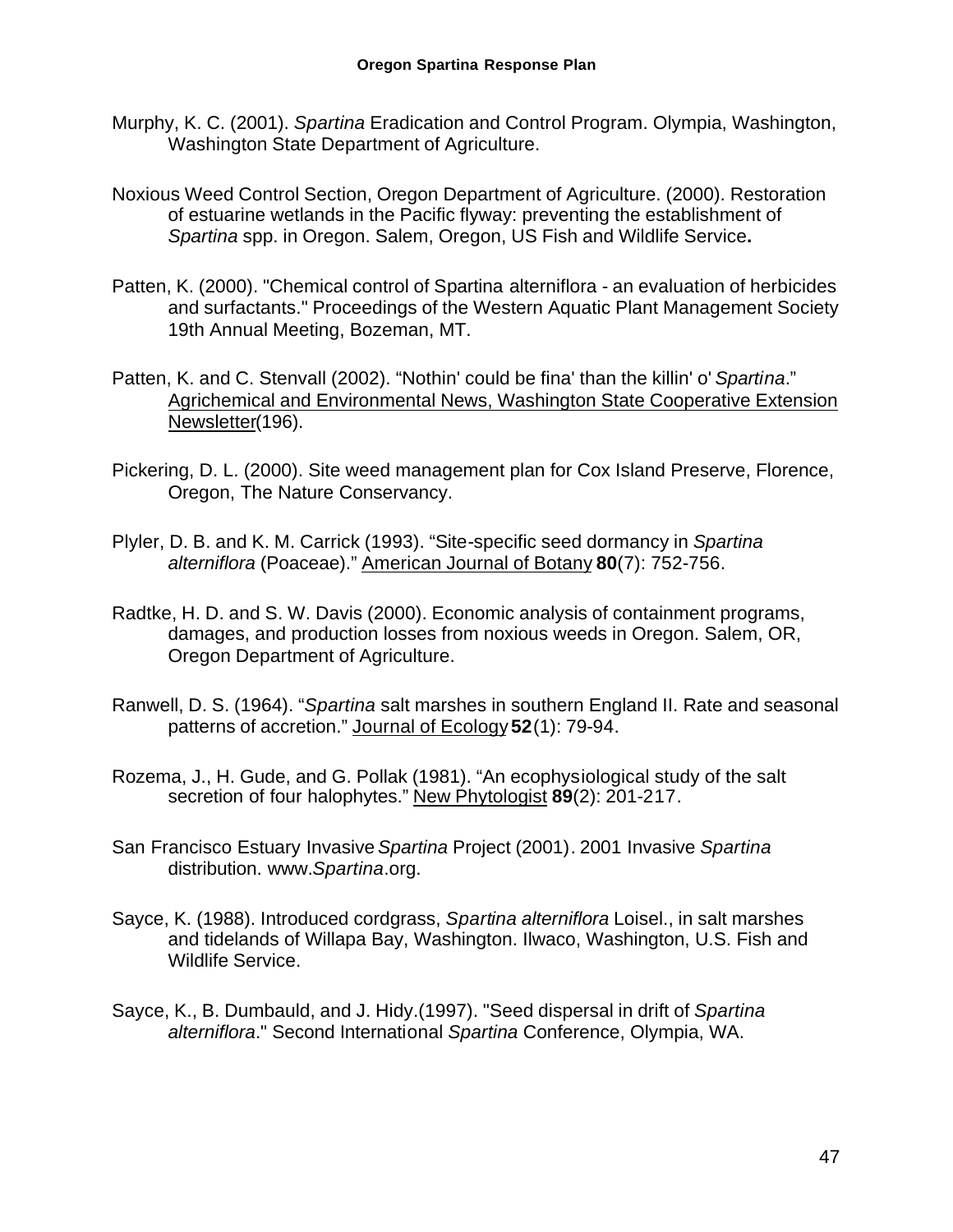- Schoener, A. and D. L. Fluharty (1984). "Biological anomalies off Washington in 1982- 83 and other major Nino periods." A meeting on Nino effects in the eastern subarctic Pacific, Seattle, WA, Washington Sea Grant Program.
- Seneca, E. D. (1972). "Seedling response to salinity in four dune grasses from the Outer Banks of North Carolina." Ecology **53**(3): 465-471.
- Seneca, E. D. (1974). "Germination and seedling response of Atlantic and Gulf coasts populations of *Spartina alterniflora*." American Journal of Botany **61**(9): 947-956.
- Shumway, S. W. and M. D. Bertness (1992). "Salt stress limitation of seedling recruitment in a salt marsh plant community." Oecologia **92**: 490-197.
- Spicher, D. and M. Josselyn (1985). "*Spartina* (Gramineae) in northern California: distribution and taxonomic notes." Madrono **32**(3): 158-167.
- Stiller, J. W. and A. L. Denton (1995). "One hundred years of *Spartina alterniflora* (Poaceae) in Willapa Bay, Washington: random amplified polymorphic DNA analysis of an invasive population." Molecular Ecology **4**: 355-363.
- The Research Group (1999). Economic Impacts from Potential Management Plan Actions. Prepared for Lower Columbia River Estuary Program.
- Vivian-Smith, G. and E. W. Stiles (1994). "Dispersal of salt marsh seeds on the feet and feathers of waterfowl." Wetlands **14**(4): 316-319.
- Wecker, M., D. Strong and F. Grevstad. (2000). "Integrating biological control in the integrated pest management program for *Spartina alterniflora* in Willapa Bay." Journal of Shellfish Research **19**(1): 634.
- Wijte, A. H. and J. L. Gallagher (1996). "Effect of oxygen availability and salinity on early life history stages of salt marsh plants. I. Different germination strategies of *Spartina alterniflora* and *Phragmites australis* (Poaceae)." American Journal of Botany **83**(10): 1337-1342.

## **ACKNOWLEDGEMENTS**

This plan was prepared with support from the Oregon Department of Agriculture and Portland State University. Kyle Murphy, Wendy Brown, Kim Patten, Miranda Wecker, Fritzi Grevstad, Kathleen Sayce, Charlie Stenvall, Sally Hacker, and Sue Cudd were generous with information and suggestions. Ed Hill provided a guided boat tour of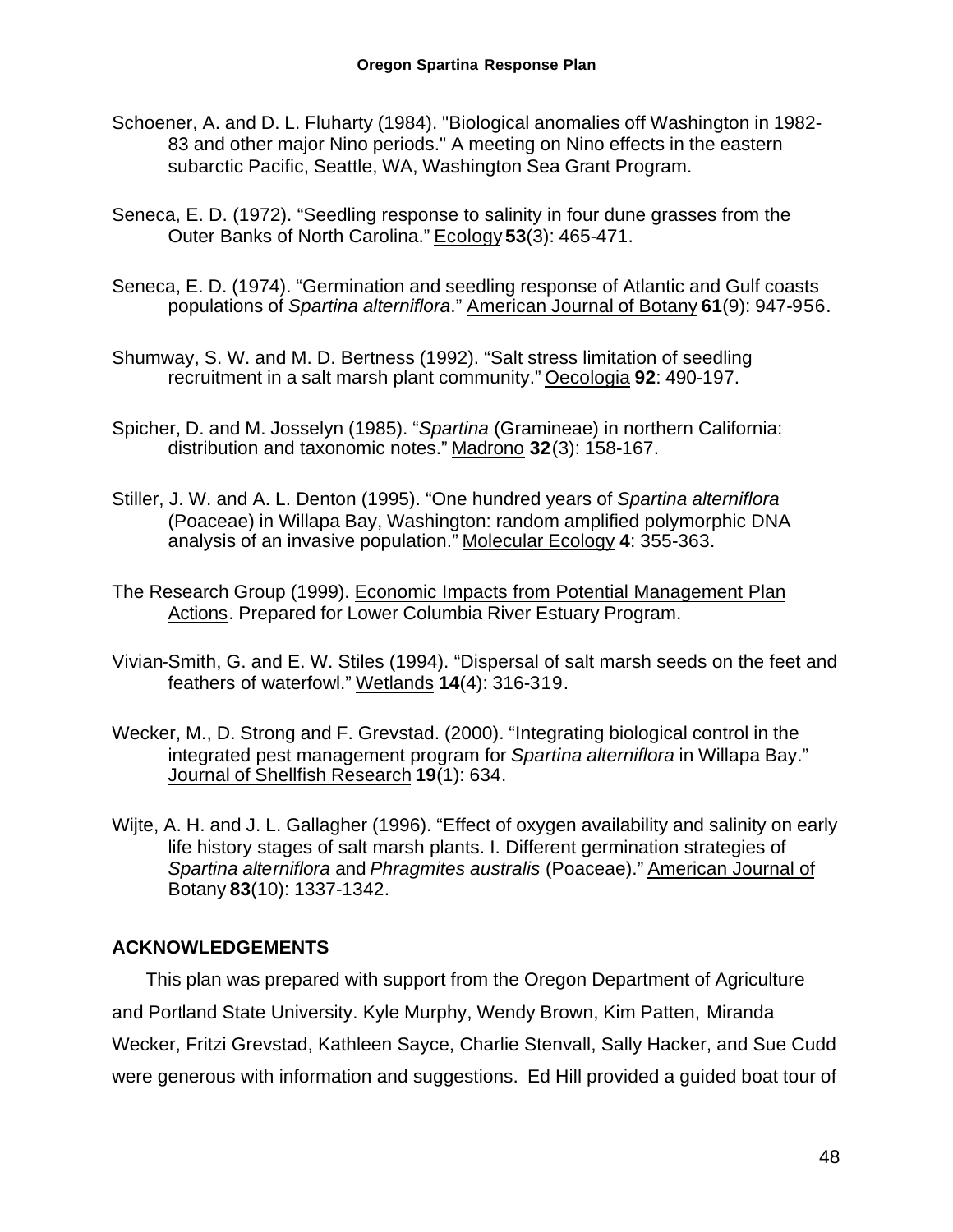Willapa Bay. Numerous agency staff in Oregon also provided input and guidance. Ranei Nomura, ODEQ, contributed the section on NPDES permitting.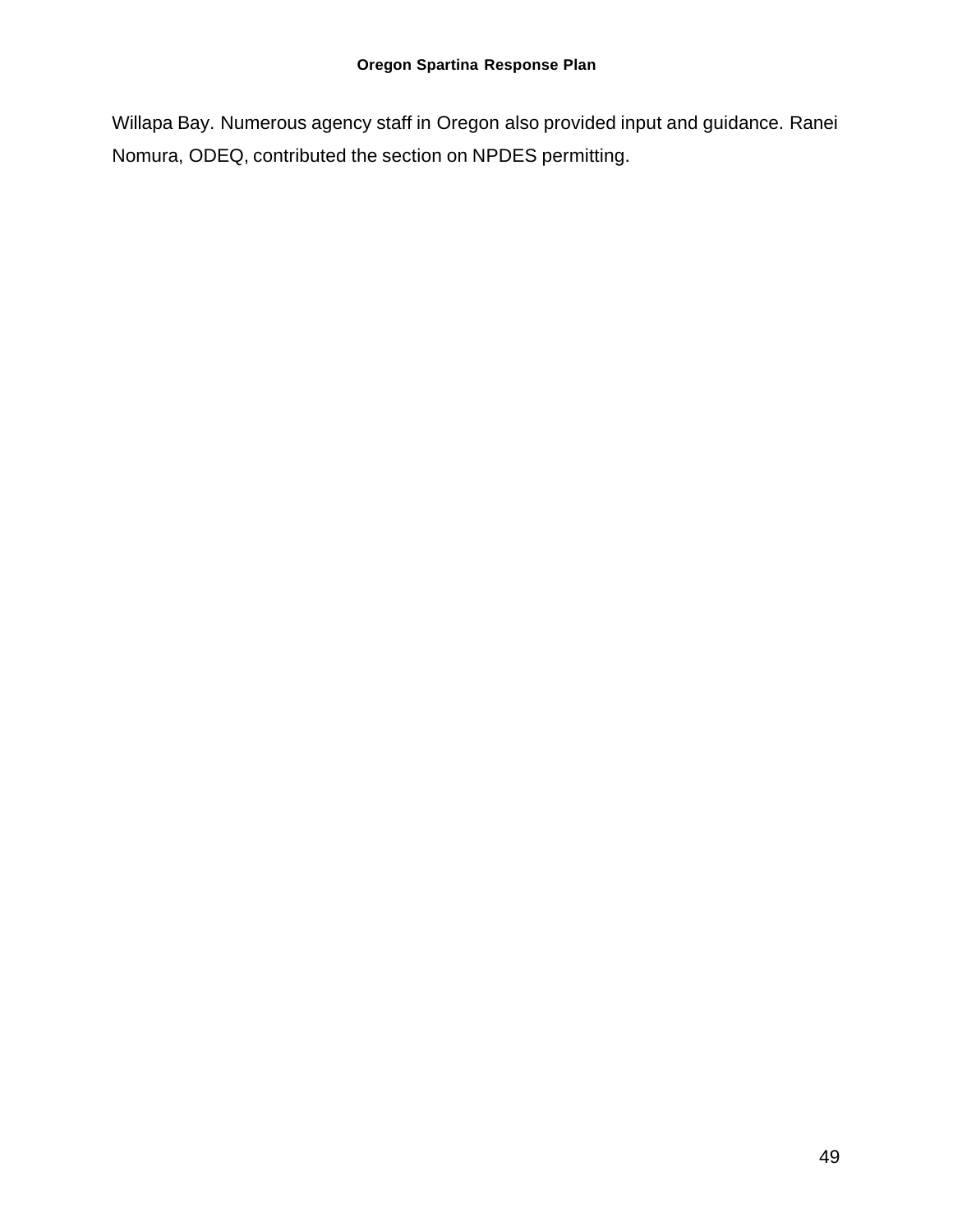## **APPENDICES**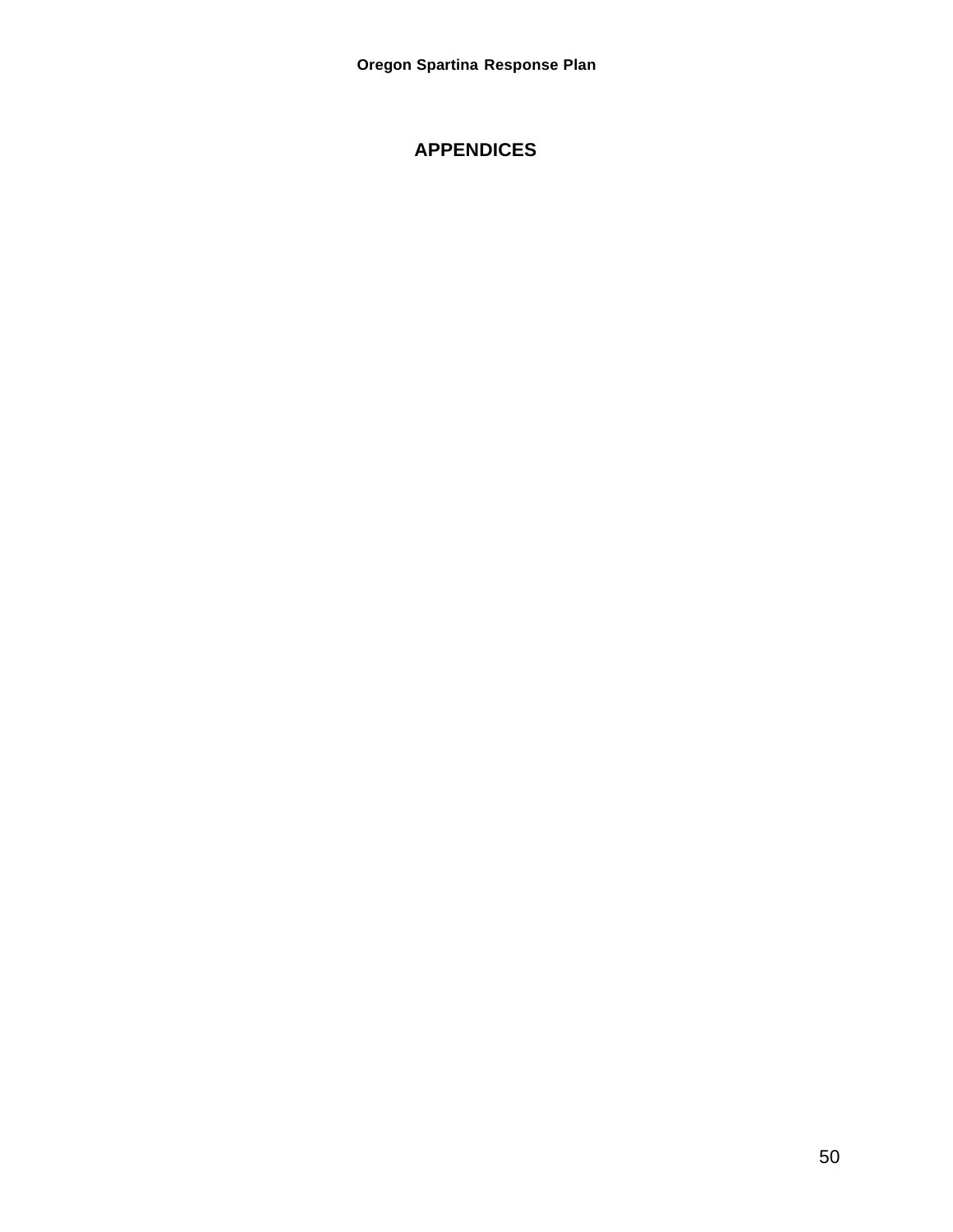## **Appendix A. Stream outlets surveyed for** *Spartina* **in 1998 & 1999 (from Noxious Weed Control Section ODA 2000)**

| Name/Location                      | Rating*        | <b>Remarks</b>                                                                  |
|------------------------------------|----------------|---------------------------------------------------------------------------------|
| Necanimcum River/Neawanna<br>Creek | 1              | Extensive suitable areas about 1 mile (each) above their<br>confluence          |
| Ecola Creek                        | $\overline{2}$ | Sandy substrate, subject to movement by wind, water                             |
| Depoe Bay                          | $\overline{2}$ | Limited area, deep water at high tide                                           |
| Salmon River                       | 1              | Extensive mudflat areas                                                         |
| <b>Beaver Creek</b>                | $\overline{2}$ | Small, susceptible spot north of pedestrian bridge, west bank                   |
| <b>Big Creek/Reynolds Creek</b>    | $\overline{2}$ | Small, susceptible spot west of highway bridge                                  |
| <b>Yachats River</b>               | 3              | Wave action, rivercourse channeled                                              |
| <b>Tenmile Creek</b>               | 3              | Substrate of cobbles subject to movement, competing<br>vegetation               |
| <b>Big Creek</b>                   | 3              | Substrate of cobbles subject to movement, competing<br>vegetation               |
| <b>Sutton Creek</b>                | 3              | South-flowing behind primary dune, ephemeral channel,<br>vegetated              |
| <b>Siltcoos River</b>              | $\overline{2}$ | Marshy area ~300 m east of mouth, west of Waxmyrtle<br>campground               |
| <b>Tahkenitch Creek</b>            | $\overline{2}$ | South-flowing behind primary dune, ephemeral channel,<br>vegetated              |
| <b>Tenmile Creek</b>               | $\overline{2}$ | Marshy areas, somewhat ephemeral, sedges present                                |
| <b>Twomile Creek</b>               | 3              | Sand substrate, ephemeral                                                       |
| Fourmile Creek                     | 3              | Sand substrate, ephemeral                                                       |
| <b>Floras Creek</b>                | $\overline{2}$ | Streamcourse channeled, current, competing vegetation                           |
| New River                          |                |                                                                                 |
| <b>Sixes River</b>                 | 3              | Current, coarse substrate subject to movement                                   |
| <b>Elk River</b>                   | 3              | North-flowing, coarse substrate, vegetation                                     |
| Port Orford                        | 3              | Considerable wave action                                                        |
| <b>Mussel Creek</b>                | 3              | No pooling, coarse substrate                                                    |
| Euchre Creek                       | $\overline{2}$ | Long, low-relief entry to ocean                                                 |
| Rogue River                        | $\overline{2}$ | Substrate tends to coarse types, substantial current, some<br>marshy vegetation |
| <b>Hunter Creek</b>                | $\overline{2}$ | Some small unvegetated flats, marshy vegetation                                 |
| <b>Myers Creek</b>                 | 3              | No pooling, coarse substrates                                                   |
| <b>Pistol River</b>                | 3              | One main channel, coarse substrates                                             |
|                                    |                |                                                                                 |

Ratings: 1 = Extensive areas suitable for *Spartina* invasion, 2 = Limited area, 3 = No expectation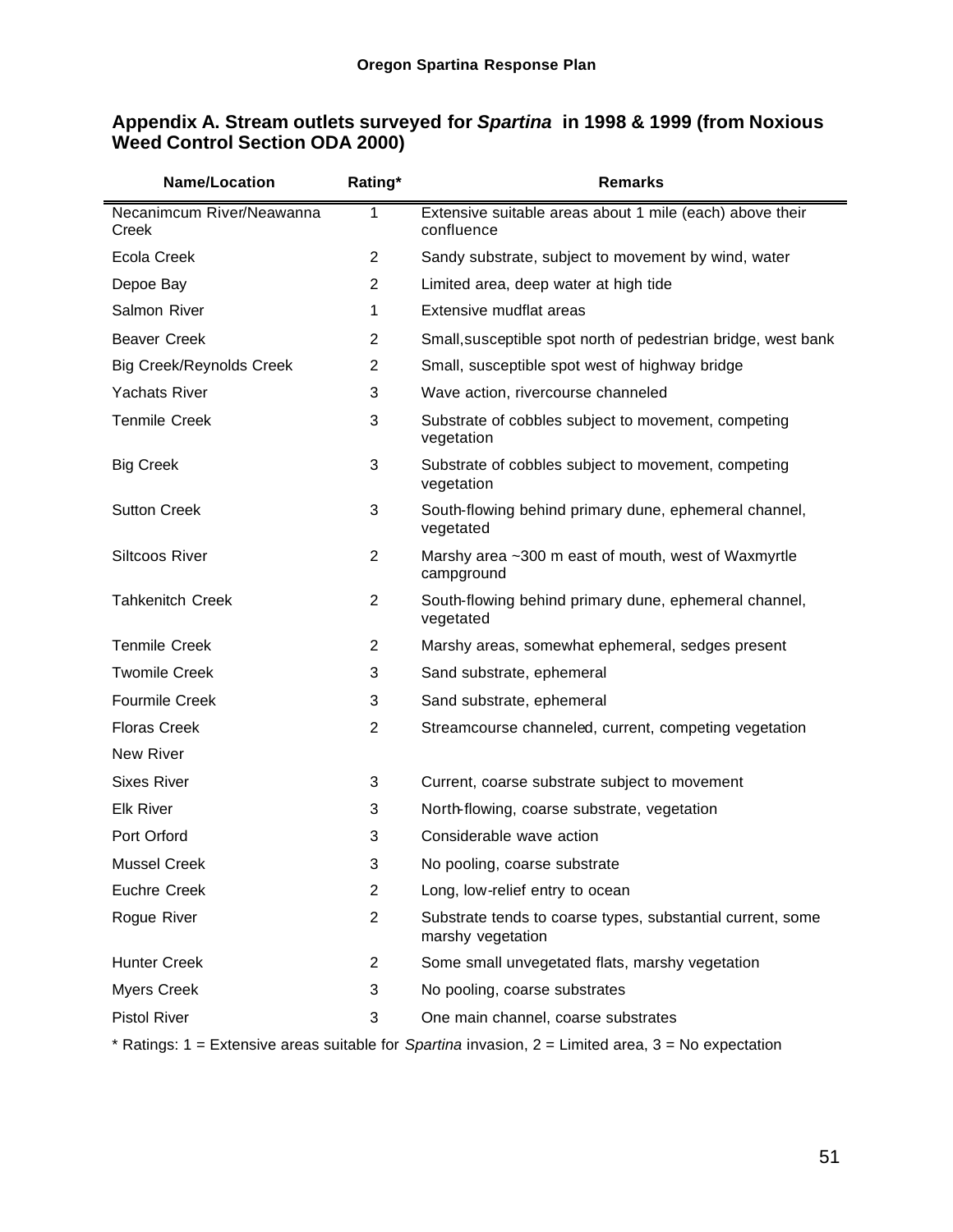## **Appendix B: List of identification experts**

**Sally Hacker -** morphological determinations School of Biological Sciences Washington State University - Vancouver Vancouver, WA 98686 phone: (360) 546-9634 fax: (360) 546-9064 hacker@vancouver.wsu.edu

#### **Mary Pfauth -** morphological determinations

Center for Lake and Reservoirs Portland State University P.O. Box 751 Portland, OR 97207-0751 phone: (503) 725-3834 fax: (503) 725-3834 h2mp@odin.pdx.edu

#### **Kathleen Sayce -** morphological determinations

P.O. Box 91 Nahcotta, WA 98637 phone: (360) 665-5292 (H), (360) 642-1166 (W) ksayce@willapabay.org

#### **Donald R. Strong -** molecular determinations - require fresh material

Department of Evolution and Ecology 2320 Storer Hall University of California -Davis Davis, CA 95616 phone: (530) 752-7886 fax: (530) 752-1449 drstrong@ucdavis.edu

#### AND

Bodega Marine Lab. Box 247 Bodega Bay, CA 94923 phone: (707) 875 2022 fax: (707) 875 2089

#### **Debra Ayres**

post doc - runs the molecular biology lab for Don Strong's group drayres@ucdavis.edu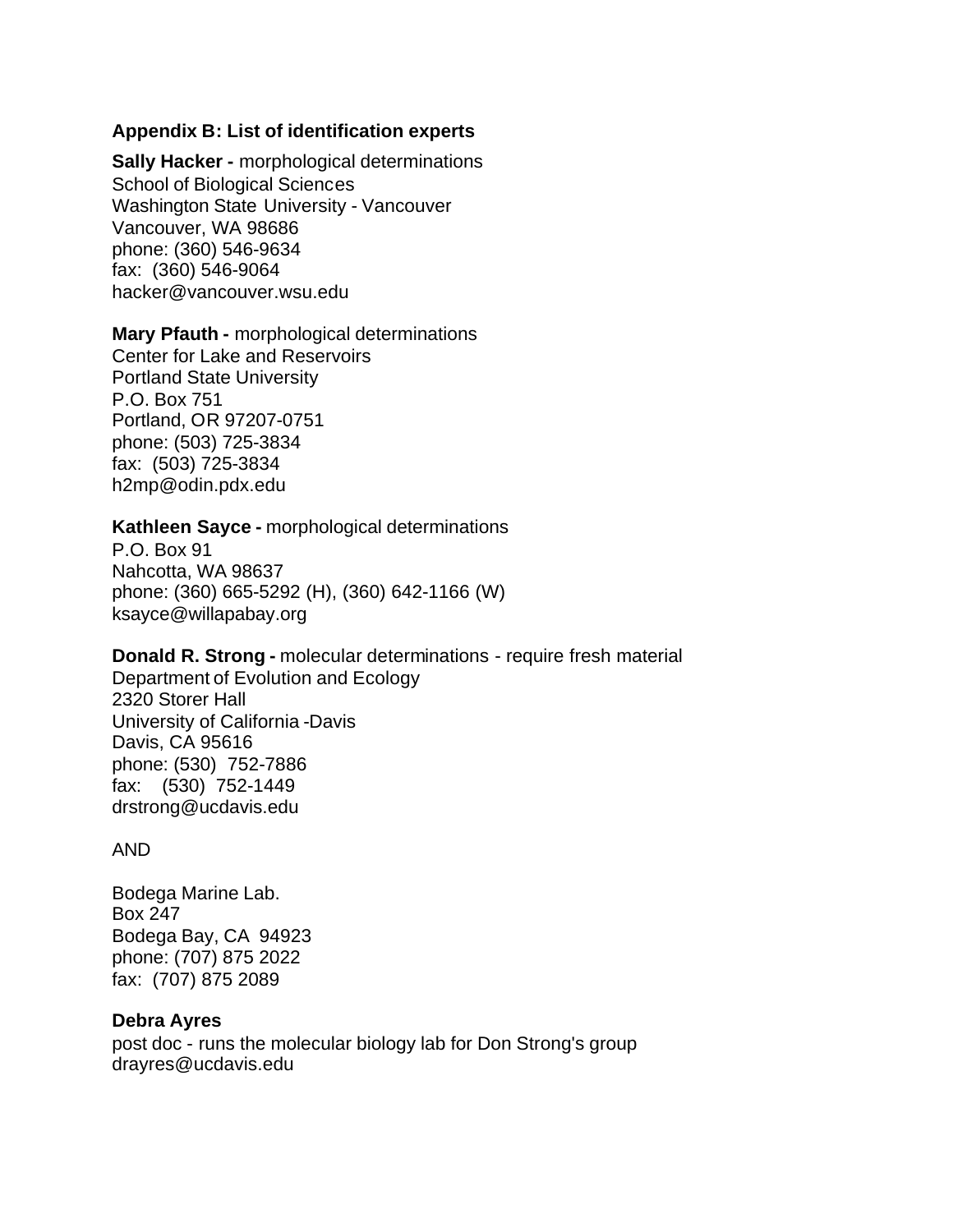| Appendix C: Ownership of lands adjacent to estuaries |  |
|------------------------------------------------------|--|
|------------------------------------------------------|--|

| Estuary        | Private   | City                                                                      | County    | <b>State</b>                            | Federal                                     |
|----------------|-----------|---------------------------------------------------------------------------|-----------|-----------------------------------------|---------------------------------------------|
| Columbia       | $+$       | Astoria, Hammond<br>Warrenton                                             | Clatsop   | <b>State Parks</b><br>Dept. of Forestry | Fish & Wildlife                             |
| Necanicum      | $\ddot{}$ | Gearhart<br>Seaside                                                       | Clatsop   |                                         |                                             |
| Nehalem        | $\ddot{}$ | Brighton, Nehalem,<br>Wheeler, Wheeler Hts.                               | Tillamook | <b>State Parks</b>                      |                                             |
| Tillamook      | $\ddot{}$ | Barview, Bay City, Garibaldi,<br>Tillamook                                | Tillamook | Dept. of Forestry                       |                                             |
| <b>Netarts</b> | $\ddot{}$ | Netarts, Wilson Beach                                                     | Tillamook | <b>State Parks</b>                      | <b>Forest Service</b>                       |
| Sand Lake      | +         |                                                                           | Tillamook |                                         | <b>Forest Service</b>                       |
| Nestucca       | +         | Pacific City                                                              | Tillamook | <b>State Parks</b>                      | <b>Forest Service</b>                       |
| Salmon         | $\ddot{}$ |                                                                           | Lincoln   |                                         | <b>Forest Service</b>                       |
| Siletz         | $\ddot{}$ | Cutler City, Kernville, Taft                                              | Lincoln   | <b>State Parks</b>                      |                                             |
| Yaquina        | $\ddot{}$ | Newport, Weiser, Yaquina                                                  | Lincoln   | <b>State Parks</b>                      |                                             |
| Alsea          | $+ (1)$   | Bayview City, Waldport                                                    | Lincoln   | <b>State Parks</b>                      | <b>Forest Service</b>                       |
| Siuslaw        | +         | Florence, Glenada                                                         | Lane      |                                         | <b>Forest Service</b><br><b>Coast Guard</b> |
| Umpqua         | $+$       | Gardiner, Reedsport, Winchester<br>Bay                                    | Douglas   | <b>State Parks</b>                      | <b>Forest Service</b><br><b>Coast Guard</b> |
| Coos           | +         | Barview, Charleston, Coos Bay,<br>Cooston, Empire, Glasgow, North<br>Bend | Coos      | <b>State Lands</b>                      | BLM, Forest Service, NOAA,<br>Navy          |
| Coquille       | $+$       | Bandon, Bullards,<br>Coos<br>Burner, Prosper                              |           | <b>State Parks</b>                      |                                             |

1. Simpson Timber Co., Boise Cascade Corp., Georgia Pacific, & other private owners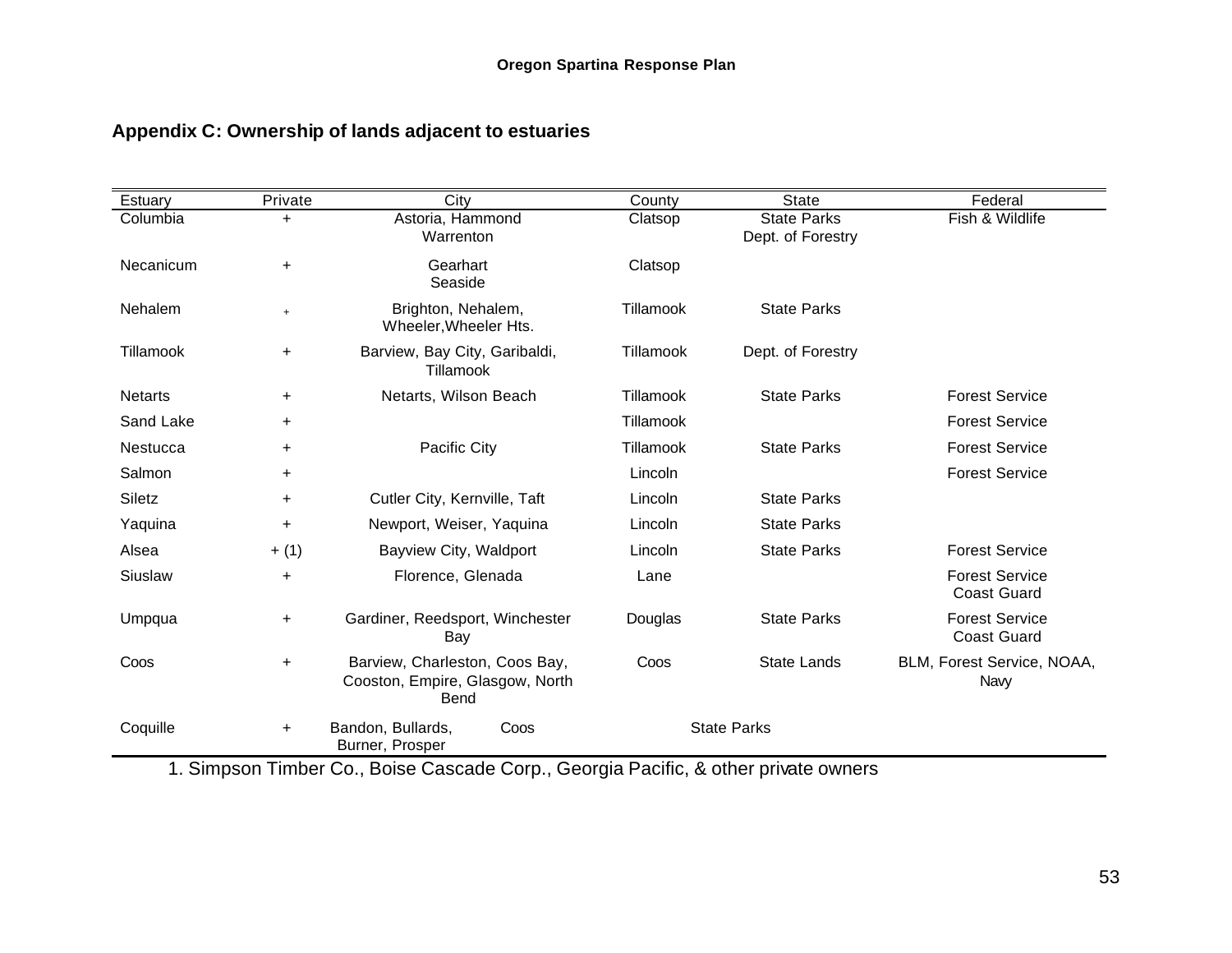## **Appendix D: Delimiting survey checklist**

- 1. Exact location of infestation (GPS coordinates, directions, etc.):
- 2. Extent of infestation:
	- A. Net acreage (infested acreage):
	- B. Gross acreage (affected acreage):
- 3. Stage of maturity:
	- A. Seedling
	- B. Juvenile
	- C. Mature
		- Vegetative only
		- Flowers
		- Seeds
- 4. Might there be similar areas infested?
- 5. Is there a need for additional detailed detection surveys?
	- A. Adjacent to the site determined to be infested
	- B. In other areas having apparent similarities
- 6. What characteristics of site use might have led to its being infested?
	- A. History of use of the site
	- B. Recent changes in site use
	- C. "Risky" uses of the site
	- D. Has the site been disturbed
	- E. Is it a shellfish harvest site
		- 1. Are shellfish produced commercially on or near the site
		- 2. Are shellfish harvested on or near the site
	- F. Is there evidence of dredging, or of deposition of dredge material
- 7. What are the physical characteristics of the site?
	- A. Height in relation to tidal heights
	- B. Substrate composition
	- C. Salinity and salinity variation
	- D.Exposure to wind, waves and currents
	- E. How does this site compare with those outlined in Daehler & Strong's paper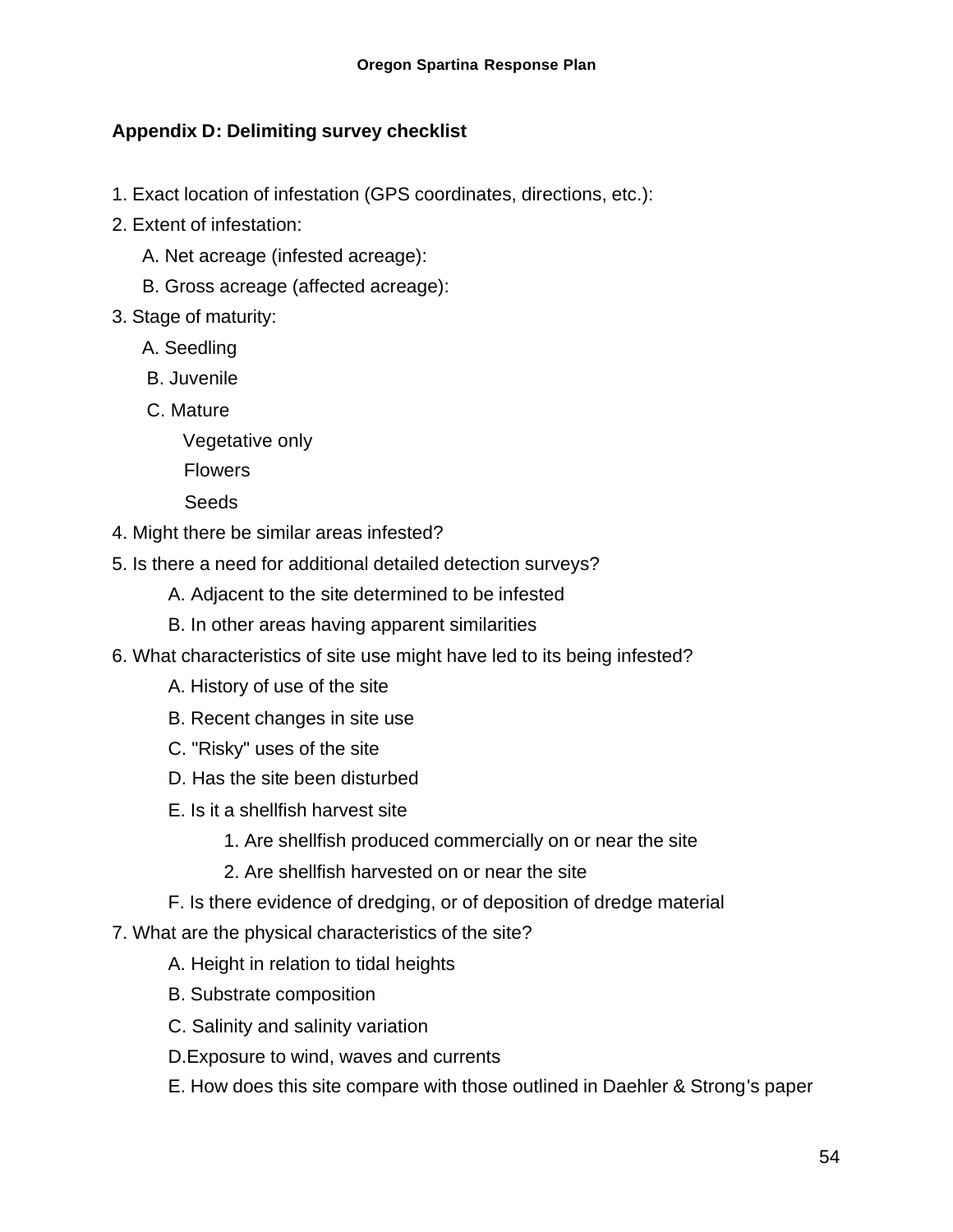8. Who owns, uses, and/or manages the site?

A. What do owners/users/managers of the site know of the infestation, the history of the infestation and/or history of the site itself?

B. When did they become aware of the infestation

C. If they know of the infestation did they report it

D. If they knew of the infestation before, did they know that it was *Spartina*

9. In what way might information about the infested sight be used to improve detection efforts?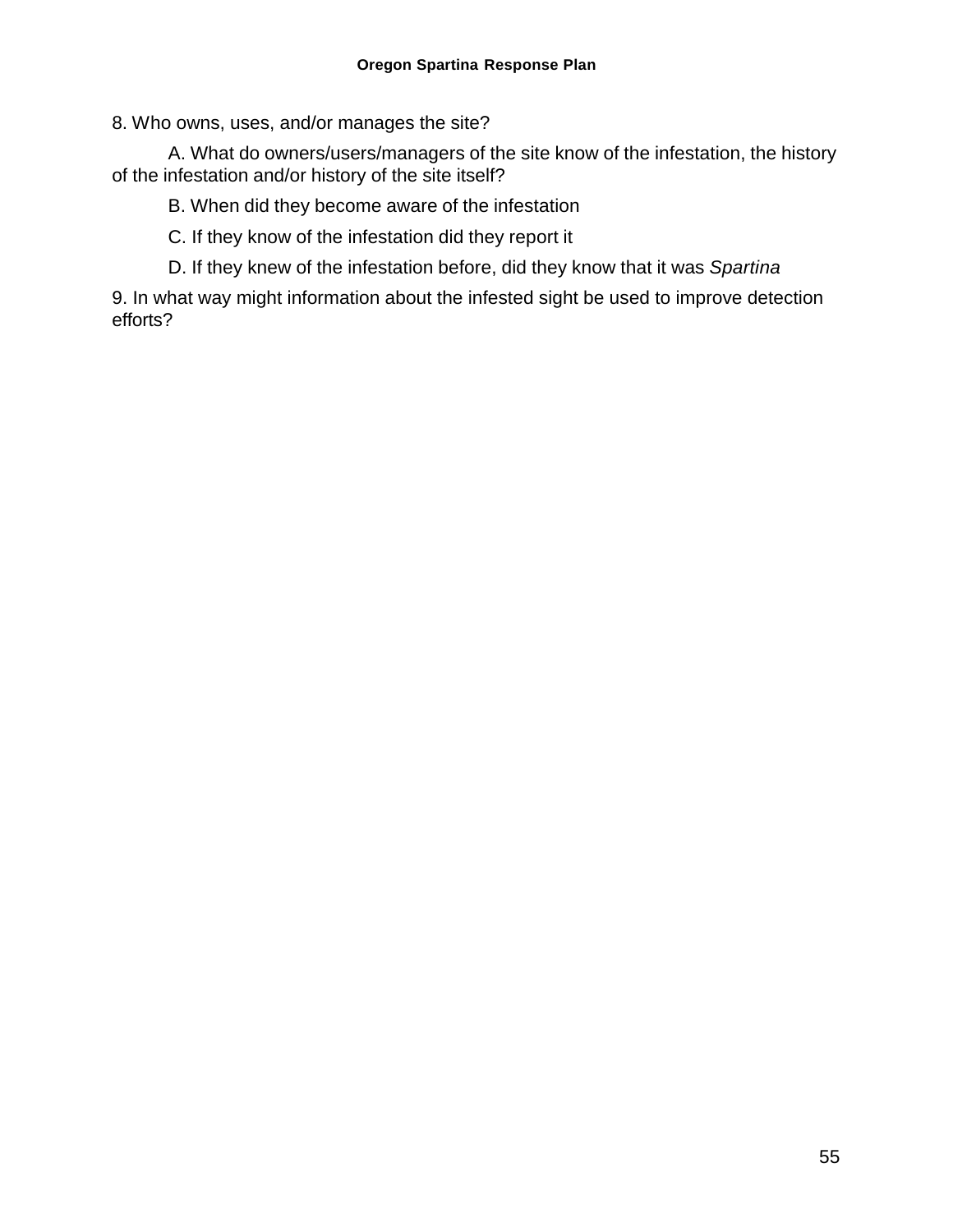# **Appendix E: Resources available**

| <b>Type</b>                      | Owner (#)                                        | Location                                    | Comments                       |
|----------------------------------|--------------------------------------------------|---------------------------------------------|--------------------------------|
| <b>SHOVELS</b>                   | ubiquitous                                       |                                             |                                |
| <b>MUDDERS</b>                   | ODA (2 sets)                                     | <b>ODA Noxious Weed</b>                     | Tim Butler, 503-986-4621       |
|                                  | <b>USFW</b>                                      | <sup>2</sup> Willapa Bay NWR,<br>Washington | Charlie Stenvall, 360-484-3482 |
| <b>SMALL BOATS</b>               |                                                  |                                             |                                |
| -various                         | <b>USFWS</b>                                     | <sup>2</sup> Willapa Bay NWR,<br>Washington | Charlie Stenvall, 360-484-3482 |
| -small Boston whaler             | <b>WSDA</b>                                      | <sup>3</sup> Willapa Bay, Washington        | Kyle Murphy, 360-902-1923      |
| - 17' Boston whaler &<br>trailer | <b>ODA - Shellfish</b><br>Program                | Coos Bay                                    | Steve Palmer, 541-756-2911     |
| - 16' Arima & trailer            | <b>ODA - Shellfish</b><br>Program<br><b>ODFW</b> | Newport                                     | John Paeth, 541-336-1402       |
| -outboard skiffs                 | WDSL(3)                                          | South Slough estuary,<br>Charleston         | Mike Graybill, 541-888-5558    |
| -kayaks                          | <b>WDSL</b>                                      | South Slough estuary,<br>Charleston         | Mike Graybill, 541-888-5558    |
| -canoes                          | <b>WDSL</b>                                      | South Slough estuary,<br>Charleston         | Mike Graybill, 541-888-5558    |
| <b>AIRCRAFT</b>                  | none                                             |                                             |                                |
| <b>AIR BOATS</b>                 | USFWS (4)                                        | <sup>2</sup> Willapa Bay NWR,<br>Washington | Charlie Stenvall, 360-484-3482 |
|                                  | WDNR(1)                                          |                                             |                                |
|                                  | WDFW (4)                                         | <sup>3</sup> Willapa Bay, Washington        |                                |
| <b>AMPHIBIOUS VEHICLES</b>       | USFWS (2 platforms)                              | <sup>2</sup> Willapa Bay NWR,<br>Washington | Charlie Stenvall, 360-484-3482 |
| -Marshmaster                     | <b>WSDA</b>                                      | <sup>3</sup> Willapa Bay, Washington        | Kyle Murphy, 360-902-1923      |
| -Marshmaster                     | <b>WDNR</b>                                      | <sup>3</sup> Willapa Bay, Washington        |                                |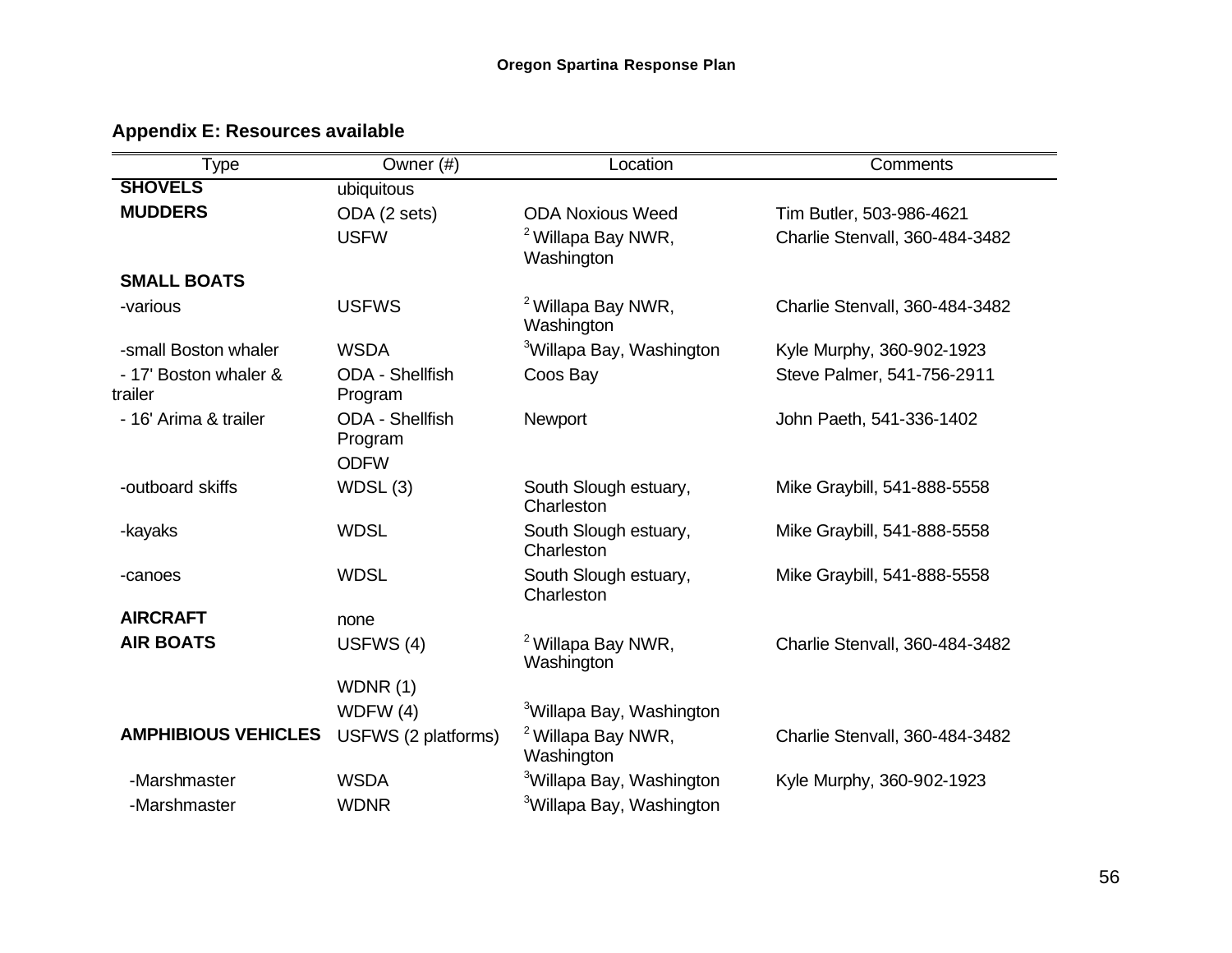| <b>HOVERCRAFT</b>                            | <b>ODEQ</b>                                      | Portland, Oregon                                | Larry Caton, 503-229-5983             |
|----------------------------------------------|--------------------------------------------------|-------------------------------------------------|---------------------------------------|
| <sup>1</sup> SPRAY EQUIPMENT                 |                                                  |                                                 |                                       |
| -backpack type                               | <b>ODA</b>                                       | Salem                                           | Tim Butler, 503-986-4621              |
| -ATV mounted                                 | <b>ODA</b>                                       | Salem                                           | Tim Butler, 503-986-4621              |
| -boom sprayer                                | <b>USFWS</b>                                     | <sup>2</sup> Willapa Bay NWR,<br>Washington     | Charlie Stenvall, 360-484-3482        |
| -"smart" sprayer                             | <b>USFWS</b>                                     | <sup>2</sup> Willapa Bay NWR,<br>Washington     | Charlie Stenvall, 360-484-3482        |
| <b>GEOTEXTILE FABRIC</b>                     |                                                  |                                                 |                                       |
| -Amoco 2002 or 2006                          | NW Geosynthetics,                                | 8951 SE 76 <sup>th</sup> Dr.                    | 1-800-878-5115                        |
|                                              | Inc.                                             | Portland, OR 97206                              | FAX 503-771-1161                      |
| - Mirafi 500                                 | CSI Geosynthetics,<br>Inc.                       | 3400 SE Columbia Way #43<br>Vancouver, WA 98661 | 360-699-1426                          |
| <b>GUTTER</b><br><b>SPIKES/STAPLES</b>       | local purchase<br>e.g., building supply<br>store |                                                 |                                       |
| <b>GPS handheld</b>                          | <b>ODA</b>                                       |                                                 | all weed team members have one<br>(?) |
| bags for hauling away?<br><b>Incinerator</b> | local purchase                                   |                                                 |                                       |

1. Herbicide spraying can only be done if necessary state and federal permits have been issued.

2. Any equipment owned by USFWS at Willapa Bay NWR is available for loan on a very limited basis (subject to their own needs) -not a reliable source. Loan of motorized equipment may require "borrowing" one of their pilots/operators.

3. Equipment owned by State of Washington agencies may be available for loan on a very limited basis (subject to their own needs) -not a reliable source. Loan of motorized equipment may require "borrowing" one of their pilots/operators.

**Air boats** - none owned by the state of Oregon; USFWS at Willapa Bay NWR has a fleet of 4 plus a boom sprayer and a "smart" sprayer which fit on the airboats; airboats not usable in windy condition or on sand, gravel, or rocky substrates;some special training required for pilots - training sometimes available in March or April at Willapa Bay ; those based in Willapa Bay are heavily used from May - October for *Spartina* control (contact: Charlie Stenvall, USFWS, 360-484-3482)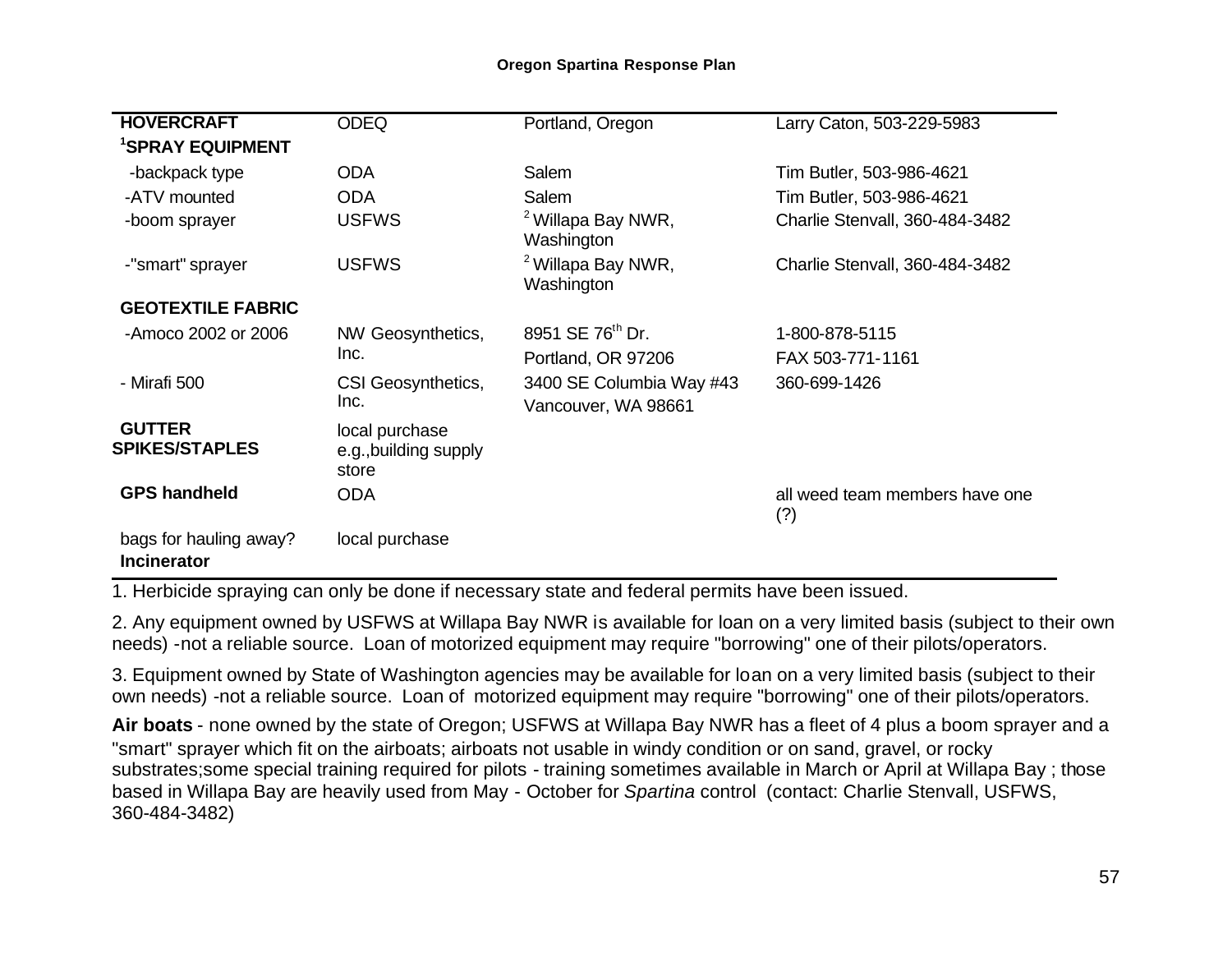# **Appendix F: Resources needed**

| Type           | Cost          | Need    | Priority    | Comments                                             |
|----------------|---------------|---------|-------------|------------------------------------------------------|
| <b>Mudders</b> | \$109.00/pair | 20 pair | <b>HIGH</b> | Ben Meadows Co. (www.benmeadows.com)                 |
|                |               |         |             | Forestry Suppliers, Inc.(www.forestry-suppliers.com) |
| Airboat        | ~1.640,000    |         |             |                                                      |
|                |               |         |             |                                                      |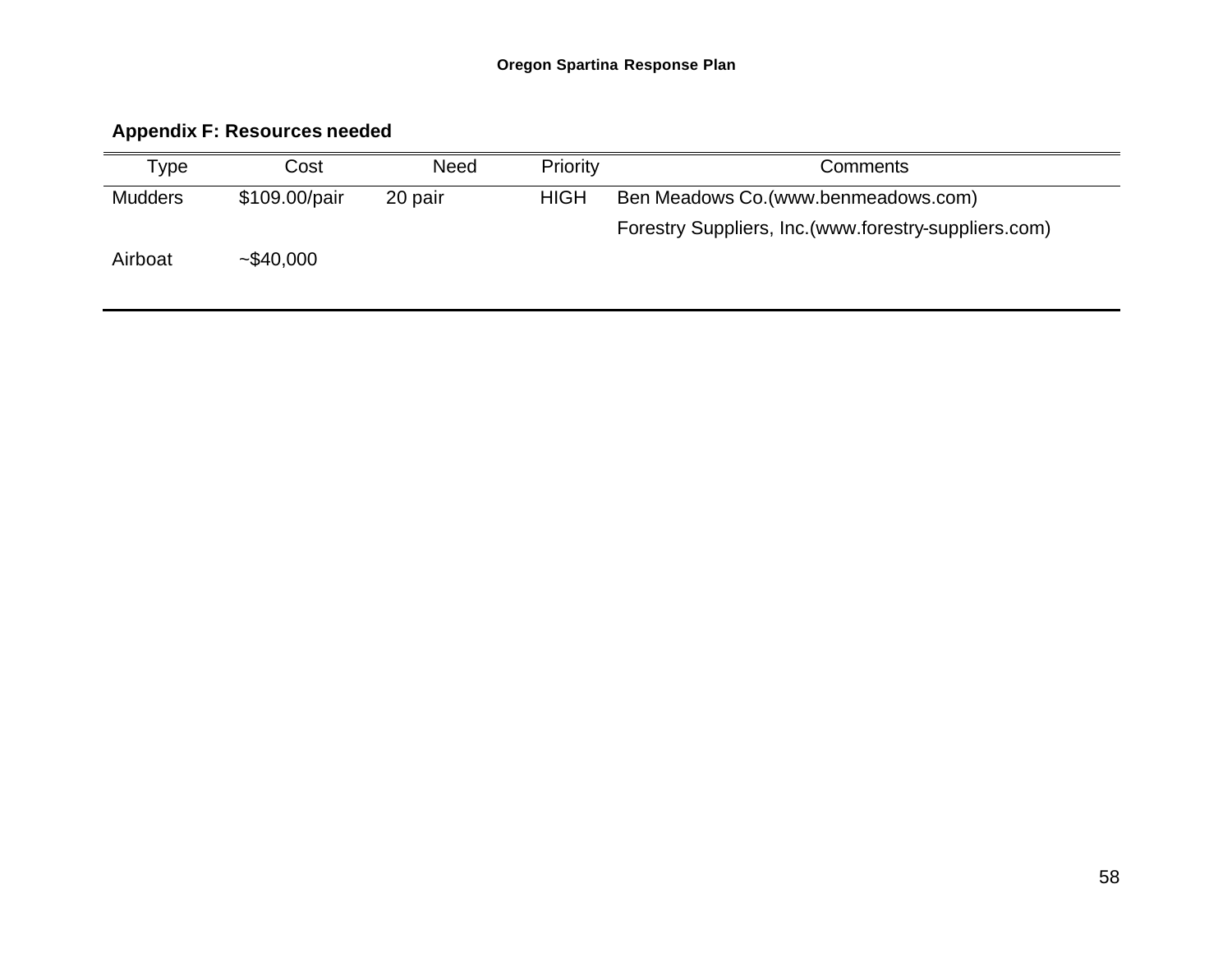## **Appendix G. Summary of Proposed Treatment Methods** (modified, with permission, from San Francisco Invasive Spartina Project)

|                           | Hand-pulling and<br><b>Manual Excavation</b>                                                                                                                                                                  | <b>Covering/Blanketing</b>                                                                                                                                                                                                                                                                                                                                                                 | <b>Flooding/Draining</b>                                                                                                                                                                                                                          |
|---------------------------|---------------------------------------------------------------------------------------------------------------------------------------------------------------------------------------------------------------|--------------------------------------------------------------------------------------------------------------------------------------------------------------------------------------------------------------------------------------------------------------------------------------------------------------------------------------------------------------------------------------------|---------------------------------------------------------------------------------------------------------------------------------------------------------------------------------------------------------------------------------------------------|
| Appropriate<br>Setting    | Seedlings, particularly in newly<br>infested areas. A ppropriate for small<br>clumps and isolated clones, or<br>sparse<br>infestations.                                                                       | Small to medium size clones. Larger<br>stands are not easily covered due to the<br>labor-intensive nature of transporting and<br>installing the fabric.                                                                                                                                                                                                                                    | Infestations in diked areas recently<br>restored to tidal action by breaching<br>dikes, areas behind sand or shell<br>spits, and areas that can be isolated<br>by temporary earthen or inflatable<br>berms.                                       |
| Removal<br>Technique      | Removal of plant and below ground<br>material up to 3.9 feet deep.                                                                                                                                            | Covering blocks light from reaching the<br>plants and interrupts photosynthesis.                                                                                                                                                                                                                                                                                                           | Create dike, pump water in or out.<br>Hypersaline water is quickly lethal.<br>Flooding or draining for periods of<br>weeks leads to plant mortality.                                                                                              |
| Requirements<br>Equipment | Shovels, trowels, bags,<br>wheelbarrows, handcarts, sleds,<br>trucks for transport of removed<br>material.                                                                                                    | Geo-textile fabric (Amoco 2002 or 2006,<br>or Mirafi 500), 7"-9" nails for anchoring<br>fabric. Fabric should extend 2 ft. beyond<br>edge of patch on all sides.                                                                                                                                                                                                                           | Sheetpiles, inflatable dikes that fill<br>with water during an outgoing tide.<br>Dams, trucks, cranes, pumps.                                                                                                                                     |
| Requirements<br>Workforce | Depends on the age and density of<br>the population. An approximate 10-<br>person workforce would be required<br>to pull or dig out a low-density<br>seedling area of about 0.25-acre in<br>an<br>8-hour day. | Approximately 2-5 persons would be<br>required to place covers over treatment<br>areas, depending on the size of the area.<br>One person would be effective for<br>periodic monitoring for tears or<br>movement of covers.                                                                                                                                                                 | A crew of 3-4 persons would be<br>required to place, inflate and remove<br>inflatable dikes. Crane required for<br>sheetpile. One person would<br>periodically monitor dike.                                                                      |
| Timing                    | This method can take place during<br>any season, but is most frequently<br>done in the spring. 1-2 visits per<br>location per year are needed to<br>prevent reestablishment or resprout.                      | Placing covers early in the growing<br>season would eliminate the need for<br>mow ing. Covers must remain in place for<br>two growing seasons to kill plants.                                                                                                                                                                                                                              | Sheetpile or Inflatable dike could be<br>placed or removed during any<br>season. However, removal should<br>not occur during the fall or early<br>winter when seed dispersal is<br>greatest. Dikes could stay in place for<br>as long as 2 years. |
| Effectiveness             | Depends on the diligence of the<br>work crew. Any portion of rhizome<br>left behind can potentially sprout<br>and re-establish the clone.<br>Complete removal results in<br>eradication.                      | Covering has been successful in the S.F.<br>Estuary on small patches up to 36 feet in<br>diameter. Failure results from improper<br>installation, or covering too large of an<br>area. Improperly sealed seams allow<br>plants to grow through the covers. Wind<br>or tidal action may dislodge covers.<br>Sediment may accumulate on top of the<br>covering, hampering removal of fabric. | No information available.                                                                                                                                                                                                                         |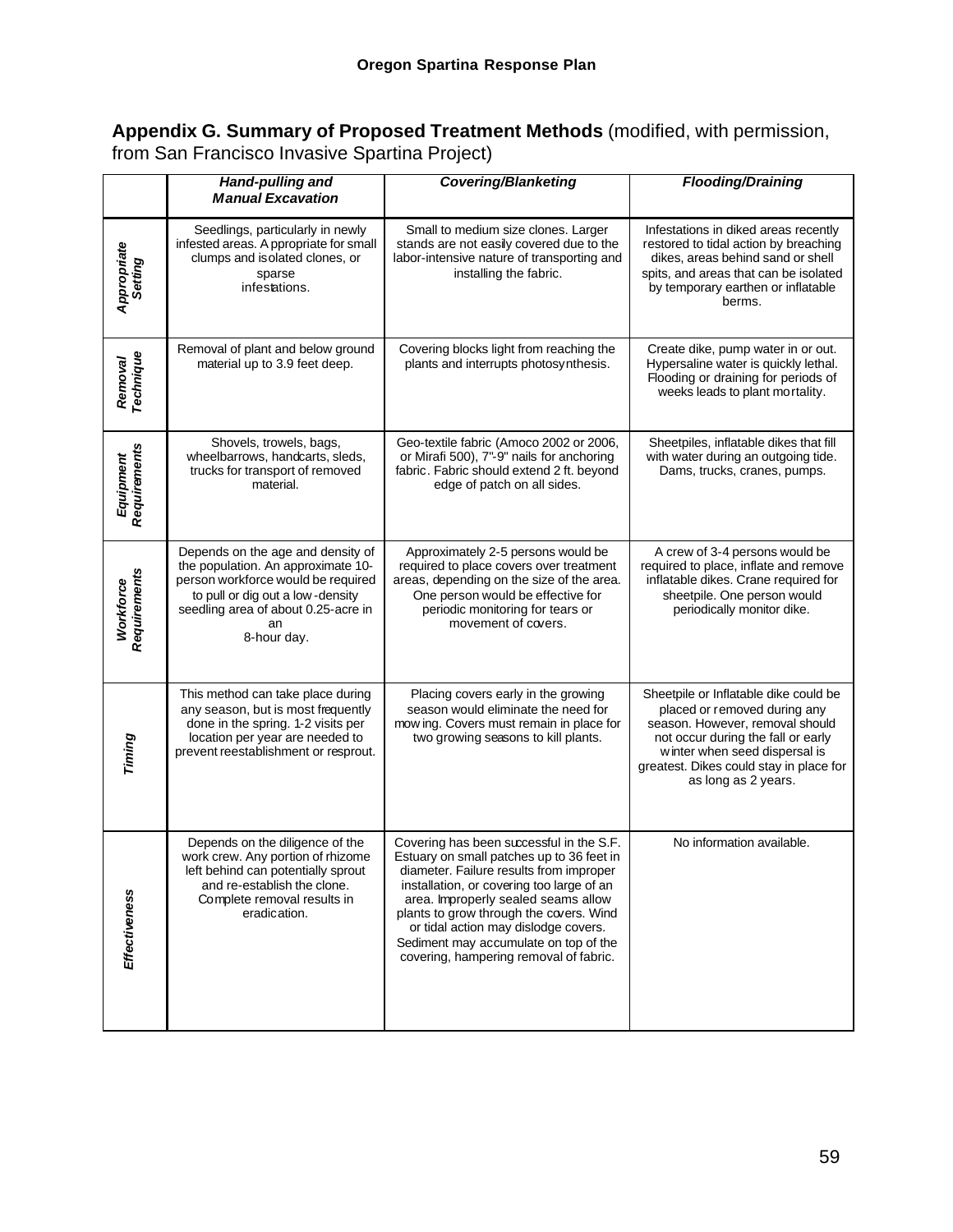| Appendix G. Summary of Proposed Treatment Methods (continued) |  |  |  |
|---------------------------------------------------------------|--|--|--|
|---------------------------------------------------------------|--|--|--|

|                           | <b>Pruning, Mowing &amp;</b><br><b>Flaming</b>                                                                                                                                                                                                                                            | <b>Crushing &amp; Mechanical</b><br><b>Smothering</b>                                                                                                                                                                                                                                  | <b>Mechanical Excavation</b><br>& Dredging                                                                                                                                                                                                 | Mechanical ripping/<br>flailing/maceration                                                                                                                                                 |
|---------------------------|-------------------------------------------------------------------------------------------------------------------------------------------------------------------------------------------------------------------------------------------------------------------------------------------|----------------------------------------------------------------------------------------------------------------------------------------------------------------------------------------------------------------------------------------------------------------------------------------|--------------------------------------------------------------------------------------------------------------------------------------------------------------------------------------------------------------------------------------------|--------------------------------------------------------------------------------------------------------------------------------------------------------------------------------------------|
| Appropriate<br>Setting    | Small to medium area. To<br>reduce biomass and<br>facilitate other methods, or<br>to remove inflorescences<br>to prevent cross-<br>pollination. Use repeatedly<br>to stress and kill plants.                                                                                              | Meadows, large individual<br>clones >25 feet in diameter<br>or clusters of clones. May<br>be used in conjunction with<br>mowing.                                                                                                                                                       | Meadows, large individual<br>clones >25 feet in diameter<br>or clusters of clones in the<br>mid to lower tidal zone<br>where the site can be<br>accessed by floating<br>dredge, or in the upper<br>marsh where accessible by<br>excavator. | Meadows, large individual<br>clones >25 feet in diameter<br>or clusters of clones.                                                                                                         |
| Removal<br>Technique      | Pruning-clip<br>inflorescences.<br>Mowing- cut plant at,<br>near, or just below the soil<br>surface for best results.<br>Flaming- use handtorch to<br>burn inflorescence.                                                                                                                 | Small amphibious vehicles<br>with tracks trample new<br>shoots and culms (stems)<br>and covers them with a thin<br>layer of sediment. This<br>sediment smothers the<br>plant, preventing the use of<br>stems to transport oxygen<br>to roots and rhizomes.                             | Cutterhead dredge (or other<br>type) on floating barge or<br>excavator removes entire<br>plant and root mass to a<br>depth of 1 foot, and<br>disposes in upland disposal<br>or approved tidal marsh<br>restoration site.                   | Amphibious vehicles with<br>tracks rip and shred root<br>mass below the soil surface<br>to a maximum depth of 1<br>foot.                                                                   |
| Equipment<br>Requirements | Clippers, weedeaters,<br>small mechanical cutters.<br>handtorches.                                                                                                                                                                                                                        | Small amphibious tracked<br>vehicles. Trailer or barge for<br>transport.                                                                                                                                                                                                               | Dredge or excavator, trucks<br>to remove material (if not<br>slurried and piped to<br>destination)                                                                                                                                         | Amphibious tracked vehicle<br>equipped for subsoil<br>implements for ripping roots.                                                                                                        |
| Workforce<br>Requirements | Varies depending on<br>method & height and<br>density of vegetation.<br>Approximately 2-3 persons<br>required to treat a 0.25-<br>acre area with weedeaters<br>over 8 hours.                                                                                                              | 1-2 amphibious vehicles per<br>site depending on<br>infestation. One operator<br>will be needed for each<br>vehicle, and 1-2 persons<br>needed for transporting the<br>equipment.                                                                                                      | One operator per vehicle,<br>and 1-2 persons needed on<br>site during operations.                                                                                                                                                          | One operator per vehicle,<br>and 1-2 persons may be<br>needed on site during<br>operations.                                                                                                |
| Timing                    | Mowing can be done<br>during any season.<br>Biomass is less in late fall<br>and winter, facilitating this<br>method. Seedheads form<br>in summer and fall.<br>Eradication by mowing<br>alone would require up to<br>4-6 treatments annually,<br>for a minimum of 2 years.                 | Mechanical smothering is<br>used during the fall and<br>winter as close to the period<br>of dormancy as possible.<br>Culms from the previous<br>growing season will have<br>died back for the winter and<br>be brittle and easily broken.<br>Trampling would occur once<br>per season. | Any time of year.                                                                                                                                                                                                                          | Ripping can take place any<br>time of year. Ripping during<br>the late fall and winter is<br>facilitated by winter dieback<br>which results in significantly<br>less above ground biomass. |
| Effectiveness             | Results of field tests are<br>variable, and dependent<br>on the frequency and the<br>start date. Repeated<br>application eventually<br>weakens rhizomes and<br>reduces energy reserves.<br>One application may<br>invigorate a plant.<br>Therefore, multiple<br>treatments are necessary. | No information available.                                                                                                                                                                                                                                                              | Large-scale demonstration<br>work in Washington<br>indicates a high level of<br>efficacy.                                                                                                                                                  | Large-scale demonstration<br>work in Washington<br>indicates a high level of<br>efficacy.                                                                                                  |